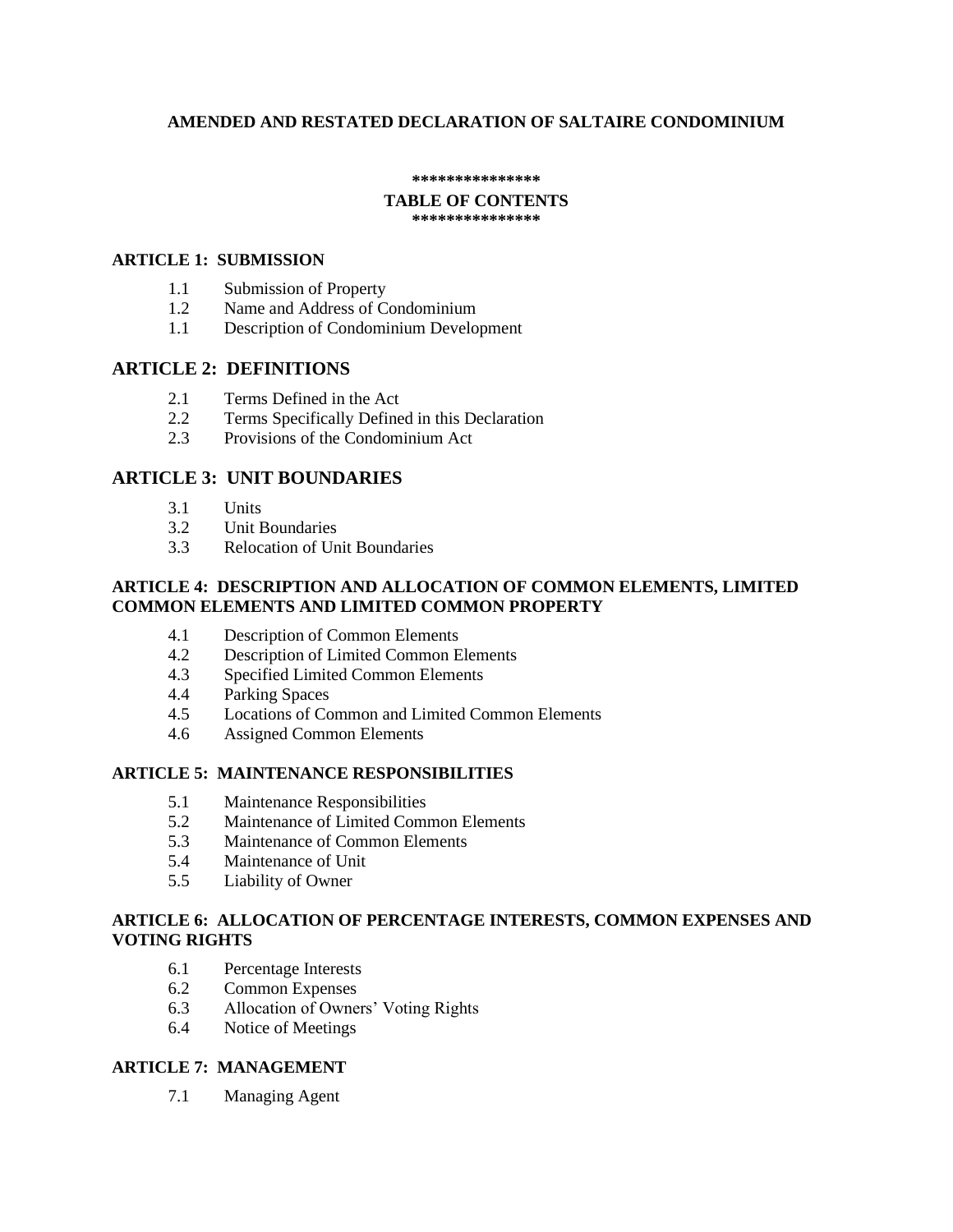7.2 Maintenance Responsibilities

## **ARTICLE 8: EASEMENTS**

- 8.1 Additional Easements
- 8.2 Additional Easements, Covenants Restrictions

# **ARTICLE 9: RESTRICTIONS ON USE, SALE AND LEAS OF UNITS AND/OR UNITS**

- 9.1 The following restrictions shall apply to the use of the Condominium
- 9.2 Lease of Units
- 9.3 Time Share Ownership Prohibited

# **ARTICLE 10: [INTENTIONALLY OMITTED]**

# **ARTICLE 11: UNITS SUBJECT TO CONDOMINIUM DOCUMENTS, EMINENT DOMAIN**

- 11.1 Applicability of Condominium Documents
- 11.2 Eminent Domain

# **ARTICLE 12: EXECUTIVE BOARD OF THE ASSOCIATION**

- 12.1 Members
- 12.2 Disputes Regarding Owners, Condominium and Condominium Documents
- 12.3 Abating and Enjoining Violations by Owners, Fines

# **ARTICLE 13: LIMITATION OF LIABILITY**

- 13.1 Limited Liability of the Executive Board
- 13.2 Indemnification
- 13.3 Joint and Several Liability of Owners and Lessees
- 13.4 Defense of Claims

### **ARTICLE 14: ASSESSMENTS: LIABILITY OF OWNERS**

- 14.1 Power to Assess
- 14.2 Assessments for Limited Common Expenses
- 14.3 Special Assessments
- 14.4 Payment of Assessments
- 14.5 Failure to Fix New Assessments<br>14.6 Exemption by Waiver
- Exemption by Waiver
- 14.7 Personal Liability of Owners
- 14.8 Liability of Purchaser of Unit for Unpaid Assessments
- 14.9 Subordination of Certain Charges
- 14.10 Surplus
- 14.11 Assignment of Future Income, Loans
- 14.12 Utilities, Municipal Real Estate Taxes and Homeowners Insurance

# **ARTICLE 15: RIGHTS OF MORTGAGEES, CONTRACT HOLDERS, INSURERS AND GUARANTORS**

- 15.1 Subject to Declaration
- 15.2 Rights of Eligible Mortgage Holder
- 15.3 Liability for Use and Charges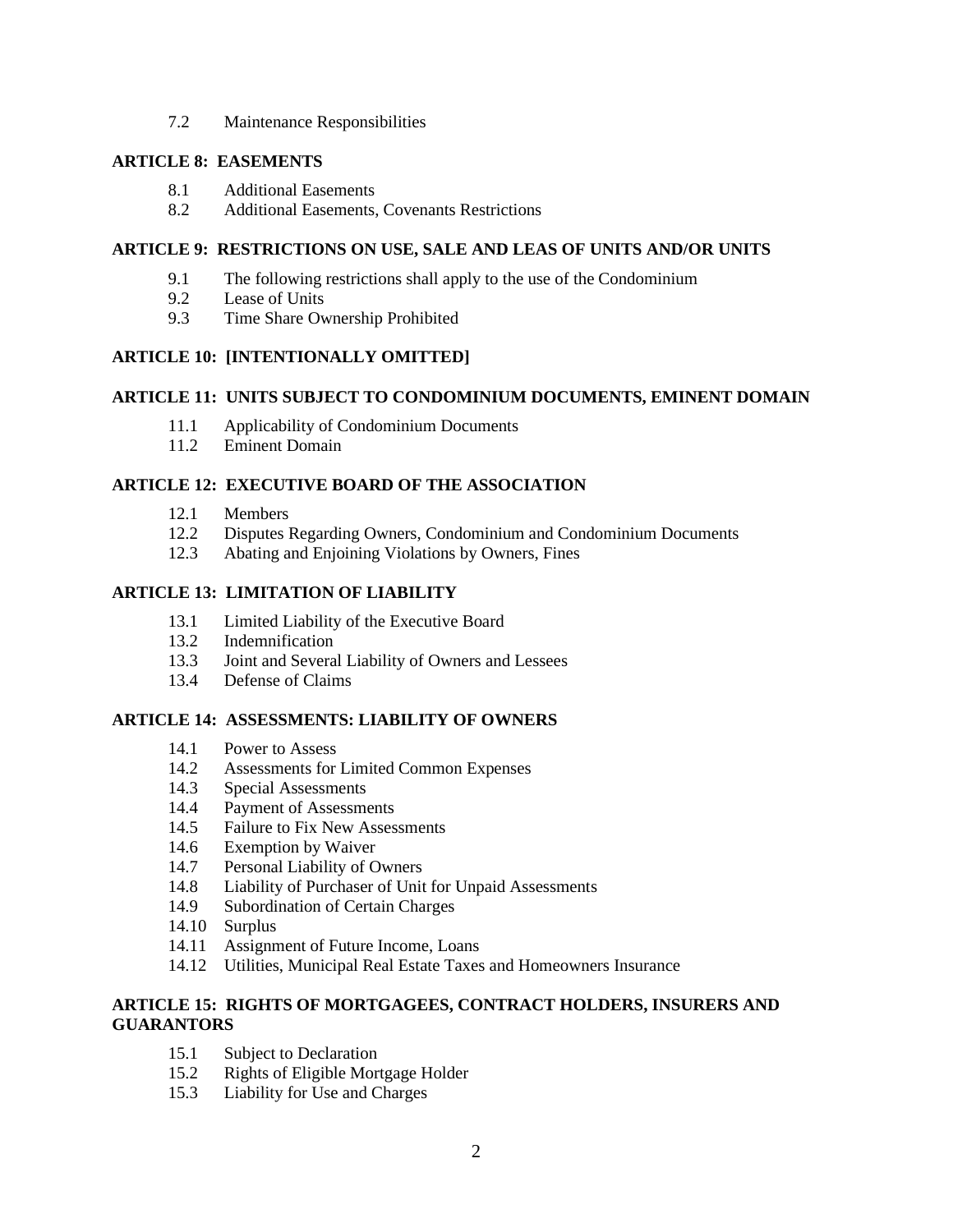- 15.4 Condemnation Rights
- 15.5 Books and Records

# **ARTICLE 16: INSURANCE**

- 16.1 Types and Amounts<br>16.2 Required Provisions
- Required Provisions
- 16.3 Insurances Trustee and Power of Attorney
- 16.4 Repair of Damage or Destruction to Condominium
- 16.5 Additional Insurance

### **ARTICLE 17: [OMITTED]**

## **ARTICLE 18: AMENDMENT OF DECLARATION**

#### **ARTICLE 19: TERMINATION**

### **ARTICLE 20: ATTORNEY IN FACT**

#### **ARTICLE 21: GENERAL PROVISIONS**

- 21.1 Headings<br>21.2 Severabili
- Severability
- 21.3 Applicable Law
- 21.4 Interpretation<br>21.5 Effective Date
- **Effective Date**
- 21.6 Notices
- 
- 21.7 Exhibits<br>21.8 Pronouns Pronouns
- 21.9 Consent of Owners

#### **EXHIBITS:**

- EXHIBIT A: Legal Description
- EXHIBIT B: Percentage Interest in Common Elements and Percentage of Common Expense Liability
- EXHIBIT C: Allocation of Unit Owners' Voting Rights
- EXHIBIT D: Association Bylaws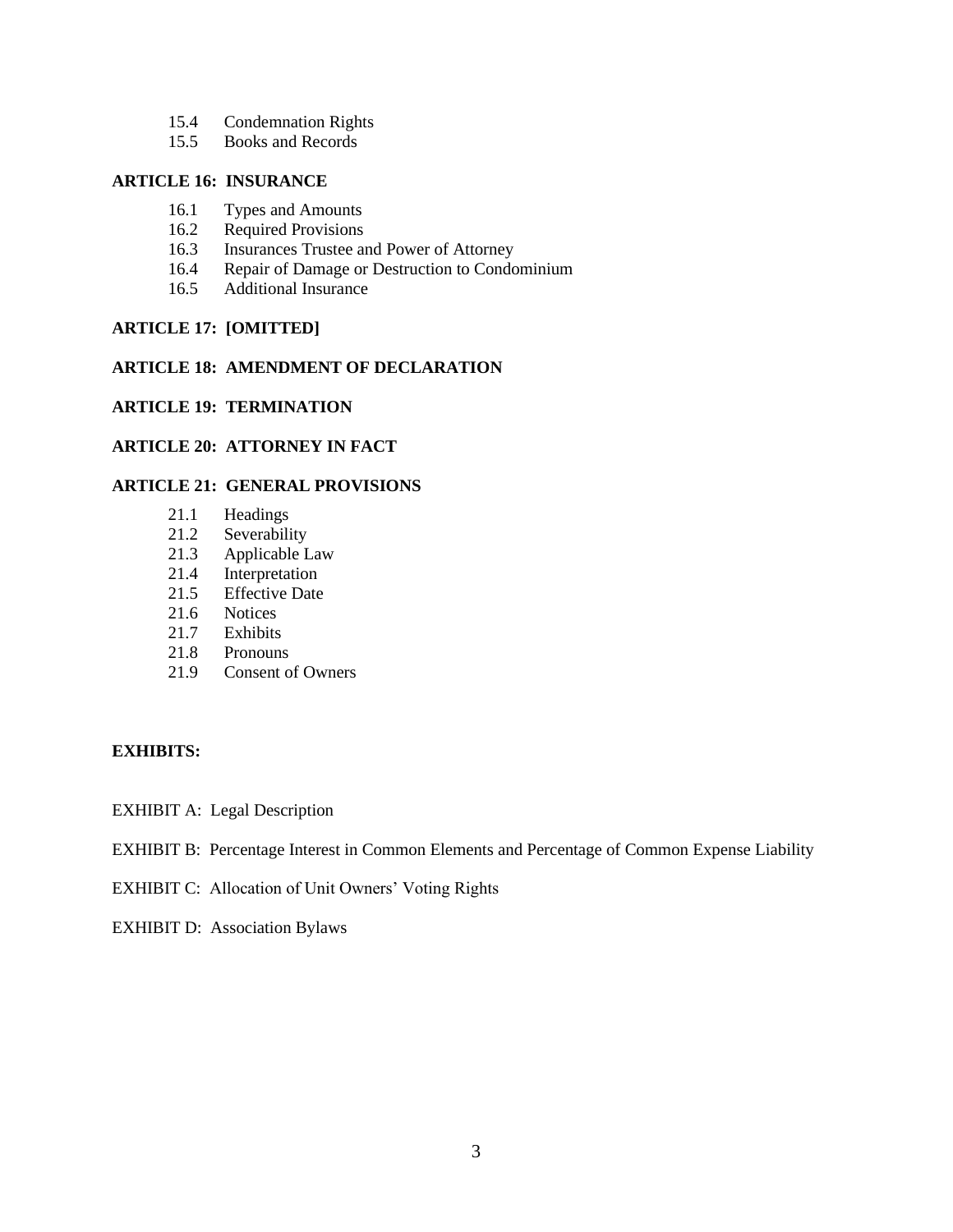### **SCHEDULE 1 AMENDED AND RESTATED DECLARATION OF CONDOMINIUM**

#### **Saltaire Condominium York, Maine**

WHEREAS, the **Saltaire Condominium Association**, a Maine non-profit corporation with a place of business in York, Maine (the "**Association**"), is the unit owners' association of the **Saltaire Condominium**, a condominium located in York, Maine (the "**Condominium**"), which Condominium is organized under the Maine Condominium Act, 33 M.R.S.A. § 1601-101 *et seq.* (the "**Act**") as more particularly described in the Declaration of Condominium, Saltaire Condominium, dated June 4, 1985, and recorded in the York County Registry of Deeds in Book 3538, Page 20, as amended by a certain amendment entitled Amendments to Declaration of Saltaire Condominium, dated December 28, 1985 and recorded in the York County Registry of Deeds in Book 3742, Page 59 as the same may be amended (the "**Original Declaration**").

NOW THEREFORE, in accordance with Article 17 the Original Declaration, and in accordance with Section 1602-117 of the Condominium Act, the Association hereby amends and restates the Original Declaration, together with all exhibits thereto and all Plats and Plans referenced therein, in their entirety, excepting, however, those terms and provisions that are expressly preserved, continued, or otherwise referenced herein, as follows:

### **ARTICLE 1 SUBMISSION**

**Section 1.1.** Submission of Property. **Saltaire Condominium Association** (herein the "**Declarant**" or "**Association**" as the context requires), hereby submits the land defined as the "Real Estate" and described in Section 1.1 of the Original Declaration and further described in the **Exhibit A** attached hereto, located within the Town of York, York County, Maine (the "**Land**"), together with all improvements, easements, rights and appurtenances thereunto belonging (the "**Property**") to the provisions of Chapter 31 of Title 33 of the Maine Revised Statutes Annotated, as amended, known as the Maine Condominium Act ("**Condominium Act**" or "**Act**") and hereby creates with respect to the Property a condominium, to be known as "**Saltaire Condominium**" (the "**Condominium**"). The Property is also shown on the Plats and Plans described in Section 2.2(t) of the Original Declaration entitled "SALT AIRE CONDOMINIUMS IN YORK, MAINE" dated May 1985, prepared by A.W.I. Engineering, Co. and recorded in the York County Registry of Deeds in Condominium File 139, Page 1, as the same may be amended (the "**Plat**" or "**Plats and Plans**").

**Section 1.2.** Name and Address of Condominium. The name of the Condominium shall be "**Saltaire Condominium**." The address of the Condominium is 333 Long Sands Road, York, Maine. The name of the unit owners' association is the "**Saltaire Condominium Association**" (the "**Association**") and its address is 333 Long Sands Road, York, Maine 03909.

**Section 1.3.** Description of Condominium Development. The Condominium consists of the Land described in the above referenced Exhibit A and the condominium buildings consisting of **Sixty-seven (67)** residential Units (the "**Units**") as identified on the Plats and Plans.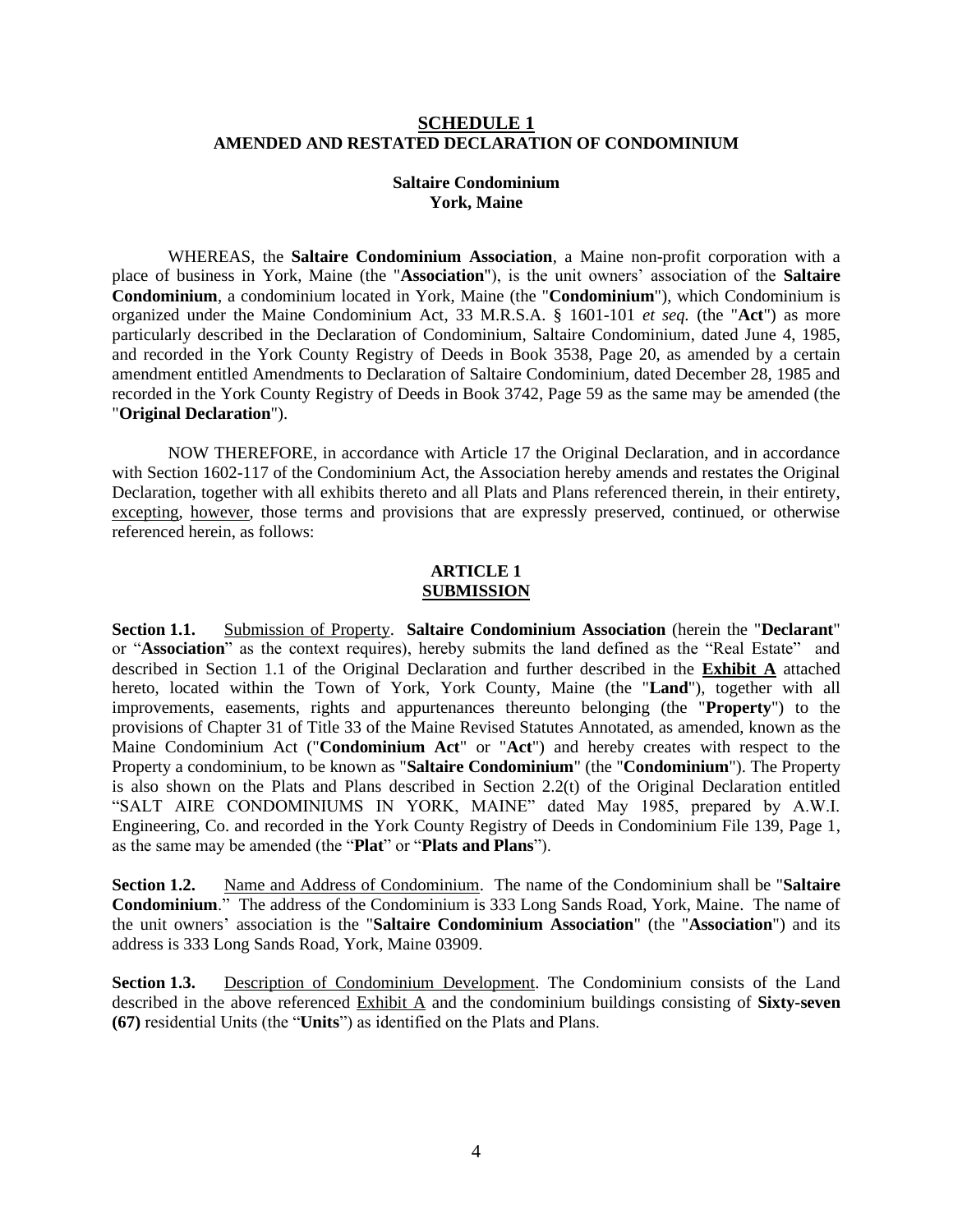#### **ARTICLE 2 DEFINITIONS**

**Section 2.1.** Terms Defined in the Act. Capitalized terms are defined herein or in the Plats and Plans, otherwise they shall have the meanings specified or used in the Condominium Act. In the case of conflict between the meanings specified or used in the Act, those meanings specified or used in the Condominium Act shall control.

**Section 2.2.** Terms Specifically Defined in this Declaration. In addition to the terms hereinabove defined, the following terms shall have the following meanings in this Declaration, the Bylaws, and Plats and Plans:

(a) "Assessment" means the Owner's share of the anticipated Common Expenses, allocated by Percentage Interest, for the Association's fiscal year as reflected in the budget adopted by the Executive Board for such year.

(b) "Assigned Common Element" means a Limited Common Element, such as a yard area, that may be assigned to a specific Unit Owner by the Executive Board.

(c) "Association" means the unit owners' association of the Condominium, which is known as "**Saltaire Condominium Association**".

(d) "Buildings" (or in the singular, a "Building") means any residential, commercial, service or recreational structure or other improvement now or hereafter constructed on the Property.

(e) "Bylaws" means the document having that name and providing for the governance of the Association, pursuant to Section 1603-106 of the Condominium Act, as such document may be amended from time to time. The Bylaws, as amended and restated, are attached hereto as Exhibit D and any future amendments or modifications of the Bylaws shall not be effective until a certificate of the amendment has signed by the Secretary and President of the Association and recorded in the Registry of Deeds.

(f) "Common Elements" (or in the singular, a "Common Element") means those parts of the Property other than the Units as described either in the Condominium Act as being Common Elements or described herein as being Common Elements.

(g) "Common Expenses" means expenditures made by or financial liabilities of the Association together with any allocations to reserves.

(h) "Condominium" means the Condominium described in Section 1.1 above.

(i) "Condominium Documents" means the Declaration, the Plats and Plans, the Bylaws, and the Rules and Regulations adopted by the Board of Directors, and any amendments to the foregoing adopted from time to time.

(j) "Declarant" for purposes of this Declaration means the Association.

(k) "Declaration" means this document, as the same may be amended from time to time.

(l) "Eligible Mortgage Holder" means the holder of a recorded first mortgage on a Unit, or the holder of a recorded or unrecorded Land Installment Contract, which has delivered written notice to the association by prepaid United States mail, return receipt requested, or by delivery in hand securing a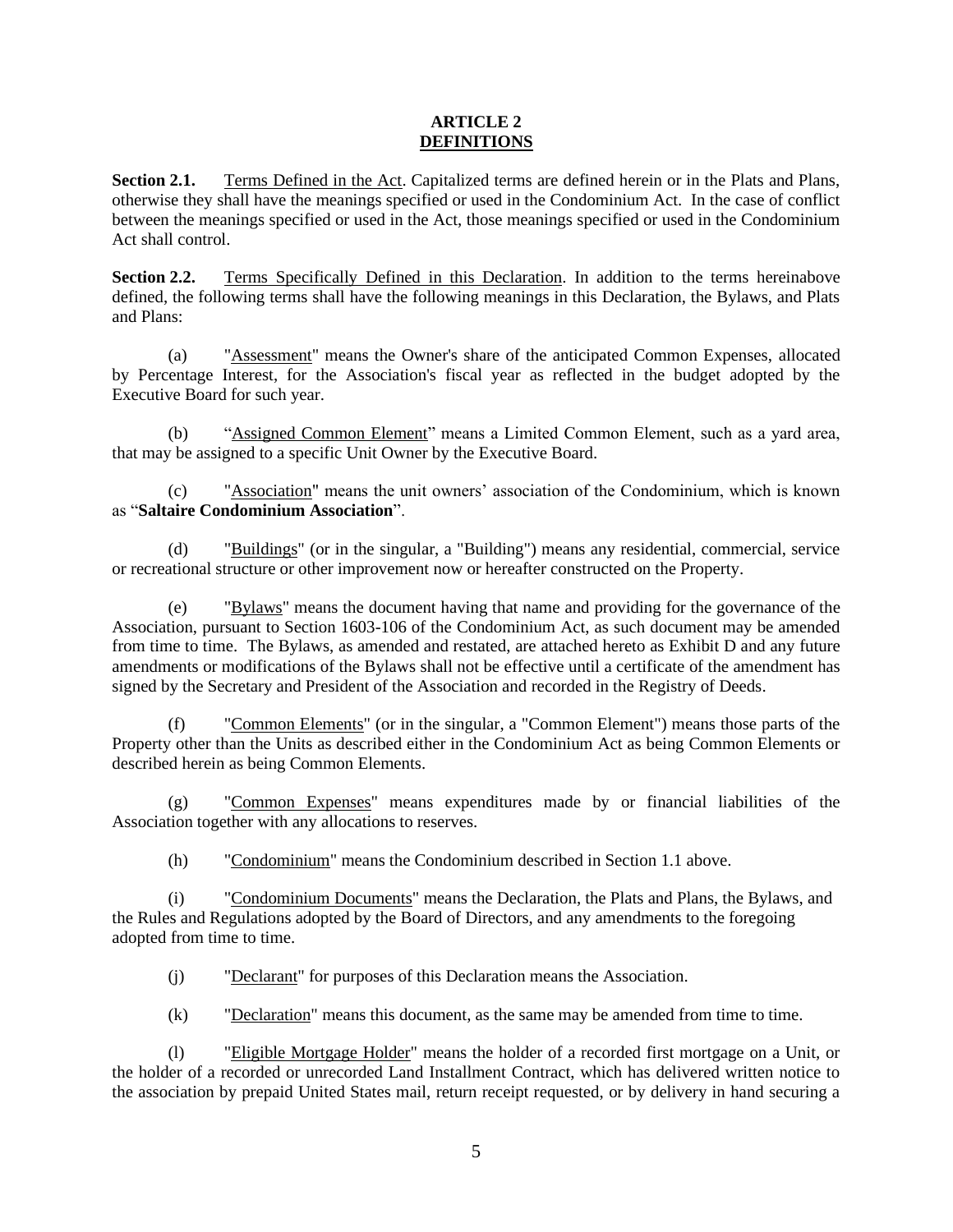receipt therefor, which notice shall state the mortgagee's name and address, the Unit Owner's name and address, and the identifying number of the Unit, and shall state that the mortgage is a recorded first mortgage. Such notice shall be deemed to have been given reasonably prior to the proposed actions described in Section 15.2 if sent at the time notice thereof is given to the Unit Owners.

(m) "Executive Board" means the Executive Board of the Association. The terms "Executive Board" and "Board of Directors" shall be interchangeable.

(n) "Insurance Trust Agreement" means that certain agreement, if any, between the Association and the Insurance Trustee providing for the management and disbursement of insurance proceeds in accordance with Section 16.3 hereof.

(o) "Insurance Trustee" means the entity responsible for the management and disbursement of insurance proceeds pursuant to the Insurance Trust Agreement, if any.

(p) "Land Installment Contract" means a contract under which an Owner agrees to sell or otherwise convey a Unit or other real property interest in a Unit or any portion thereof to a buyer and that buyer agrees to pay the purchase price in subsequent payments and the Owner retains title to the Unit as security for the buyer's obligation under the Contract. The Owner may assign its rights under the Contract to any third party.

(q) "Limited Common Elements" (or in the singular, a "Limited Common Element") means those parts of the Common Elements allocated for the exclusive use of one or more but fewer than all of the Units, as described either in the Condominium Act as being Limited Common Elements or described herein or in the Condominium Documents as being Limited Common Elements. In the event of any discrepancy between the Condominium Act and Condominium Documents, the terms of the Condominium Documents shall control with respect to Limited Common Elements.

(r) "Limited Common Expenses" mean: (a) the Common Expenses associated with the maintenance, repair or replacement of a Limited Common Element which may be assessed in accordance with Section 14.2, or as otherwise provided, against the Unit(s) to which that Limited Common Element is assigned, as more particularly set forth in Section 14.2; and (b) the Common Expenses for services benefiting fewer than all the Units, which may be assessed exclusively against the Units benefited in accordance with the use of such services as permitted by to Section 1603-115(c) of the Condominium Act and as more particularly set forth in Section 14.2.

(s) "Manager" or "Managing Agent" means the agent of the management company appointed by the Association to manage the Condominium.

"Mortgagee" means the holder of any recorded mortgage encumbering one or more of the Units or the holder of a recorded or unrecorded Land Installment Contract.

(u) "Owner" means the record owner or owners of a Unit but does not include a person or entity having an interest in a Unit solely as security for an obligation.

(v) "Percentage Interest" means the undivided interest in the Common Elements appurtenant to a Unit, as set forth on Exhibit B attached hereto, as the same may be amended from time to time.

(w) "Property" means the Property described in Section 1.1 above.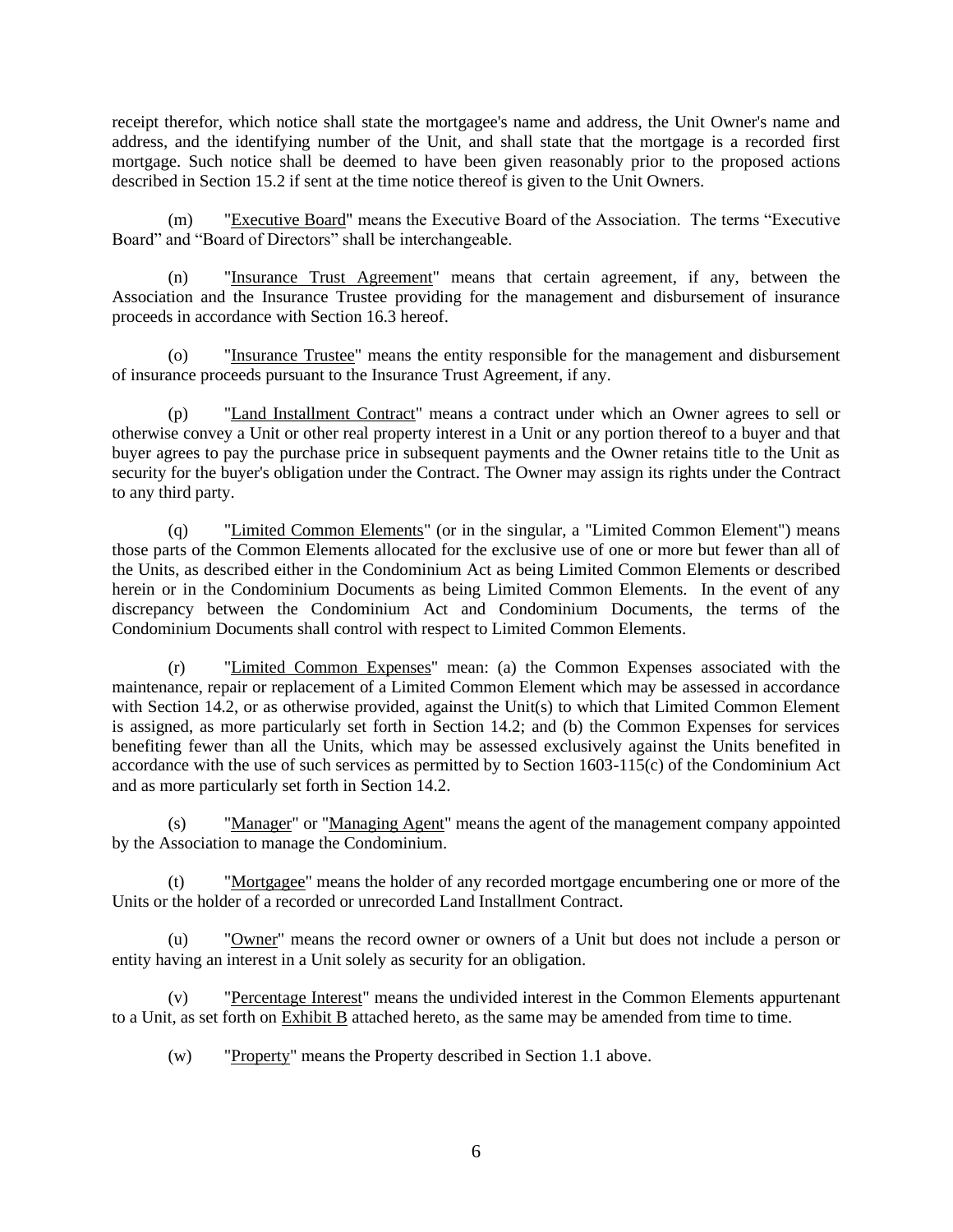(x) "Plats and Plans" means the Plats and Plans as defined in Section 1.1 above, which are recorded in the York County Registry of Deeds, and as such may be amended from time to time. At the time of recording this document, the only Plat or Plan depicting the Condominium is the Plat recorded at the York County Registry of Deeds in Condominium File 139, Page 1. The terms "Plat(s)" and "Plan(s)" shall be interchangeable.

(y) "Record" means to record in the York County Registry of Deeds.

(z) "Rules and Regulations" means such rules and regulations as are promulgated by the Executive Board from time to time with respect to the use of all or any portion of the Property.

(aa) "Special Assessment" means an Owner's share of any assessment made by the Executive Board in addition to the Assessment.

(bb) "Unit" means a physical portion of the Condominium created by this Declaration or any amendment thereto and designated for separate ownership or occupancy, the boundaries of which are described in Article 3. "House Unit" shall mean the large Unit which is unnumbered on the Plan. "Cottage Units" shall mean the Units numbered 1, 1A, 2 through 12 and 14 through 22 on the Plan. "Trailer Units" shall mean the Units numbered 1T, 2T, 4T, 5T, and 7T through 46T on the Plan.

**Section 2.3.** Provisions of the Condominium Act. The provisions of the Condominium Act shall apply to and govern the operation and governance of the Condominium, except to the extent that contrary provisions, not prohibited by the Act, are contained in one or more of the Condominium Documents.

# **ARTICLE 3 UNIT BOUNDARIES**

**Section 3.1.** Units. This Declaration creates sixty-seven (67) residential condominium units on the Land as identified on the Plan and on the schedule attached hereto as **Exhibit B** (the "**Schedule of Units**"). The maximum number of units is sixty-seven (67) Units. The Schedule of Units lists of all Units, their identifying numbers, common element interest, common expense liability and percentage vote appurtenant to each Unit.

**Section 3.2.** Unit Boundaries. The boundary lines of each Unit are as shown on the Plats and Plans and shall conform with unit boundaries as described in the Act to the extent not described herein. The Units shall not include any Common Elements or Limited Common Elements.

The boundary lines of each Unit are as shown on the Plats and Plans and are formed by the following planes:

1. Cottage and House Unit Boundaries: As to Units which are cottages and those portions of other Units which are not trailers, the vertical plane made up by the exterior surfaces of the exterior siding of the Unit. The Unit shall also include doors, chimneys, walls, windows, screens, shutters, frames, water heaters, external electrical boxes, doorsteps, posts, masonry, foundations, roof overhang and thresholds of any Unit to the extent that they do not fall within the boundaries of the Unit. Each Unit consists of all portions of the structure within the aforesaid boundary lines, and all additions that do not extend beyond the vertical boundary lines shown on the plan and including by illustration and not limitation, electrical wiring, pipes, conduits, flues, ducts and portions of water, sewer and similar utility lines serving only that Unit and located within the boundary lines above described, as well as foundations, joists, studs, beams and rafters of each building.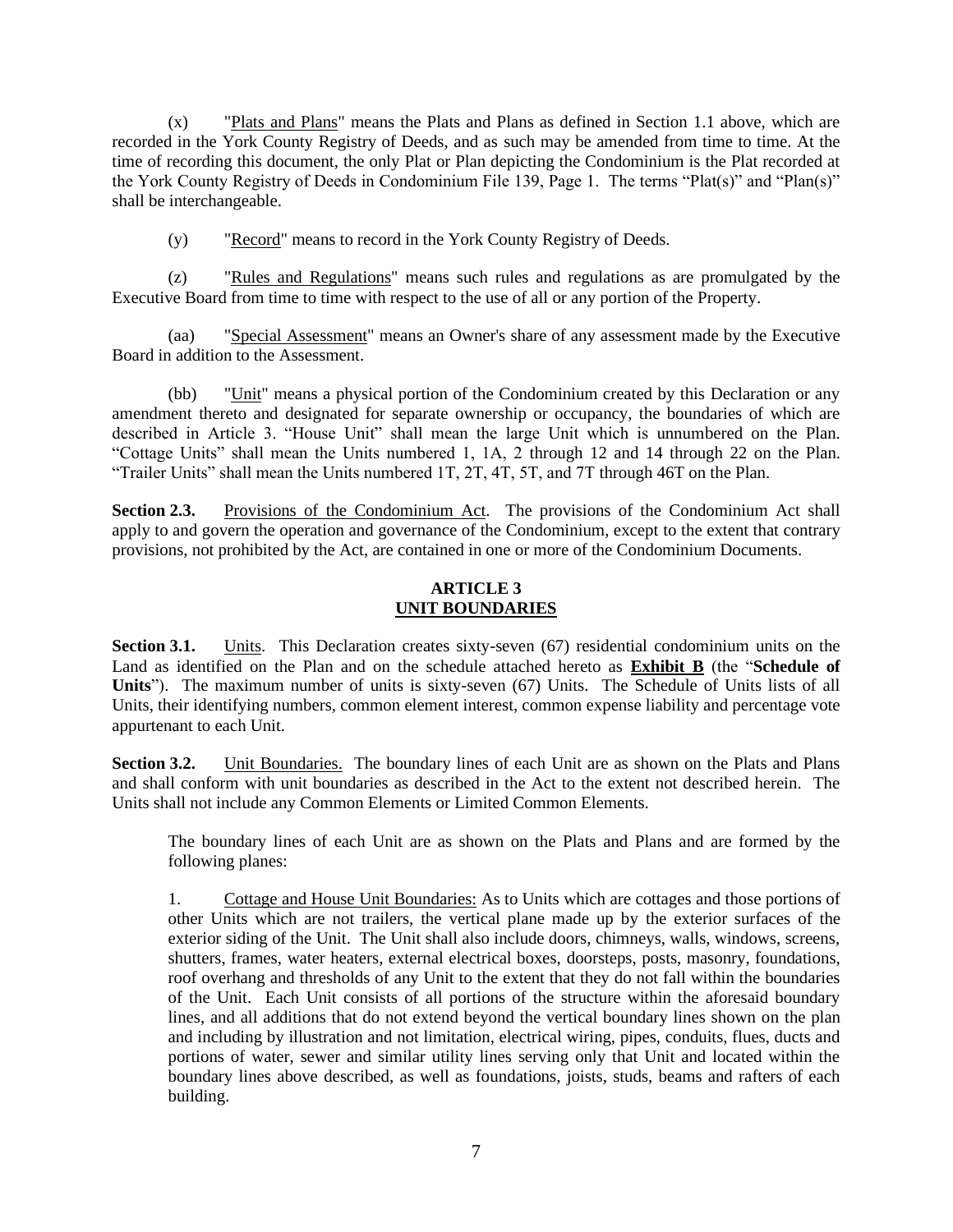2. Trailer Unit Boundaries: As to those portions of Units which are trailers, all areas on the Unit side of the vertical plane of the Unit, as shown on the Plats and Plans. The Unit shall also consist of all parts of any trailer which extend beyond the vertical planes, described in the preceding sentence.

3. Each Unit's identifying number is shown on the Plats and Plans and on Exhibit B.

(a) The horizontal boundaries of each Unit shall be, at the lower level, the surface of the earth, and at the upper level, thirteen feet above the surface of the earth.

(b) The vertical (perimeter) boundaries of each Unit shall be as set forth in the Original Declaration referenced above; provided, however, that to the extent that such boundaries do not conflict with the definitions of Unit boundaries under the Act, the boundaries as described in the Act shall apply.

**Section 3.3.** Relocation of Unit Boundaries. Relocation of Unit boundaries is prohibited, however, with respect to the replacement of trailers, the Executive Board shall have the power to grant revocable licenses authorizing the Unit owner to use portions of the Common Element to accommodate bump-outs, subject to any conditions the Executive Board may impose, such as the relocation of the trailer in a manner that minimizes the encroachment of the replacement trailer on the Common Element. Such licenses shall be recorded at the York County Registry of Deeds at the expense of the Unit Owner by the Executive Board.

### **ARTICLE 4**

# **DESCRIPTION AND ALLOCATION OF COMMON ELEMENTS, LIMITED COMMON ELEMENTS AND LIMITED COMMON PROPERTY**

**Section 4.1.** Description of Common Elements. Common Elements shall consist of all of the Property except the individual Units. Provided, however, that to the extent that the foregoing description of the Common Elements does not conflict with the definition of Common Elements under the Act, the terms of the Act shall apply to define the Common Elements. Each Owner shall have the right to use the Common Elements in common with all other Owners, as may be required for the purposes of ingress and egress and for the use, occupancy, and enjoyment of the respective Owners and guests, tenants, and other authorized occupants, licensees, and visitors of the Owners. The use of the Common Elements and the rights of the Owners with respect thereto shall be subject to and governed by the provisions of the Act and this Declaration, the Bylaws, and Rules and Regulations of the Association.

**Section 4.2.** Description of Limited Common Elements. Limited Common Elements shall mean those portions of the Property defined as such pursuant to the Condominium Act or as identified and designated as Limited Common Elements on the Plats and Plans, or by Sections 4.3 and 4.5 hereof. Those portions of the Limited Common Elements serving only the Unit above, below, or adjacent to such Limited Common Element, as the case may be, are Limited Common Elements allocated only to the Unit that they serve.

**Section 4.3.** Specified Limited Common Elements. Certain specified Limited Common Elements are allocated to particular Units as may be designated on the Plats and Plans.

**Section 4.4.** Parking Spaces. Each Unit shall have two (2) parking spaces as designated by the Executive Board, and all other parking spaces are designated as Common Elements which shall be available to all Unit Owners and their guests, tenants, and invitees on a first-come, first-serve basis, subject, however, to any reasonable parking rules and regulations that the Executive Board may adopt.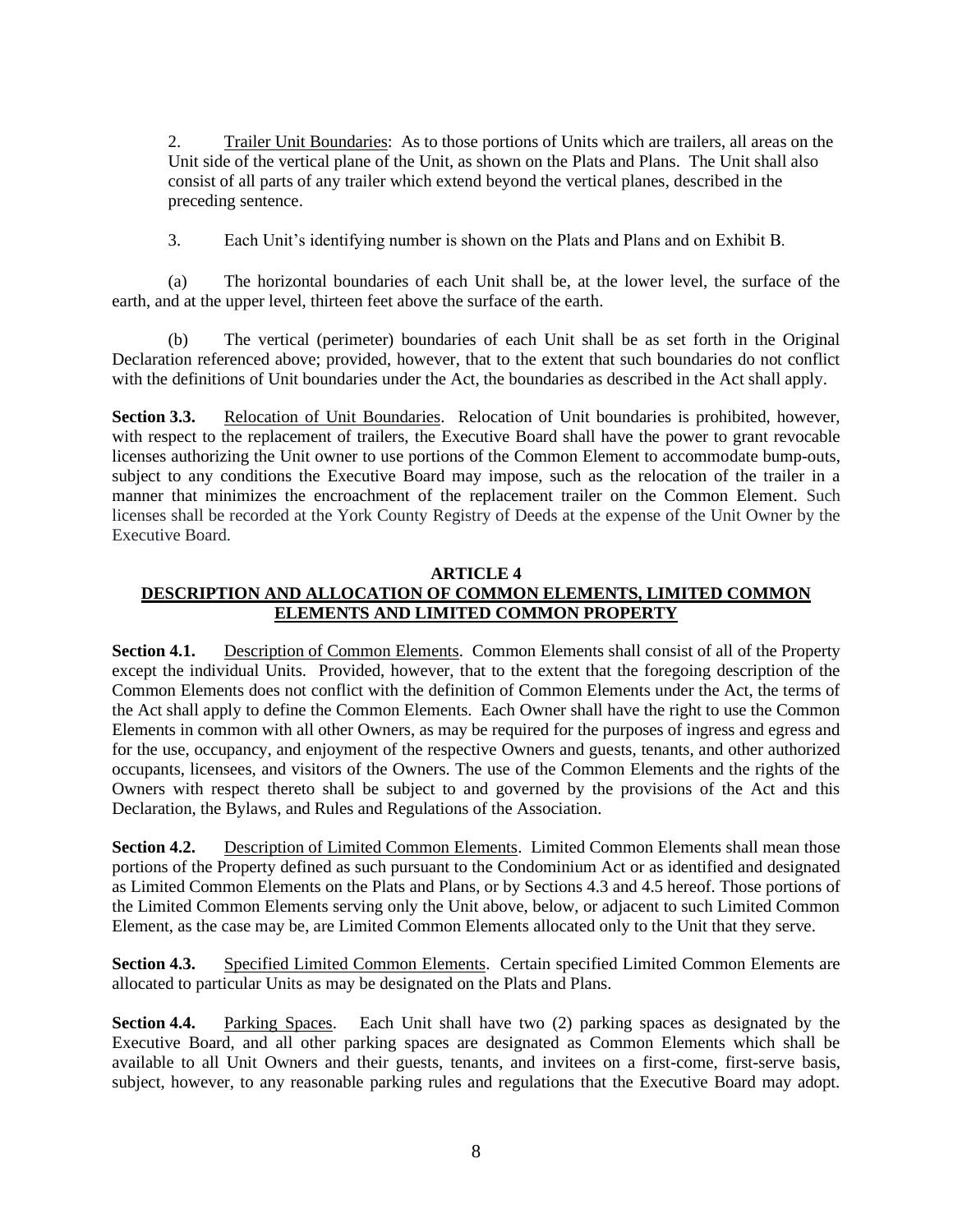The Executive Board may designate and amend a parking plan for the Units from time to time as deemed necessary by the Executive Board.

Section 4.5. Locations of Common and Limited Common Elements. The location of the Common Element is shown on the Plat. Most trailer enclosures are shown on the Plat as rectangular spaces immediately adjacent to the Unit, some are not, but all such trailer enclosures approved by the Executive Board are deemed Limited Common Elements. The area within the dotted lines as shown on the Plat and located between the House Unit and Long Sands Road, is a Limited Common Element for parking for the benefit of the House Unit. The area designated as "Porch" on the House Unit and Unit 1 are Limited Common Elements.

**Section 4.6.** Assigned Common Elements. The Executive Board shall have the power in its discretion from time to time to grant revocable licenses in designated Common Elements to the Association or to any Owners and to establish a reasonable charge to such Owners for the use and maintenance thereof. Such designation by the Executive Board shall not be construed as a sale or disposition of the Common Elements.

## **ARTICLE 5 MAINTENANCE RESPONSIBILITIES**

**Section 5.1.** Maintenance Responsibilities. Notwithstanding the ownership of the various portions of the Common Elements and the Units by virtue of the foregoing boundary descriptions, the Units shall be maintained and repaired by the Owners and the Common Elements shall be maintained and repaired by the Association in accordance with the provisions of Section 1603-107 of the Act, except as expressly set forth to the contrary herein.

**Section 5.2.** Maintenance of Limited Common Elements. The maintenance, repair and replacement of Limited Common Elements created, if any, shall be the responsibility of and at the expense of the Unit Owner. In the event that any Owner shall perform any maintenance, repair, or replacement of any Limited Common Elements in accordance with the terms herein, such maintenance, repair, and replacement shall be done only in accordance with such materials, specifications or other construction requirements as established by the Executive Board.

**Section 5.3.** Maintenance of Common Elements. The Association, or the Managing Agent of the Association in accordance with Article 7, shall be responsible for the maintenance, repair and replacement of all of the Common Elements, the cost of which shall be charged to the unit Owners as a Common Expense except as otherwise provided herein with regard to Limited Common Elements, and provided, however, if in the opinion of the Executive Board such expense was necessitated or caused by the act, omission, or negligence of a unit Owner, the responsible Owner shall be liable for such costs and expenses (including any applicable deductible expense incurred by the Association) which may be assessed to such Owner as determined by the executive Board. The maintenance, repair and replacement of Common Elements located within a Unit, for which the unit Owner is not responsible, to the extent required for the functioning of or for connecting utilities to the Property and Units, shall be furnished by the Association as part of the Common Expenses.

**Section 5.4.** Maintenance of Unit. Each unit Owner shall keep and maintain his or her Unit including the building, equipment, appliances and appurtenances in good order, condition and repair and in a clean and sanitary condition, whether such maintenance and repair shall be structural or non-structural, ordinary or extraordinary, and shall do all redecorating, painting and varnishing which may at any time be necessary to maintain the good appearance and condition of his or her Unit. No unit Owner shall sweep or throw, or permit to be swept or thrown, from his Unit any dirt, debris or other substance. In addition, each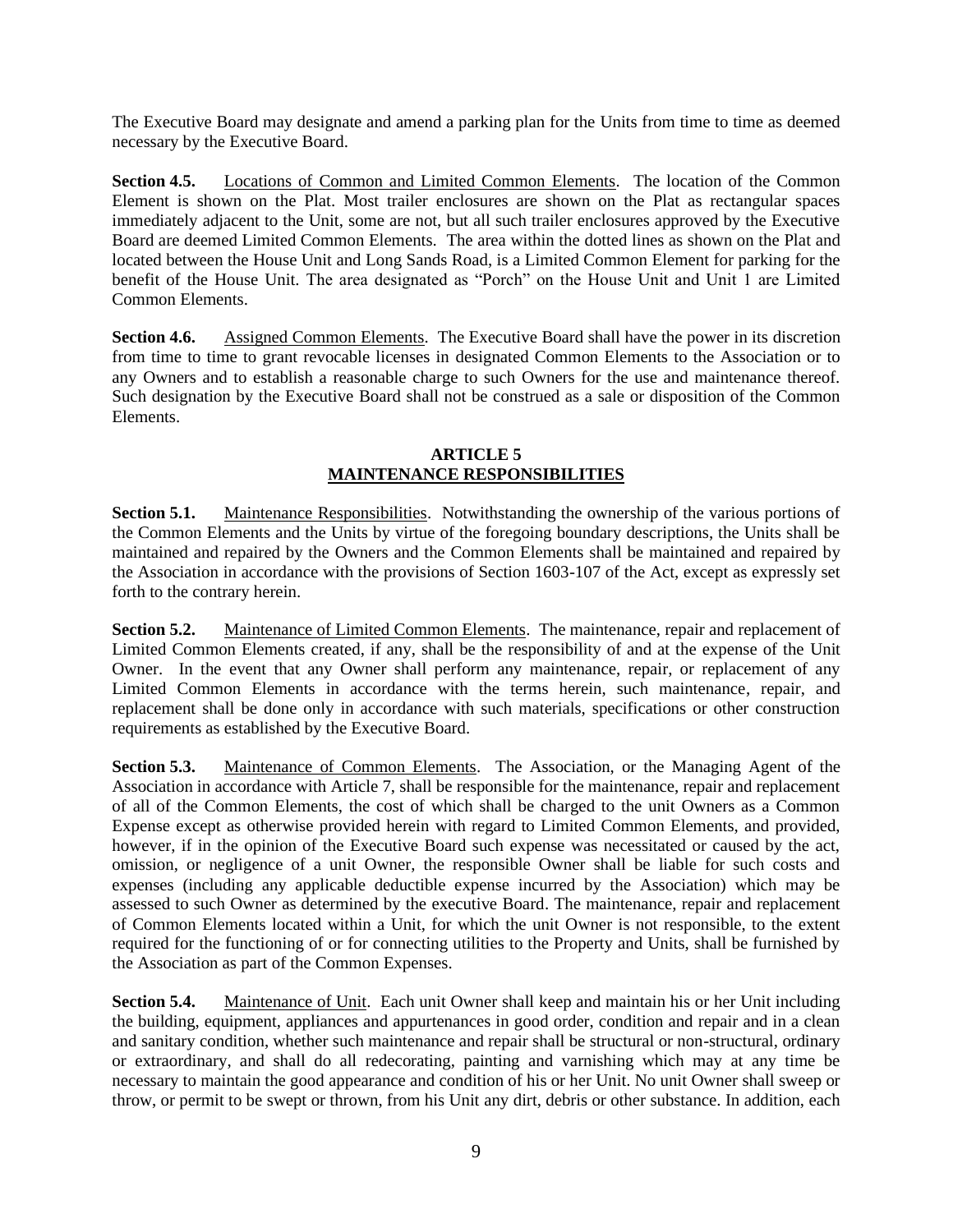unit Owner shall be responsible for all damage to any other Units or to the Common Elements resulting from his failure or neglect to make any of the maintenance or repairs required by this Article. Each unit Owner shall perform his responsibility in such manner as shall not unreasonably disturb or interfere with the other unit Owners. Each unit Owner shall promptly report to the Executive Board or the managing agent any defect or need for repairs for which the Association is responsible. No unit Owner shall change the exterior color of his or her Unit nor alter the exterior materials or structure without the written approval of the Board of Directors. No work shall be undertaken without all necessary State and local permits and approvals, and copies of all such permits and approvals shall be given to the Association.

**Section 5.5.** Liability of Owner. Each unit Owner shall be liable for, and the Association shall have a lien against his Unit for, the expense of maintenance, repair, or replacement of any portion of another Unit or the Common Elements, including Limited Common Elements, of another Unit caused by such unit Owner's act, neglect, or carelessness or by that of any member of such unit Owner's family, or such unit Owner's guests, employees, agents, lessees, and the Association shall have the right to cure, correct, maintain, repair or replace any damage or disrepair resulting from such act of neglect or carelessness. The Association shall also have the right to perform maintenance required of a unit Owner under Section 5.4, but not performed by the unit Owner and the unit Owner shall be liable for and the Association shall have a lien against the Unit for the expense of such maintenance. Such liability shall include any increase in fire insurance rates occasioned by use, misuse, occupancy, or abandonment of any Unit or its appurtenances. Nothing herein contained, however, shall be construed so as to modify any waiver by insurance companies of rights of subrogation against such unit Owner.

# **ARTICLE 6 ALLOCATION OF PERCENTAGE INTERESTS, COMMON EXPENSES AND VOTING RIGHTS**

**Section 6.1.** Percentage Interests. The Schedule of Units lists of all Units by their identifying number and the Percentage Interest appurtenant to each Unit within each such Unit. The formula by which such Percentage Interest is determined is as set forth in the attached Exhibit B.

**Section 6.2.** Common Expenses. The liability of each Unit for the Common Expenses of the Condominium shall be the same percentage share as the Percentage Interest described in Section 6.1 above, and as such shall be determined by the same formula by which the Percentage Interest is determined. Provided however, a discount is applied to the House Unit's common expense as set forth in Schedule B.

Section 6.3. Allocation of Owners' Voting Rights. Each Owner of a Unit shall be entitled to vote a percentage interest equal to the Percentage Interest described in Section 6.1 above. If a Unit is owned by more than one person or entity, the voting interest shall not be divided and the vote for the Unit shall be cast by only one of the Owners as determined by a majority of the Owners of such Unit.

**Section 6.4.** Notice of Meetings. Notices of meetings for the Owners of the Association shall be made in accordance with the Act and may include, as provided in Section 1603-108, notification sent by electronic means to any address of an Owner, including an e-mail address, specifically designated by the Unit Owner for such purpose.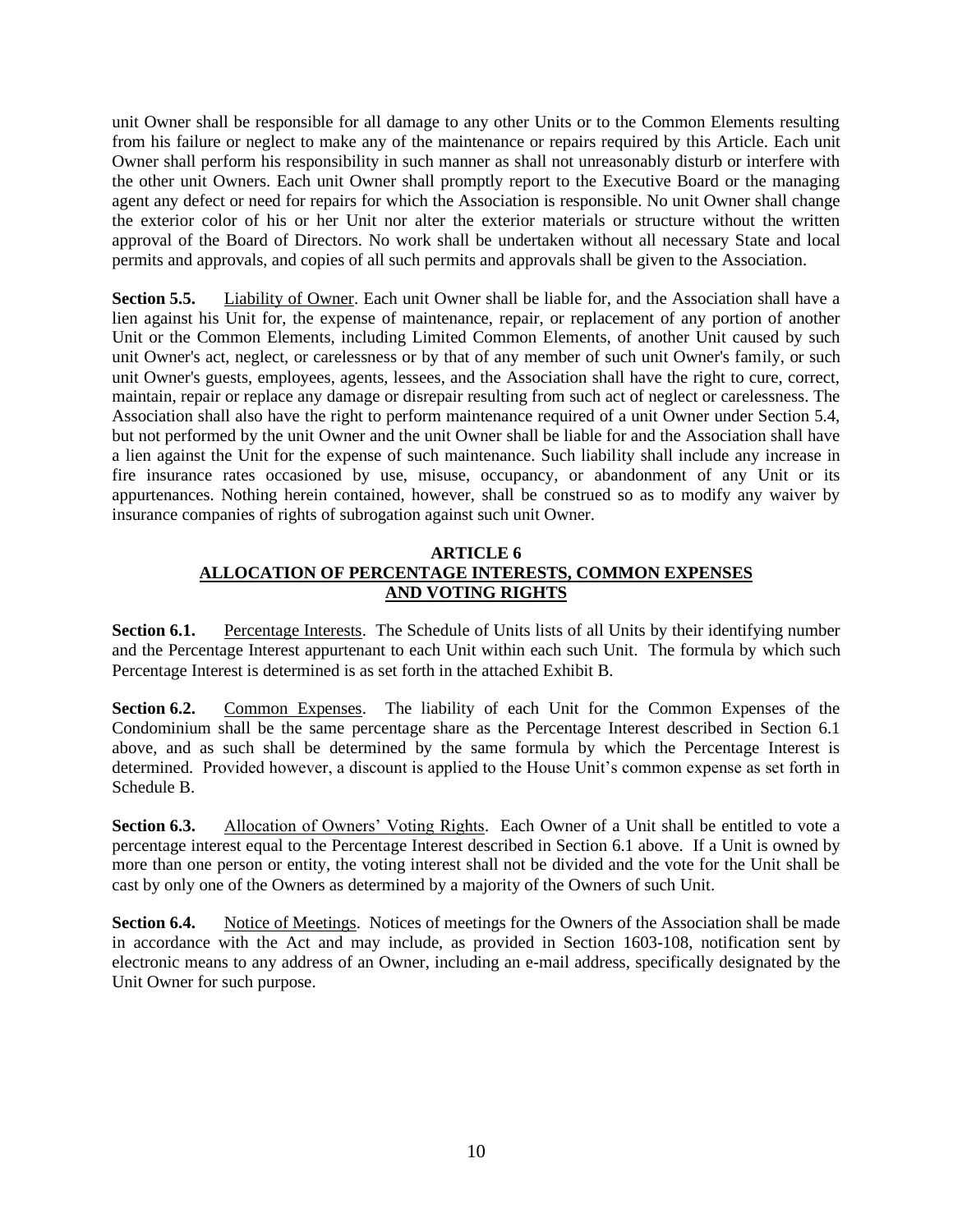#### **ARTICLE 7 MANAGEMENT**

Section 7.1. Managing Agent. The Association shall have the right to employ a professional experienced property management firm to act as Managing Agent to oversee the daily operation of the Condominium in accordance with the provisions of the Act and the Declaration; provided, however, that no agreement for such professional management of the Condominium may exceed a term of three (3) years but may be renewed upon consent of the Association. Such agreement shall be cancelable by either party without cause and without a termination fee upon not less than sixty (60) days nor more than ninety (90) days written notice and shall be cancelable by the Executive Board with cause upon not less than thirty (30) days written notice.

**Section 7.2.** Maintenance Responsibilities. The Managing Agent, or the Association through the Executive Board in the absence of a Managing Agent, shall be responsible for maintenance, repair and replacement of the Common Elements and Common Property. The cost of the provision of such services shall be a Common Expense, subject to the terms of Section 14.2 and Section 2.2(r).

# **ARTICLE 8 EASEMENTS**

Section 8.1. Additional Easements. In addition to the easements provided for by the Act, the following easements are hereby created:

(a) The Units and Common Elements shall be, and hereby are, made subject to easements in favor of the Association and other Owners, appropriate utility and service companies, cable television companies and governmental agencies or authorities for such utility and service lines and equipment as may be necessary or desirable to serve any portion of the Property. The easements created by this Section 8.1(a) shall include, without limitation, the right of the Association and any Owner or the providing utility or service company, or governmental agency or authority to install, lay, maintain, repair, relocate and replace gas lines, pipes and conduits, water mains and pipes, sewer and drain lines, drainage ditches and pump stations, telephone wires and equipment, television equipment and facilities (cable or otherwise), electrical wires, conduits, and equipment and ducts and vents over, under, through along and on the Units and Common Elements. Notwithstanding the foregoing provisions of this Section 8.1(a), any such easement through a Unit shall be located either in substantially the same location as such facilities or similar facilities existed at the time of first conveyance of such Unit or so as not to materially or unreasonably interfere with the use, occupancy, or quiet enjoyment of the Unit by its occupants. With respect to any utility lines or equipment serving only the Condominium and located upon the Common Elements, the Executive Board shall have the right and power to dedicate and convey title to the same to any private or public utility company. The Executive Board shall also have the right and power to convey permits, licenses and easements over the Common Elements for the installation, maintenance, repair and replacement of utility poles, lines, wires and other equipment to any private or public utility company. In addition, the Executive Board shall have the right to grant permits, licenses and easements over the Common Elements for the building and, maintenance of roads, for the protection of the natural, scenic and open space values of the Property, and for other purposes necessary for the proper operation the Condominium.

(b) The Common Elements (other than the Limited Common Elements) shall be, and hereby are made, subject to an easement in favor of the Owners and their invitees, employees, tenants and servants, the Association and the agents and employees of the Association for access, egress and ingress over, through and across each portion thereof, pursuant to such requirements and subject to such charges as the Executive Board may from time to time prescribe; provided that nothing contained herein shall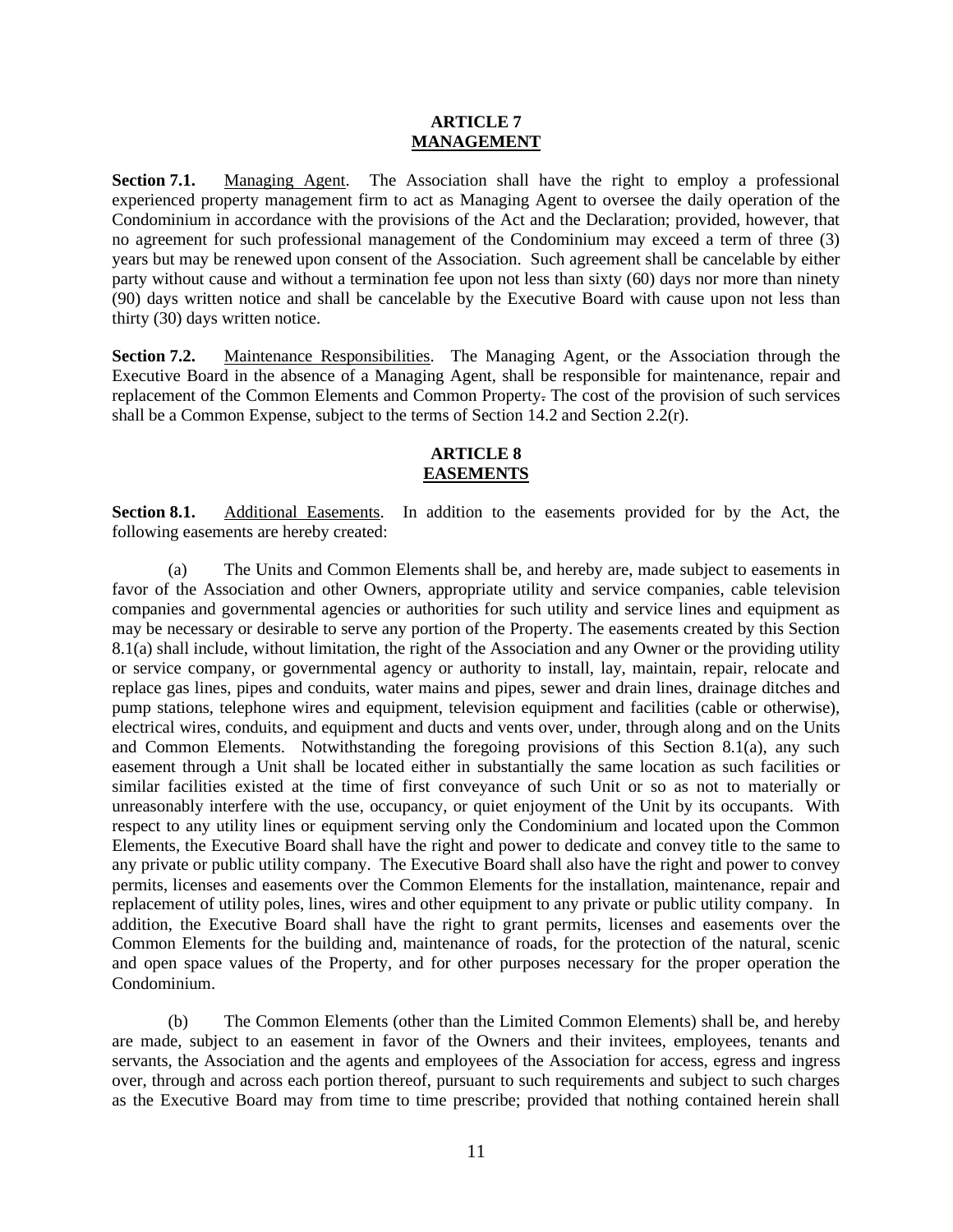create any access easement in favor of Owners with respect to such portions of the Common Elements which are not needed in order to gain access to one or more Units and as to which the Executive Board may from time to time determine it to be necessary or desirable to limit or control access by Owners or the occupants of Units, or both, including, by way of illustration and not limitation, machinery and equipment rooms, and any management agent's office.

(c) The Common Elements (including, but not limited to, the Limited Common Elements) shall be and hereby are made subject to an easement in favor of the Association and the agents, employees and independent contractors thereof for the purpose of the inspection, upkeep, maintenance, repair and replacement of the Common Elements, and Property (including, but not limited to the Limited Common Elements and Property).

(d) The Common Elements (including, but not limited to, the Limited Common Elements) shall be and hereby are made subject to the following easements in favor of the Units benefited:

> (1) For the installation, repair, maintenance, use, removal and/or replacement of pipes, ducts, heating and air conditioning systems, electrical, telephone and other communication wiring and cables and all other utility lines and conduits which are part of or exclusively serve a single Unit and which pass across or through a portion of the Common Elements; and

> (2) For the maintenance or the encroachment of any equipment, improvements, or fixtures which serve only one Unit but which encroach into any part of any Common Element or Limited Common Element on the date this Declaration is recorded or any amendment hereof is recorded.

(e) To the extent necessary, each Unit shall have an easement for structural support over the Common Elements and the Limited Common Elements.

(f) The Units and the Limited Common Elements are hereby made subject to the following easements:

> (1) In favor of the Association and its agents, employees and independent contractors, (i) for inspection of the Units and Limited Common Elements in order to verify the performance by Owners of all items of maintenance and repair for which they are responsible, (ii) for inspection, maintenance, repair and replacement of the Common Elements and Property or the Limited Common Elements and Property situated in or accessible from such Units or Limited Common Elements or both, (iii) for correction of emergency conditions in one or more Units or Limited Common Elements, or both, or casualties to the Common Elements and Property, the Limited Common Elements and Property and/or the Units, and (iv) to do any other work reasonably necessary for the proper maintenance of the Condominium, it being understood and agreed that the Association and its agents, employees and independent contractors shall take reasonable steps to minimize any interference with an Owner's use of his Unit resulting from the Association's exercise of any rights it may have pursuant to this subsection and the following subsection or both;

> (2) In favor of the Owner benefited thereby and the Association and its agents, employees and independent contractors, for the installation, repair, maintenance, use, removal and/or replacement of pipes, ducts, electrical, telephone, telegraph or other communication systems and all other utility lines and conduits which are part of the Common Elements and which pass across or through a portion of one or more Units.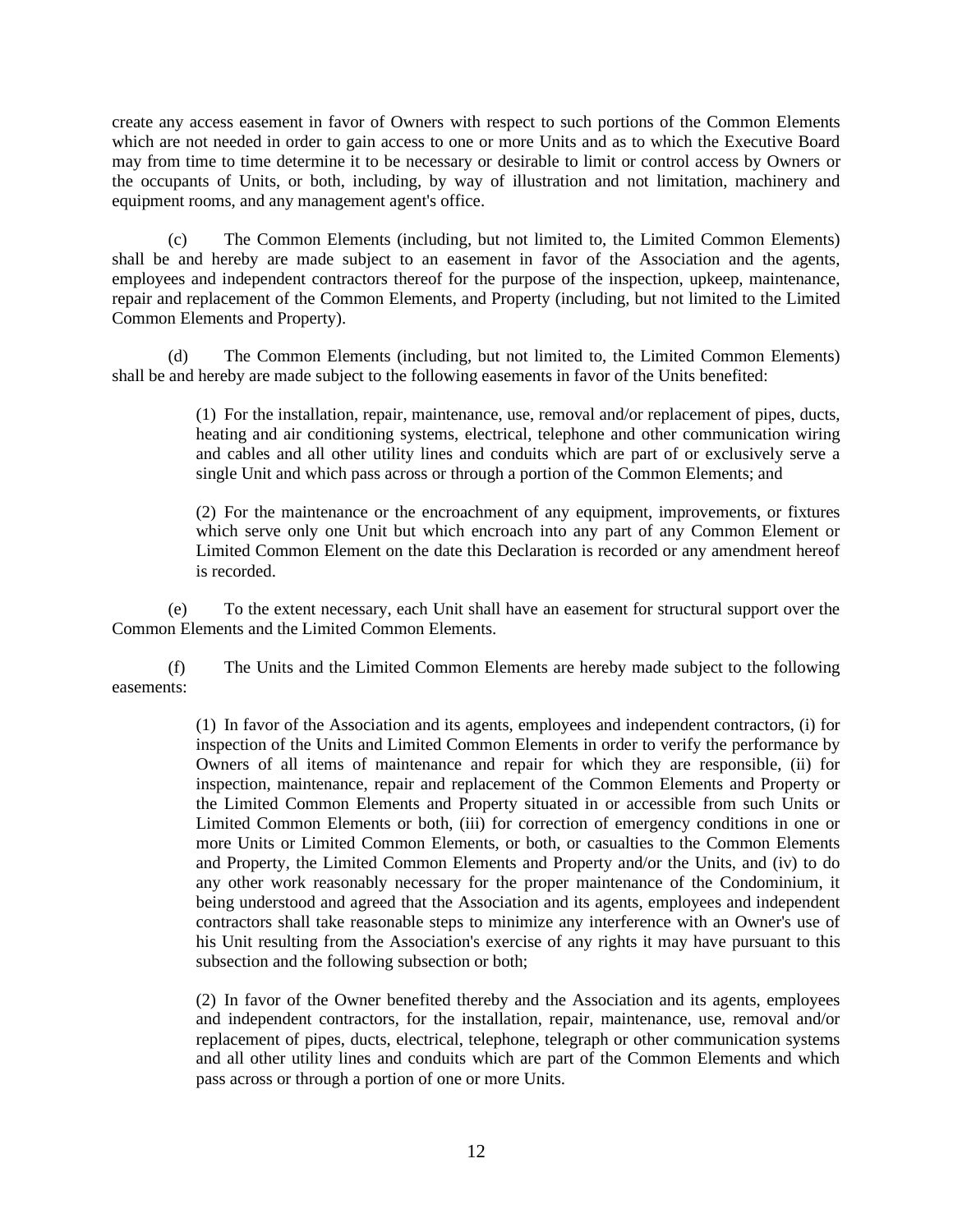(g) If construction, reconstruction, repair, shifting, settlement or other movement of any portion of the Condominium results either in the Common Elements encroaching on any Unit, or in any Unit encroaching on the Common Elements or on any other Unit, a valid easement shall exist during the period of the encroachment for the encroachment and for the maintenance thereof.

(h) All easements, rights and restrictions described and mentioned in this Declaration are easements appurtenant, running with the land and the Property, including by way of illustration but not limitation the Units and the Common Elements, and (except as expressly may be otherwise provided herein or in the instrument creating the same) shall continue in full force and effect until the termination of this Declaration.

Section 8.2. Additional Easements, Covenants, Restrictions. The Property is also subject to any easements and restrictions as shown on the Plats and Plans or otherwise referenced in the attached Exhibit A.

#### **ARTICLE 9 RESTRICTIONS ON USE, SALE AND LEASE OF UNITS AND/OR UNITS**

**Section 9.1.** The following restrictions shall apply to the use of the Condominium:

(a) Residential Use Restrictions. The Units and Common Elements are restricted to residential use. The Units may not be used for any other purposes by the Owner or any future Owner. No present or future owner of any Unit shall permit any portion of his Unit to be used or occupied for any purpose other than as a single-family residence, and no Unit shall be used for any transient, hotel, or commercial purposes. Renting a Unit in accordance with Section 9.2 is not considered a commercial purpose.

(b) Obstruction of Common Elements. No Owner may obstruct the Common Elements in any way. No Owner may store anything in or on the Common Elements without the prior written consent of the Executive Board.

(c) Quiet Enjoyment. No Owner may carry on any practice, or permit any practice to be carried on, which unreasonably interferes with the quiet enjoyment of the occupants of any other Unit. The Property is to be maintained in a clean and sanitary condition, and no Owner may place any garbage, trash or rubbish anywhere in the Property other than in his own Unit and in or on such parts of the Common Elements as may be designated for such purpose by the Executive Board.

(d) Fire Hazards. No Unit shall be used, occupied or kept in a manner that in any way increases the fire insurance premiums for the property without the prior written permission of the Executive Board.

(e) Signs. Subject to the terms of Section 1603-106(c) of the Act, no Owner may erect any sign on or in his Unit or any Limited Common Element which is visible from outside his Unit or from the Common Elements, without in each instance having obtained the prior written permission of the Executive Board.

(f) Pets. No pets shall be allowed on any part of the Property or Condominium, including the Units and all Common Elements.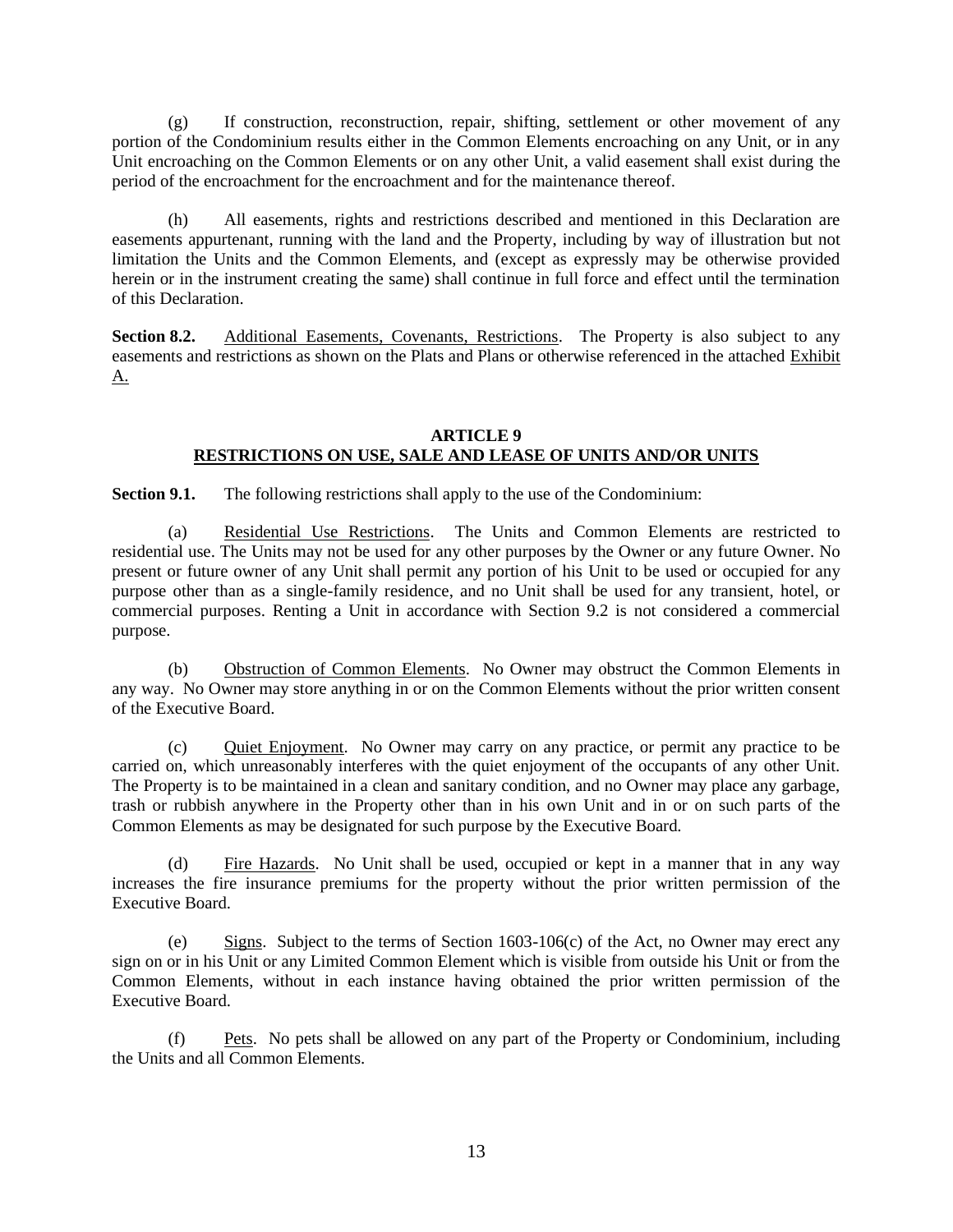(g) Rules and Regulations. The Executive Board shall promulgate reasonable Rules and Regulations, not in conflict with the provisions of this Declaration, concerning the use and enjoyment of the Property. Copies of the then current Rules and Regulations and any amendments thereto shall be furnished to all Owners by the Association promptly after the adoption of such Rules and Regulations and any amendments thereto.

(h) Alterations to Units. Except as otherwise provided herein, the exterior of no Unit shall be substantially altered, remodeled or renovated unless such alteration, remodeling, or renovation shall be approved by a majority vote of the Executive Board of the Association. Executive Board approval shall not be required for minor interior alterations or renovations. For purposes of this paragraph, the term "minor alterations or renovations" shall specifically include, without limitation, the following: interior painting, wallpaper installation, carpet installation, refinishing of hardwood flooring, installation of lighting fixtures, and bathroom or kitchen remodeling projects. The Owner of a Unit shall not alter in any way any portion of his Unit which is part of the exterior facades of the Unit, including by way of example but not by way of limitation, the roof, exterior doors, entrance steps, without the prior written consent of the Executive Board.

(i) Labor, Mechanic's Liens. No Owner shall cause any material to be furnished to his Unit or any labor to be performed therein or thereon except in the manner set forth in subparagraph (h) above. Each Owner shall indemnify and hold the other Owners of his Unit harmless against any loss, damage or claim arising out of his breach of the provisions of this Section 9.1, including but not limited to the costs of removing any unauthorized improvements, any repairing and restoring the Unit to substantially its condition prior to such alteration, remodeling, renovation or repair and the cost of removing, bonding, defending or paying any mechanic's or materialmen's liens.

(j) Occupancy. A Unit shall be occupied only during the period commencing on or about **May 1** and ending on or about **October 15** of each year (the "Season"). Occupancy of any Unit at any other time is expressly prohibited. Access to the Property during off-season times shall be granted only by express permission of the Executive Board or the Managing Agent, except that an Owner may have, upon notifying the Executive Board, access to the Unit during the thirty (30) day period before the Season and thirty (30) day period after the Season for the purpose of repairing and maintaining Units. This Section 9.1(j) shall not apply to the House Unit.

(k) Replacement of Trailers. Any replacements shall be made in accordance with all applicable laws, ordinances, and regulations. Owners of Units with trailers may remove said trailer, provided that it is replaced with another trailer, wheeled Tiny House, or structure defined by the Town of York and as a trailer, as long as the following conditions are met:

The trailer, including bump-outs, fits substantially within the combined bounds of the Unit and the approved Limited Common Elements associated with the Unit, as shown on the Plats and Plans.

The trailer does not have the capacity for sleeping any more persons than the trailer it replaces.

The trailer is of a better quality than the one it replaces and the date of manufacture is less than 10 years.

Approval is obtained in advance from the Executive Board of the Association, on such reasonable conditions as the Executive Board shall determine.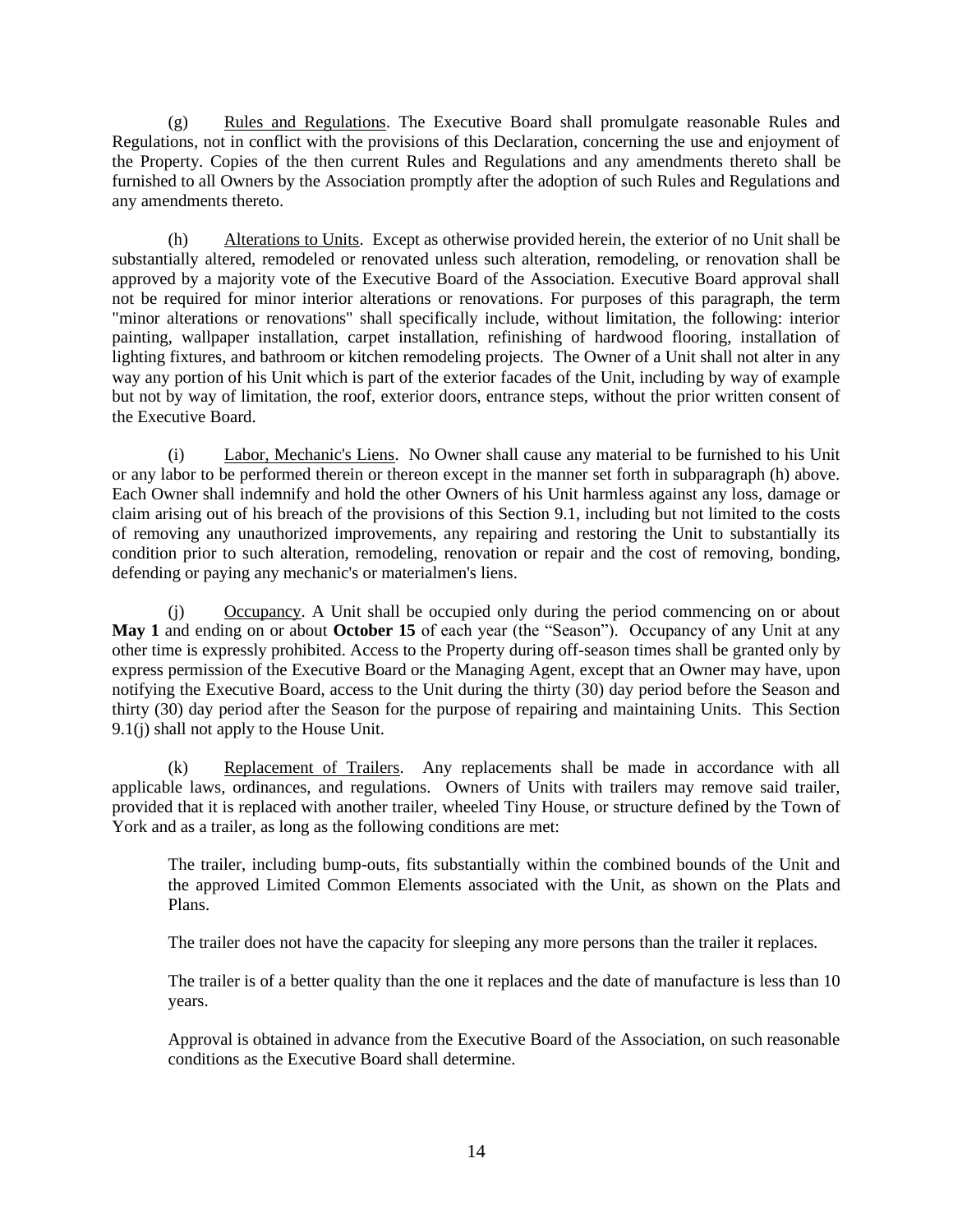The replacement trailer must be no longer or wider than shown on the Plats and Plans, except when a replacement that has reasonably similar dimensions is not available on the market. In such cases, the Executive Board may approve a reasonable substitute.

When reviewing requests for trailer replacements, the Executive Board will make reasonable efforts to limit encroachments on the Common Elements and to preserve the privacy and accessibility of neighboring Units.

**Section 9.2.** Lease of Units. A Unit owner is prohibited from leasing their Unit during the first year of ownership, which period commences on the date of recording of the Unit deed in the York County Registry of Deeds. However, if the new Unit owner is a close relative of the previous Unit owner, the renters of that Unit from the previous season will be allowed to rent the Unit during the first year, provided that proof of the prior rental(s) is submitted to the Executive Board not less than thirty days before the renters are scheduled to take occupancy. Within ten days of receipt of the proof of prior rental(s), the Executive Board may notify the new Unit owner of its decision on the disposition of the rental, and in the absence of thereof, the new Unit owner may proceed with the rental. Thereafter, except as otherwise provided herein, an Owner may lease their Unit during the operating season provided that there is a period of seven nights between the beginning of one rental and the beginning of the next rental ("the seven-night gap"). Notwithstanding the contents of any lease, the rights of any tenant of a Unit shall be subject to, and each such tenant shall be bound by, the covenants and restrictions set forth in the Declaration, Bylaws and Rules and Regulations. Owners of "Cottage Units" as of the date of recording of this Declaration, are not subject to the seven-night gap period and may continue to lease their Unit on a nightly basis, but this use shall terminate upon sale or transfer of ownership of the Cottage Unit, following which, said Cottage Unit shall be subject to the seven-night gap period. The Board of Directors shall have the power to adopt rules and regulations governing all aspects of Unit leasing including the imposition of significant fines for violation of this provision and any rules and regulations adopted by the Board.

**Section 9.3.** Time Share Ownership Prohibited. No ownership interest in any Unit shall or may be subdivided to permit "time sharing" or any other devices to effect interval ownership. For the purposes of this subsection, such devices shall be deemed to include, without limitation, the use of corporations, partnerships and tenancies in common in which four or more persons not members of a single household have acquired by means other than inheritance, devise or operation of law, a direct or indirect, equitable or legal, right to occupy or arrangement, formal or informal regarding occupancy of the same unit.

# **ARTICLE 10 [INTENTIONALLY OMITTED]**

# **ARTICLE 11 UNITS SUBJECT TO CONDOMINIUM DOCUMENTS, EMINENT DOMAIN**

**Section 11.1.** Applicability of Condominium Documents. Each present and future Owner, tenant, occupant and Mortgagee of a Unit therein shall be subject to and shall comply with the provisions of the Act, and with the covenants, conditions and restrictions as set forth in the Condominium Documents and the deed to such Unit; provided that nothing contained herein shall impose upon any tenant of a Unit or Mortgagee any obligation which the Act or one or more of such documents, or both, make applicable only to Owners (including, without limitation, the obligation to pay assessments for Common Expenses). The acceptance of a deed or mortgage to any Unit therein, or the entering into of a lease or the entering into occupancy of any Unit therein shall constitute an agreement that the provisions of the Act and the covenants, conditions and restrictions set forth in the Condominium Documents and the deed to such Unit therein are accepted and ratified by such grantee, Mortgagee or tenant. All of such provisions shall be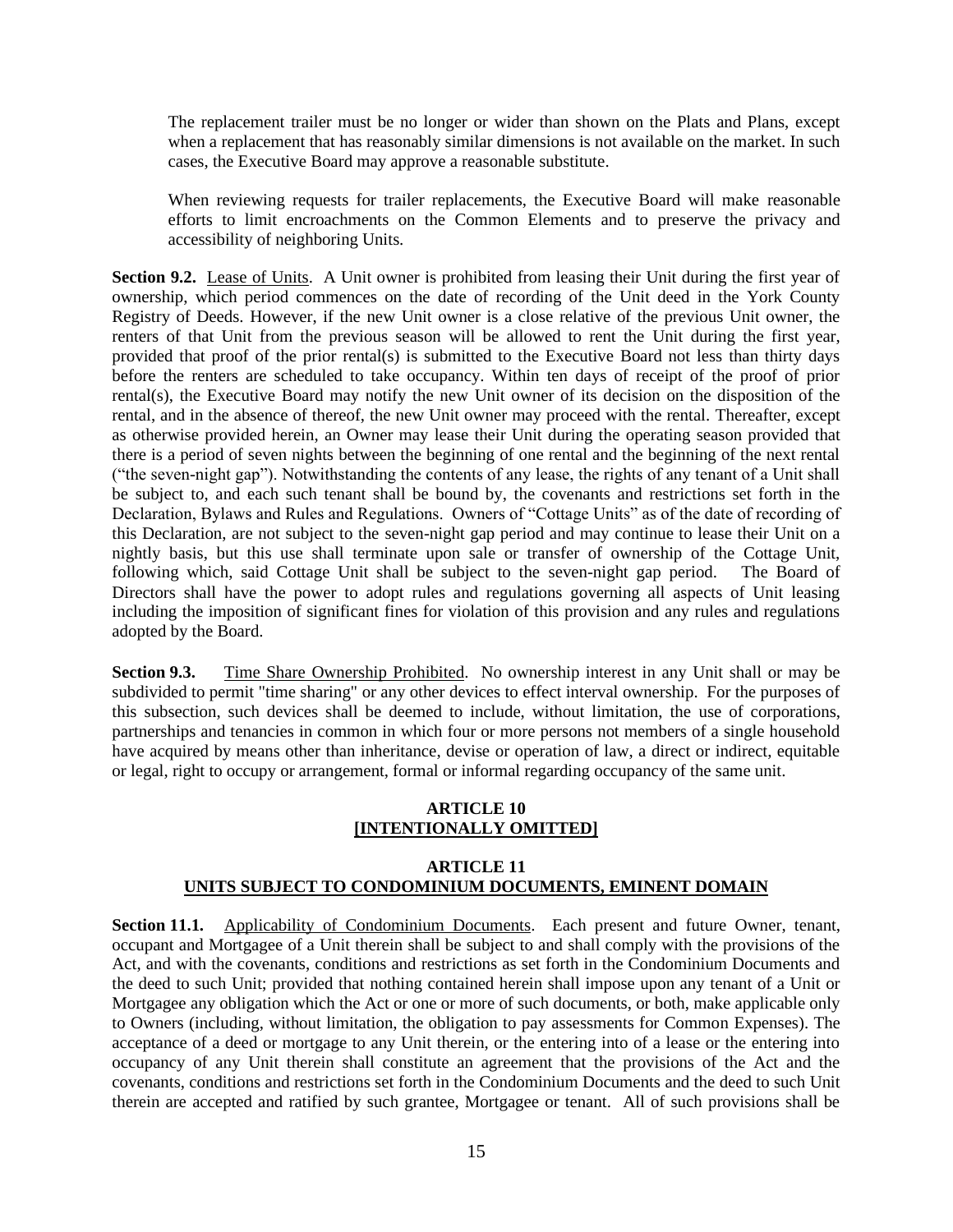covenants running with the land and shall bind any person having at any time any interest or estate in such Unit, as though such provisions were recited and stipulated at length in each and every deed, conveyance, mortgage, contract or lease thereof. The Association and any aggrieved Owner shall have a right of action against Owners who fail to comply with the provisions of the Condominium Documents, the Act, or with decisions made by the Association or the Executive Board. Aggrieved Owners shall have similar rights of action against the Association.

**Section 11.2.** Eminent Domain. Whenever all or part of the Common Elements shall be taken, injured or destroyed by eminent domain, each Owner shall be entitled to notice thereof and to participate in the proceedings incident thereto, provided, however, that the Association shall officially, represent the Owners in such proceedings. In any proceedings for the determination of damages, such damages shall be determined for such taking, injury or destruction as a whole and not for each Owner's interest therein and any award for such damages shall be payable to the Association for the benefit of the Owners and Mortgagees. Notwithstanding the foregoing, if the Association elects to distribute such award of damages to the Owners, any amount payable to an Owner shall be paid instead to the Owner's Mortgagee upon the written request of such Mortgagee to an officer of the Executive Board.

# **ARTICLE 12 EXECUTIVE BOARD OF THE ASSOCIATION**

**Section 12.1.** Members. The number of Executive Board members shall be set by the Association Bylaws and Articles of Incorporation. Members of the Executive Board shall be elected in accordance with the Association Bylaws. The Executive Board shall possess all of the duties; and powers granted to the Executive Board by the Act and as more particularly set forth in the Bylaws.

**Section 12.2.** Disputes Regarding Owners, Condominium, and Condominium Documents. In the event of any dispute or disagreement between any Owners relating to the Property, or any questions of interpretation or application of the provisions of the Condominium Documents, the determination thereof by the Executive Board shall be final and binding on each and all such Owners. Notwithstanding the foregoing, any deadlock among the Owners or Executive Board that relates to the budget or any of the material matters set forth in Article 18 shall be submitted to binding arbitration, or alternatively to mediation if all the parties agree thereto, in accordance with the rules of the American Arbitration Association, which shall take place in York, Maine. The Executive Board shall have the authority to seek a declaratory judgment or other appropriate judicial relief in order to assist it in carrying out its responsibilities under this Section 12.2. All costs of obtaining such a judgment shall be borne by the disputants, or in the absence of disputants, by the Association as a Common Expense.

**Section 12.3.** Abating and Enjoining Violations by Owners, Fines. The violation of any Rules and Regulations adopted by the Executive Board, the breach of any provision contained in the Bylaws or the breach of any provision of this Declaration or the Act by any Owner or tenant of such Owner, shall give the Executive Board the right, in addition to any other rights to which it may be entitled, to enjoin, abate or remedy by appropriate legal proceedings, either by law or in equity, the continuance of any such breach. In such proceedings the prevailing party shall be entitled to recover the costs of the proceeding and reasonable attorneys' fees and costs. If any Owner, tenant, or occupant of any Unit violates the covenants, terms, and conditions of the Condominium Documents, the Association may levy reasonable fines for such violations, after giving notice and an opportunity to be heard in accordance with Section 1603-102 (11) of the Act.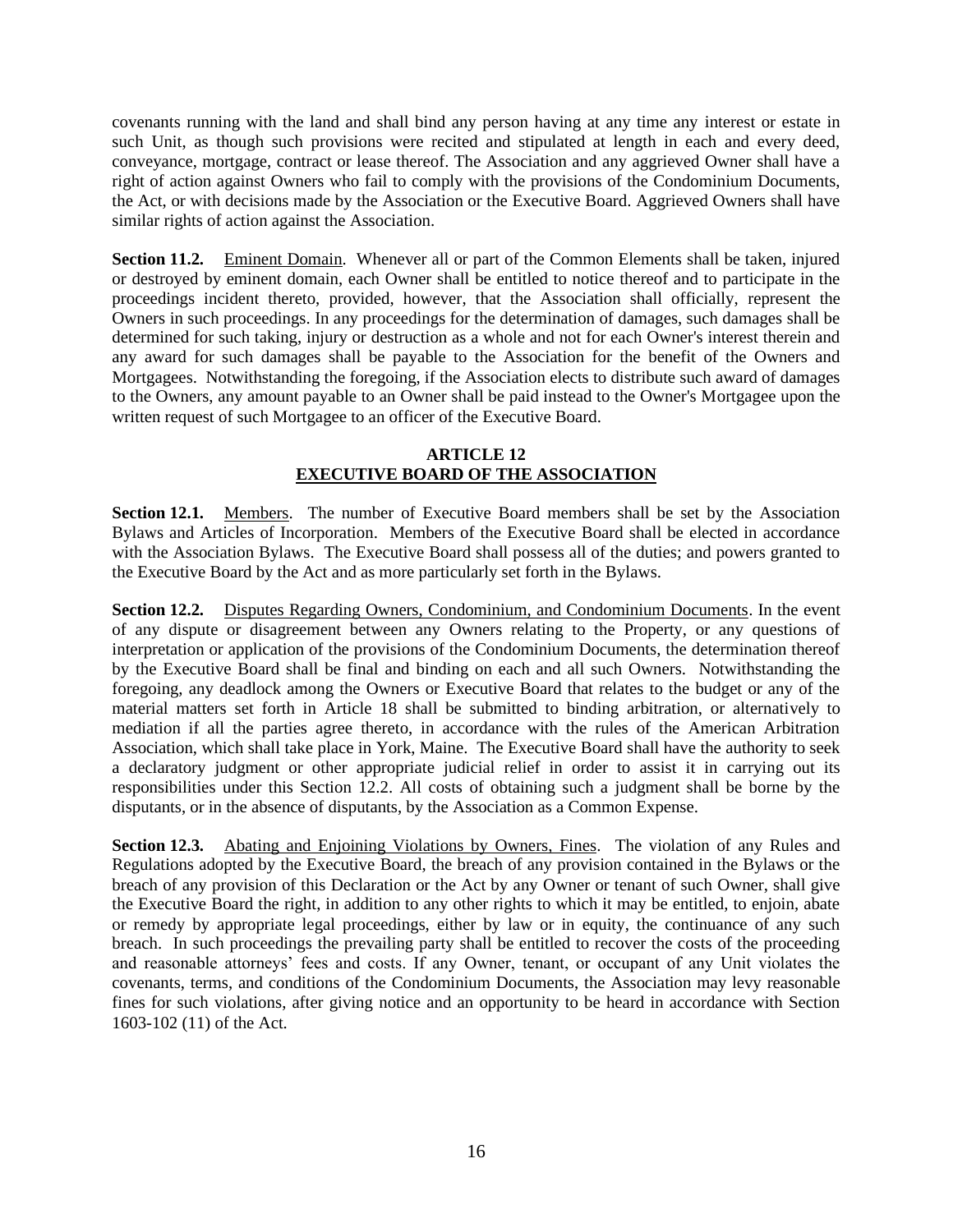### **ARTICLE 13 LIMITATION OF LIABILITY**

**Section 13.1.** Limited Liability of the Executive Board. The Executive Board, and its members in their capacity as members, officers and employees:

(a) Shall not be liable for the failure of any service to be obtained by the Executive Board and paid for by the Association, or for injury or damage to persons or property caused by the elements or by another Owner or person on the Property, or resulting from electricity, gas, water, rain, dust or sand which may leak or flow from the outside or from any part of the Buildings, or from any of its pipes, drains, conduits, appliances, or equipment, or from any other place unless in each such instance such injury or damage has been caused by the willful misconduct or gross negligence of the Association or the Executive Board;

(b) Shall not be liable to the Owners or any mortgagees as a result of the performance of the Executive Board members' duties for any mistakes of judgment, negligence or otherwise, except for the Executive Board members' own willful misconduct or gross negligence;

(c) Shall have no personal liability in contract to an Owner, any mortgagee, or any other person or entity under any agreement, check, contract, deed, lease, mortgage, instrument or transaction entered into by them on behalf of the Executive Board or the Association in the performance of the Executive Board members' duties;

(d) Shall not be liable to an Owner, or such Owner's tenants, employees, agents, customers or guests, for loss or damage caused by theft of or damage to personal property left by such Owner or his tenants, employees, agents, customers or guests in a Unit, or in or on the Common Elements or Limited Common Elements, except for the Executive Board members' own willful misconduct or gross negligence;

(e) Shall have no personal liability in tort to an Owner, any mortgagee, or any other person or entity, direct or imputed, by virtue of acts performed by or for them, except for the Executive Board members' own willful misconduct or gross negligence in the performance of their duties; and

(f) Shall have no personal liability arising out of the use, misuse or condition of the Buildings, or which might in any other way be assessed against or imputed to the Executive Board members as a result of or by virtue of their performance of their duties, except for the Executive Board members' own willful misconduct or gross negligence.

**Section 13.2.** Indemnification. Each member of the Executive Board in his capacity as an Executive Board member, officer or both, shall be indemnified by the Association against all expenses and liabilities, including attorneys' fees, reasonably incurred by or imposed upon him in connection with any proceeding in which he may become involved by reason of his being or having been a member and/or officer of the Executive Board, or any settlement of any such proceeding, whether or not he is an Executive Board member, officer or both at the time such expenses are incurred, except in such cases wherein such Executive Board member and/or officer is adjudged guilty of willful misconduct or gross negligence in the performance of his duties or any other standard imposed by the Condominium Act; provided that, in the event of a settlement, this indemnification shall apply only if and when the Executive Board (with the affected member abstaining if he is then an Executive Board member) approves such settlement and reimbursement as being in the best interests of the Association. The indemnification by the Owners set forth in this Section 13.2 shall be paid by the Association on behalf of the Owners and shall constitute a Common Expense and shall be assessed and collectible as such. Such right of indemnification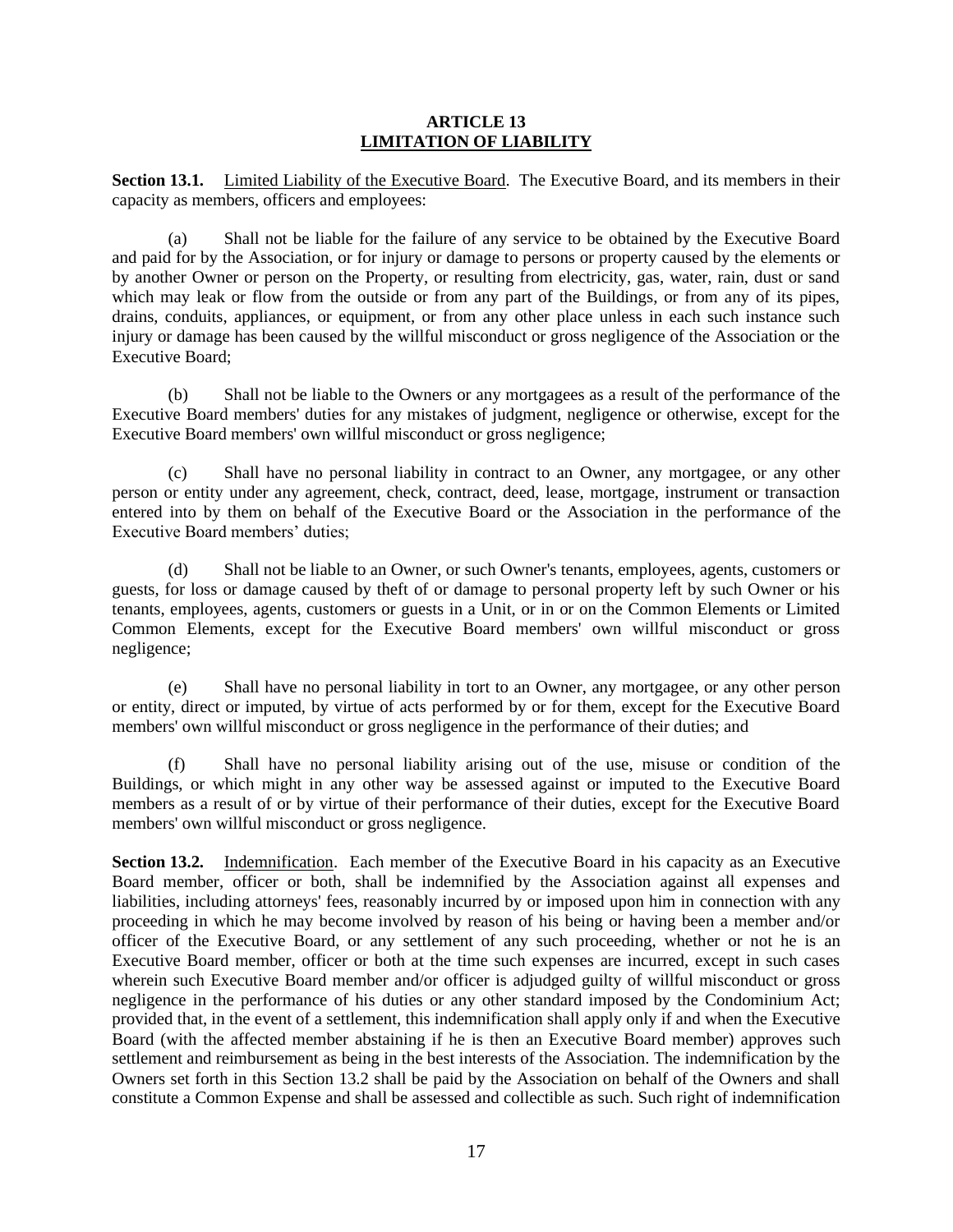shall not be deemed exclusive of any other rights to which such Executive Board member and/or officer may be entitled as a matter of law or agreement or by vote of the Owners or otherwise.

Section 13.3. Joint and Several Liability of Owners and Lessees. Each Owner shall be jointly and severally liable with any tenants of the Unit owned by such Owner for all liabilities arising out of the ownership, occupancy, use, misuse, or condition of any Unit or any portion of the Common Elements or Limited Common Elements.

**Section 13.4.** Defense of Claims. Complaints filed in any State or Federal court brought against the Association, the Executive Board or the officers, employees or agents thereof their respective capacities as such, or the Condominium as a whole, shall be directed to the Executive Board of the Association, which shall promptly give written notice thereof to the Owners and the holders of any mortgages and such complaints shall be defended by the Association. The Owners and the holders of mortgages shall have no right to participate other than through the Association in such defense. Complaints of a nature specified in Section 13.3 hereof against one or more but less than all Owners shall be defended by such Owners who are defendants themselves and such Owners shall promptly give written notice of the institution of any such suit to the association and to the holders of any mortgages encumbering such Units.

### **ARTICLE 14 ASSESSMENTS: LIABILITY OF OWNERS**

**Section 14.1.** Power to Assess. The Association, acting through the Executive Board in accordance with the Bylaws, shall have the power to fix and determine, from time to time, the sums necessary and adequate to provide for the Common Expenses, including, but not limited to such amounts as are necessary for the maintenance, repair and replacement of the Common Elements, such amounts as are necessary for uncollectible Assessments, budget deficits; such expenses as are necessary for the Association's share of any common expenses for any master association which the Association may now or hereafter be a member of; such reserves as are hereinafter described, and such additional reserves as the Executive Board shall deem necessary or prudent, and such other expenses as are specifically provided for in the Condominium Act, this Declaration, or other Condominium Documents. Executive Board shall adopt a budget setting forth the Common Expenses of the Association for each fiscal year, as provided in the Bylaws of the Association, which budget shall be ratified by the Owners in accordance with Section 1603-103 of the Act. Regular assessments may be billed by the Association on a periodic basis, as determined by the Association. The Association shall establish an adequate reserve fund for capital & operational expenses maintenance, repair and replacement of those Common Elements, for which the Association is responsible which are anticipated to require replacement, repair or maintenance on a periodic basis, and to cover any deductible amount for insurance policies maintained by the Association. The reserve fund shall be funded as a part of the Common Expenses.

**Section 14.2.** Assessments for Limited Common Expenses. The Association, acting through the Executive Board in accordance with the Bylaws and as circumstances may reasonably require, may assess Limited Common Expenses as follows: (i) If a Limited Common Expense only benefits a single Unit, that Limited Common Expense may be assessed solely against the Unit benefited, as the Executive Board may determine; and (ii) If a Limited Common Expense benefits more than a single Unit but fewer than all the Units, that Limited Common Expense may be assessed exclusively against the Units benefited in equal proportion between such Units, or, at the election of the Executive Board, in proportion to the relative Common Expense liabilities of such Units as between themselves, as the Executive Board may periodically determine, as those Common Expense liabilities may be changed as provided in Section 6.2 and the Schedule of Units.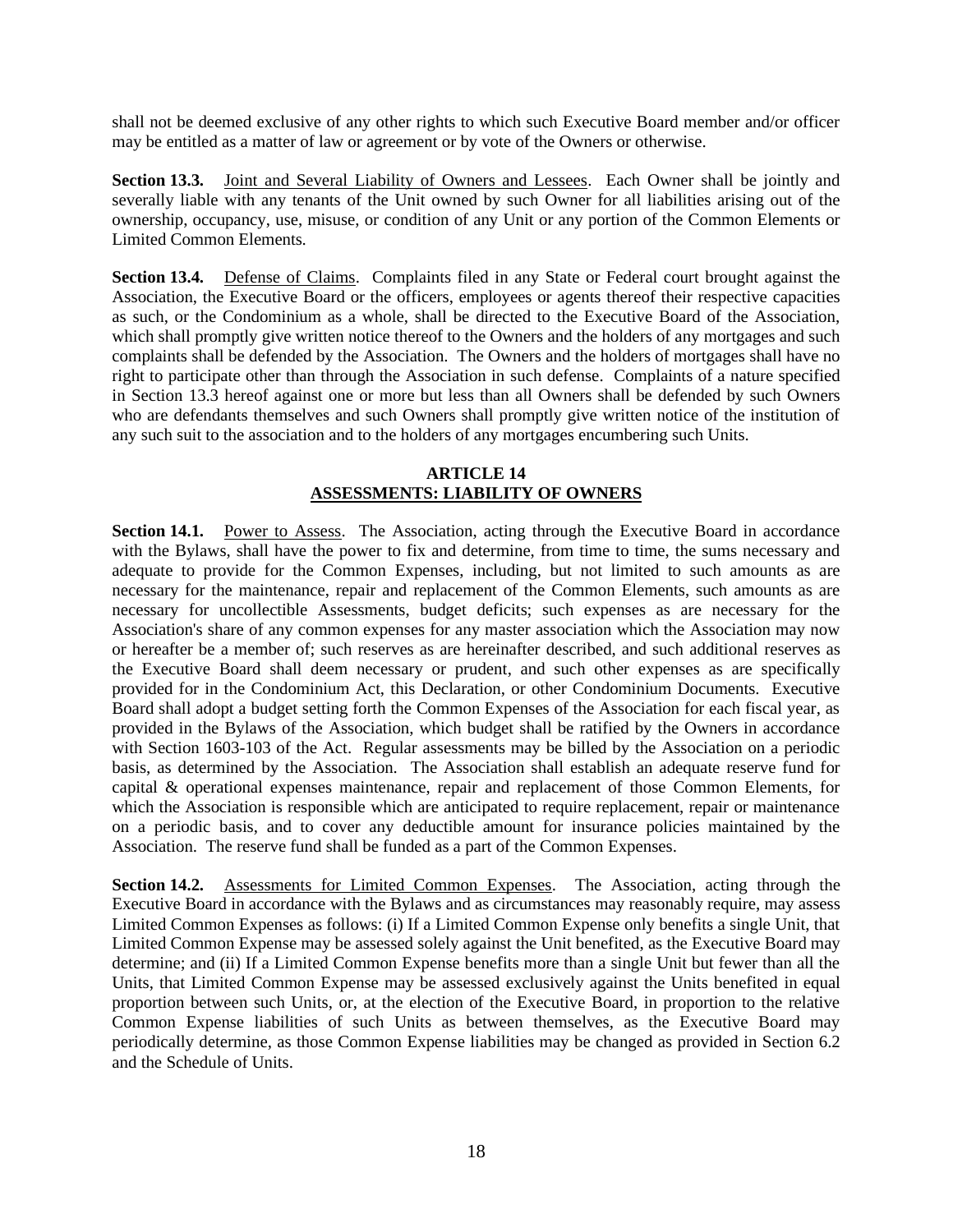**Section 14.3.** Special Assessments. If the cash requirement estimated at the beginning of any fiscal year shall prove to be insufficient to cover the actual Common Expenses for such fiscal year for any reason (including by way of illustration and not limitation, any Owner's non-payment of his Assessment or municipal assessments not yet assessed), the Executive Board shall have the power, at any time it deems necessary and proper, to levy one or more Special Assessments against each Owner in accordance with the Act. Special Assessments shall be approved by the Association in accordance with Section 1603-103(g) of the Act and shall be due and payable in the manner and on the date set forth in the notice thereof.

**Section 14.4.** Payment of Assessments. Each Owner shall pay all Assessments levied by the Association. Liability for such assessments shall be determined in accordance with the Percentage Interests described herein. Penalties and default interest for delinquent assessments may be levied by the Association to the maximum extent allowed by the Condominium Act and by Maine law, including without limitation the application of default interest at a rate of up to eighteen percent (18%) per annum for all unpaid sums existing for 15 days or more. Except as otherwise provided herein, any specific penalties for delinquent assessments shall be set forth in the Rules and Regulations of the Condominium.

**Section 14.5.** Failure to Fix New Assessments. If the Executive Board shall fail to fix new Assessments for Common Expenses for the subsequent fiscal year before the expiration of any fiscal year, the Owners shall continue to pay the same sums they were paying for such Assessments during the fiscal year just ended and such sum shall be deemed to be the new Assessments for the succeeding fiscal year. If the Executive Board shall change the Assessment at a later date, the difference between the new Assessment, if greater, and the previous year's Assessment up to the effective date of the new Assessment shall be treated as if it were a Special Assessment under Section 14.2 hereof; thereafter each Owner shall pay the new Assessment. In the event the new Assessment is less than the previous year's Assessment, in the sole discretion of the Executive Board, the excess either shall be refunded to the Owners, credited against future Assessments or retained by the Association for reserves.

**Section 14.6.** Exemption by Waiver. No Owner may exempt himself from liability for the Common Expenses by waiver of the enjoyment of the right to use any of the Common Elements or by the abandonment of his Unit or otherwise.

Section 14.7. Personal Liability of Owners. All sums assessed by the Association as an Assessment, Special Assessment or Assessment for Limited Common Expenses shall constitute the personal liability of the Owner of the Unit so assessed and also, until fully paid, shall constitute a lien against such Unit pursuant to Section 1603-116 of the Condominium Act. The Association shall take action for failure to pay any assessment or other charges pursuant to Section 1603-116 of the Condominium Act, as determined by the Executive Board. The delinquent Owner shall be obligated to pay (a) all expenses of the Executive Board, including reasonable attorneys' fees and costs, incurred in the collection of the delinquent assessment by legal proceedings or otherwise, (b) interest on any delinquent amounts owed, which interest may be assessed by the Executive Board at a rate of up to eighteen percent (18%) per annum, as determined by the Executive Board, and (c) any amounts paid by the Executive Board for taxes or on account of superior liens or otherwise to protect its lien, which expenses and amounts, together with accrued interest, shall be deemed to constitute part of the delinquent assessment and shall be collectible as such.

**Section 14.8.** Liability of Purchaser of Unit for Unpaid Assessments. Upon the voluntary sale, conveyance or any other voluntary transfer of a Unit or any interest therein, the grantee thereof shall not be personally liable with the grantor thereof for all unpaid Assessments for Common Expenses, special assessments, Limited Common Expenses, which are a charge against the Unit as of the date of consummation of the sale, conveyance or transfer, unless such grantee agrees to assume the obligation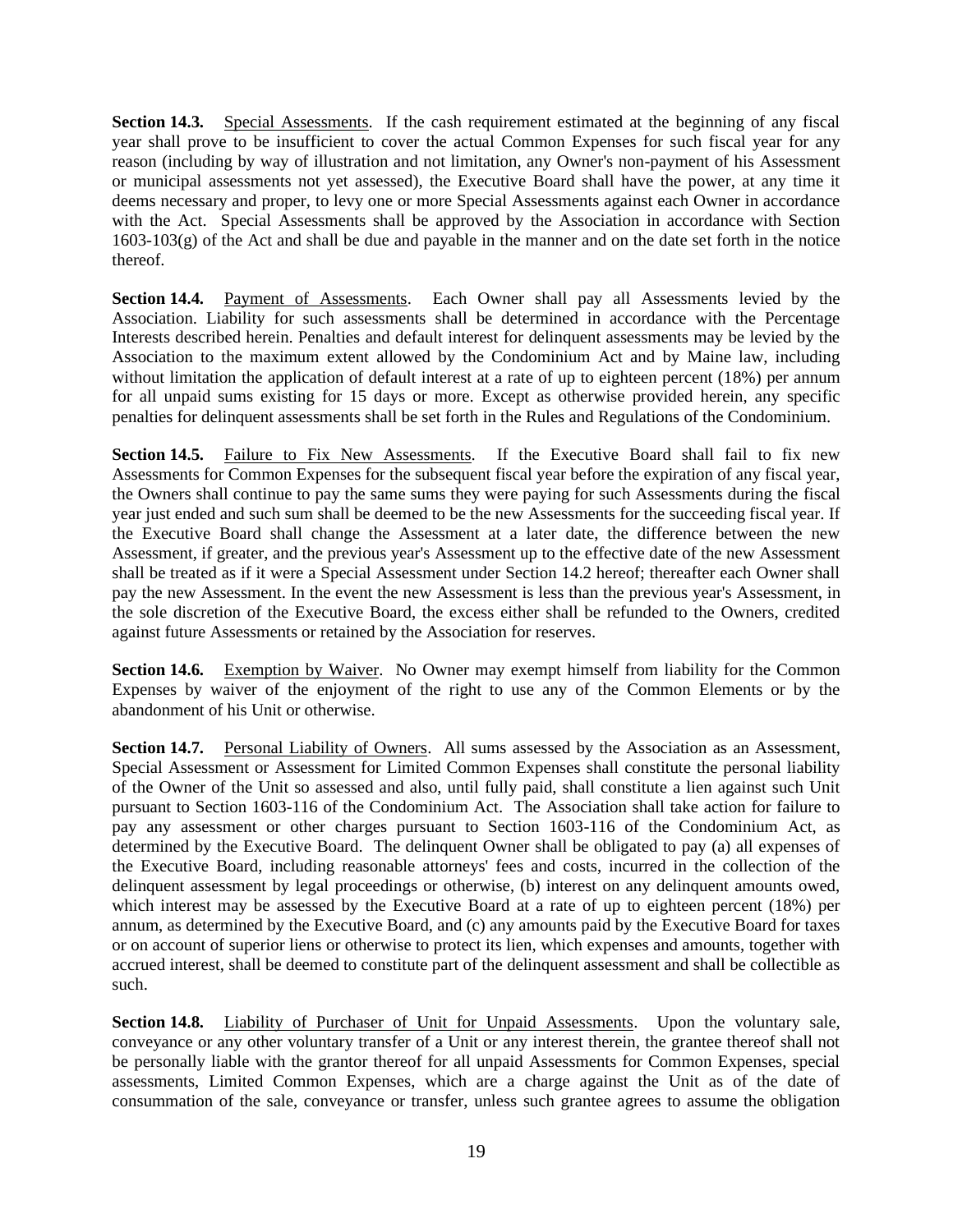therefor. However, a lien against the Unit so purchased for Assessments imposed pursuant to this Declaration or the Act shall not be affected by such sale, conveyance or other transfer.

Section 14.9. Subordination of Certain Charges. Any Assessments or any fees, charges, late charges, fines and interest that may be levied by the Association pursuant to Section 1603-102 of the Condominium Act or otherwise shall be subordinate to any first mortgage lien recorded before the due date of the Assessment or the due date of the first installment payable on the Assessment.

**Section 14.10.** Surplus. The Budget of the Association shall set forth general Common Expenses. Any amounts accumulated from assessments for Common Expenses in excess of the amount required for actual Common Expenses and reserves for future Common Expenses, unless otherwise directed by the Executive Board, in its sole discretion, shall be credited to each Owner, such credit to be applied to the next Assessments of Common Expenses due from said Owners under the current fiscal year's budget, and thereafter until exhausted, or retained by the Association for reserves.

**Section 14.11.** Assignment of Future Income, Loans. The Association, acting through the Executive Board, may assign its right to future income, including the right to receive common expense assessments, as allowed by Section 1603-104(14) of the Act.

**Section 14.12.** Utilities, Municipal Real Estate Taxes and Homeowners Insurance. Notwithstanding any terms to the contrary hereinabove, the following terms shall apply to certain Expenses for utilities, taxes and homeowner's insurance as described below:

- (a) The House Unit shall pay all water, sewer and electric charges utilized by that Unit.
- (b) Cottage Unit owners and Trailer Unit owners shall pay York Sewer District bills as are assessed against individual Unit owners, and the Association shall pay such fees as are assessed against such Unit Owners as a group.
- (c) Municipal Real Estate Taxes are assessed separately against each Unit by the Town of York and paid directly to the Town by each Unit Owner.
- (d) The Association does not provide homeowners insurance on any Units and strongly recommends that every Unit Owner purchase individual Homeowners Insurance.

### **ARTICLE 15 RIGHTS OF MORTGAGEES, CONTRACT HOLDERS, INSURERS AND GUARANTORS**

Section 15.1. Subject to Declaration. Whether or not it expressly so states, any mortgage which constitutes a lien against a Unit and an obligation secured thereby shall provide generally that the mortgage and the rights and obligations of the parties thereto shall be subject to the terms and conditions of the Act, the Declaration, the Plats and Plans and any Rules and Regulations.

Section 15.2. Rights of Eligible Mortgage Holders. (a) The Association shall send reasonable prior written notice by prepaid United States mail to Eligible Mortgage Holders of the consideration by the Association of the following proposed actions:

> (1) The termination of the Condominium pursuant to Section 1602-118 of the Condominium Act;

> (2) A change in the allocated interest of a Unit or Unit, a change in the boundaries of a Unit or a subdivision of a Unit;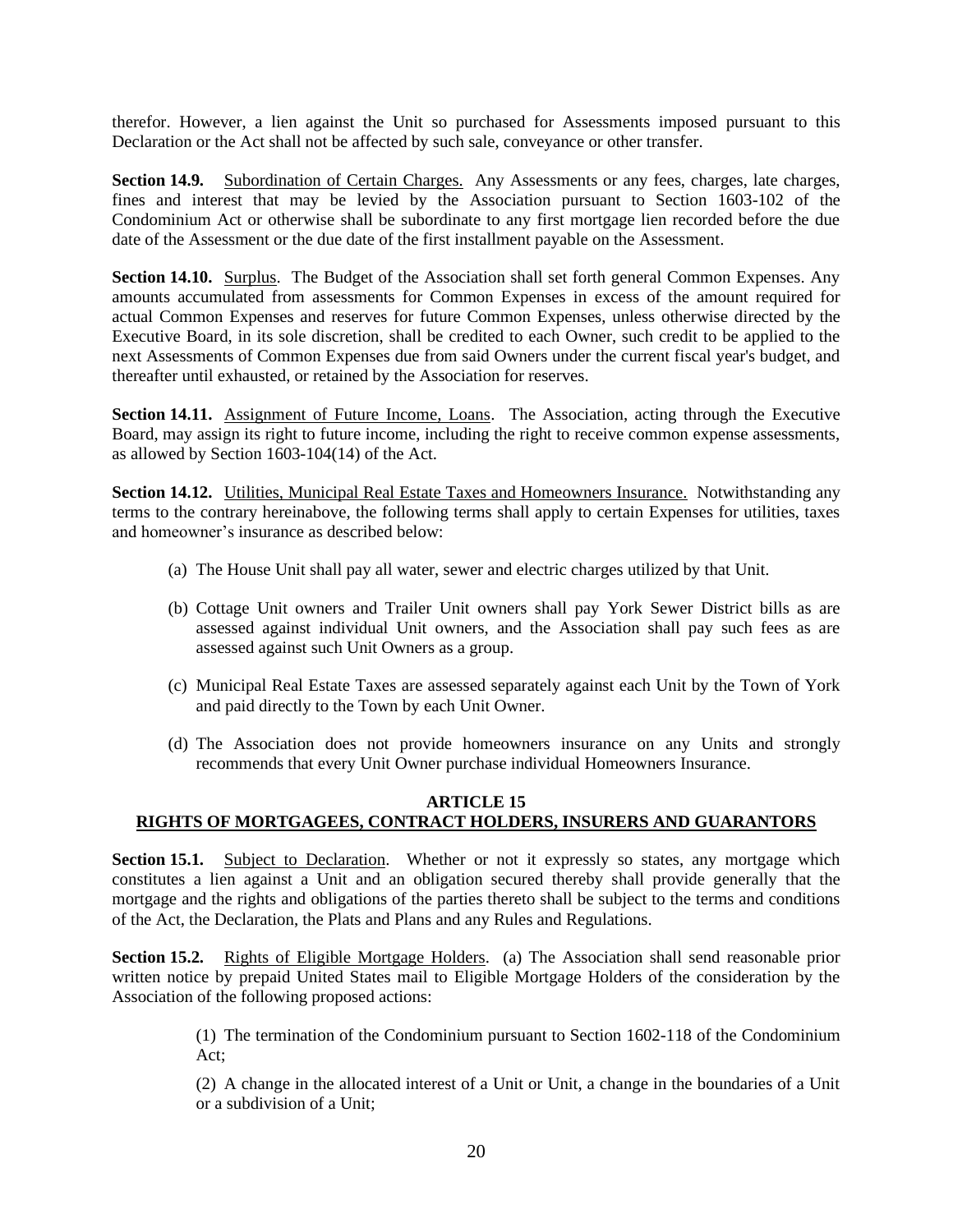(3) The merger or consolidation of the Condominium with another condominium;

(4) The conveyance or subjection to a security interest of any portion of the Common Elements;

(5) The proposed use of any proceeds of hazard insurance required to be maintained by the Association under, Section 1603-113(a) of the Condominium Act, or of any condemnation proceeds, for purposes other than the repair or restoration of the damaged property;

(6) The adoption of any proposed budget by the Executive Board and of the date of the scheduled Owners' meeting to consider ratification thereof. A summary of the proposed budget shall accompany this notice;

(7) Any default in the performance or payment by an Owner of any obligations under the Declaration, including, without limitation, default in the payment of Common Expense liabilities;

(b) In the event of any proposed actions described in subsection (a), paragraphs  $(1)$ ,  $(2)$ ,  $(3)$ , (4), or (5) hereinabove, an Eligible Mortgage Holder shall have the right, but not the obligation, in place of the Owner to cast the votes allocated to that Unit or give or withhold any consent required of the Owner for such action by delivering written notice to the Association with a copy to the Owner prior to or at the time of the taking of the proposed action, which notice shall be sent by prepaid United States mail, return receipt requested, or by delivery in hand. Failure of the Eligible Mortgage Holder to so exercise such rights shall constitute a waiver thereof and shall not preclude the Owner from exercising such right. In the event of any default described in subsection (a), paragraph (7), the Eligible, Mortgage Holder shall have the right, but not the obligation, to cure such default.

(c) In addition, an Eligible Mortgage Holder or its representative shall have the right to attend Association and Executive Board meetings for the purposes of discussing the matters described in subsection (a), paragraphs (1) through (6).

**Section 15.3.** Liability for Use and Charges. Any first Mortgagee who obtains title to a condominium unit pursuant to the remedies in the mortgage or through foreclosure will not be liable for more than six months of the unit's unpaid regularly budgeted dues or charges accrued before acquisition of the title to the unit by the Mortgagee except to the extent otherwise provided for in the Act and except to the extent that such Mortgagee is liable as an Owner for the payment of such unpaid assessment or charge that is assessed against the Mortgagee as a result of all Owners being reassessed for the aggregate amount of such deficiency. If the Association's lien priority includes costs of collecting unpaid dues, the Mortgagee will be liable for any fees or costs related to the collection of the unpaid dues.

**Section 15.4.** Condemnation Rights. No provision of this Declaration shall give an Owner, or any other party, priority over any rights of the Mortgagee of a Unit pursuant to its mortgage in the case of a distribution to such Owner of insurance proceeds or condemnation award for loss to or a taking of one or more Units and/or Common Elements.

**Section 15.5.** Books and Records. Any Mortgagee shall have the right exercisable by written notice to the Executive Board, to examine the books and records of the Association and to require that it be provided with a copy of each annual report of the Association and other financial data of the Association reasonably requested by such Mortgagee.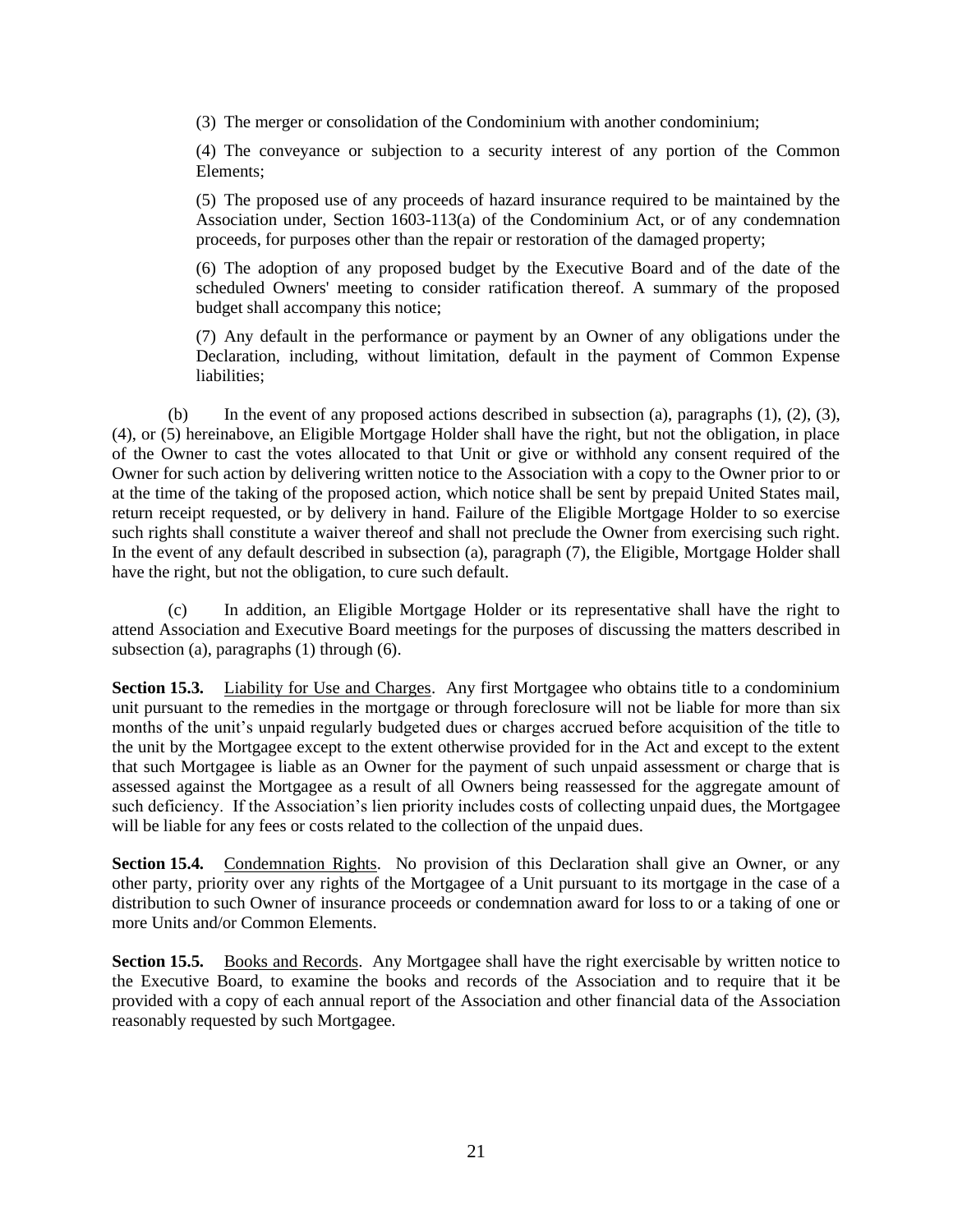#### **ARTICLE 16 INSURANCE**

**Section 16.1.** Types and Amounts. The Association shall maintain as a Common Expense and to the extent reasonably available, the following types and amounts of insurance:

(a) Property insurance insuring against all risks of direct physical loss normally covered by the standard extended coverage endorsement and commonly insured against, including those covered by the standard "all risk" endorsement, or such other fire and casualty insurance as the Executive Board may determine provides equal or greater protection for the Owners and their Mortgagees, if any, in each case complying with the applicable requirements of Section 16.2 hereof. Consistent with Section 1603- 113 of the Condominium Act, the insurance maintained by the Association shall cover the Property, including all Common Elements and the contents of the Association's office and shed, but excluding Limited Common Elements such as enclosures attached to Units. The amount of any such hazard insurance obtained pursuant to this paragraph (a) shall be equal to a minimum of eighty percent (80%) of the current replacement cost of the Condominium at the time the insurance is purchased and at each renewal date without deduction for depreciation, exclusive of land, foundations, excavation and other items normally excluded from coverage. Such hazard insurance policy may, at the option of the Association, contain a "deductible" provision in an amount not to exceed a maximum deductible as may be adopted by the Executive Board. Funds to cover this deductible amount shall be included in the Association's reserve fund. The named insured under the policy shall be "**Saltaire Condominium Association**," for the use and benefit of the individual owners, or a specified authorized representative of the Association, including but not limited to any Insurance Trustee, and the Association or its representative, as the case may be, shall be designated to represent the Owners in any proceedings, negotiations or settlements under such policy. The "loss payable" clause of such policy shall show the Association or the Insurance Trustee, if any, as a trustee for each Owner and each Mortgagee of a Unit. Such policy shall also contain a standard mortgage clause naming separately the Mortgagees of the Units, their successors and assigns. If the Executive Board fails within sixty (60) days after the date of an insured loss to initiate a claim for damages recoverable under the policy or policies obtained pursuant to this paragraph (a), any Mortgagee may initiate such a claim on behalf of the Association.

(b) Comprehensive Liability Insurance, including medical payments insurance, complying with the requirements of Section 16.2 hereof, insuring the Owners, in their capacity as Owners and Association members and any managing agent retained by the Association, against any liability to the public or to other Owners, their tenants or invitees, relating in any way to the ownership and/or use of the Common Elements, and any other areas under the supervision of the Association and any part thereof. Such insurance policy shall contain a "severability of interest endorsement" or equivalent, coverage which precludes the insurer from denying the claim of an Owner because of the negligent acts of the Association or another Owner. Such insurance shall include coverage for bodily injury and property damage that results from the operation, maintenance or use of the Common Elements, any liability resulting from lawsuits related to employment contracts in which the Association is a party, water damage liability, liability for non-owned and hired automobiles, liability for property of others, and such other risks as are customarily covered in similar projects. The amount of such liability insurance shall be at least \$1,000,000.00 for bodily injury and property damage for any single occurrence. The scope and amount of coverage of all liability insurance policies shall be reviewed at least once each year by the Executive Board and may be changed in its discretion provided that such policies shall continue to comply with the requirements of this Section and Section 16.2 hereof. To the extent reasonably available, Mortgagees shall be named, upon their written request, as additional insureds under the Association's liability policy or policies.

(c) Such worker's compensation insurance as applicable laws may require.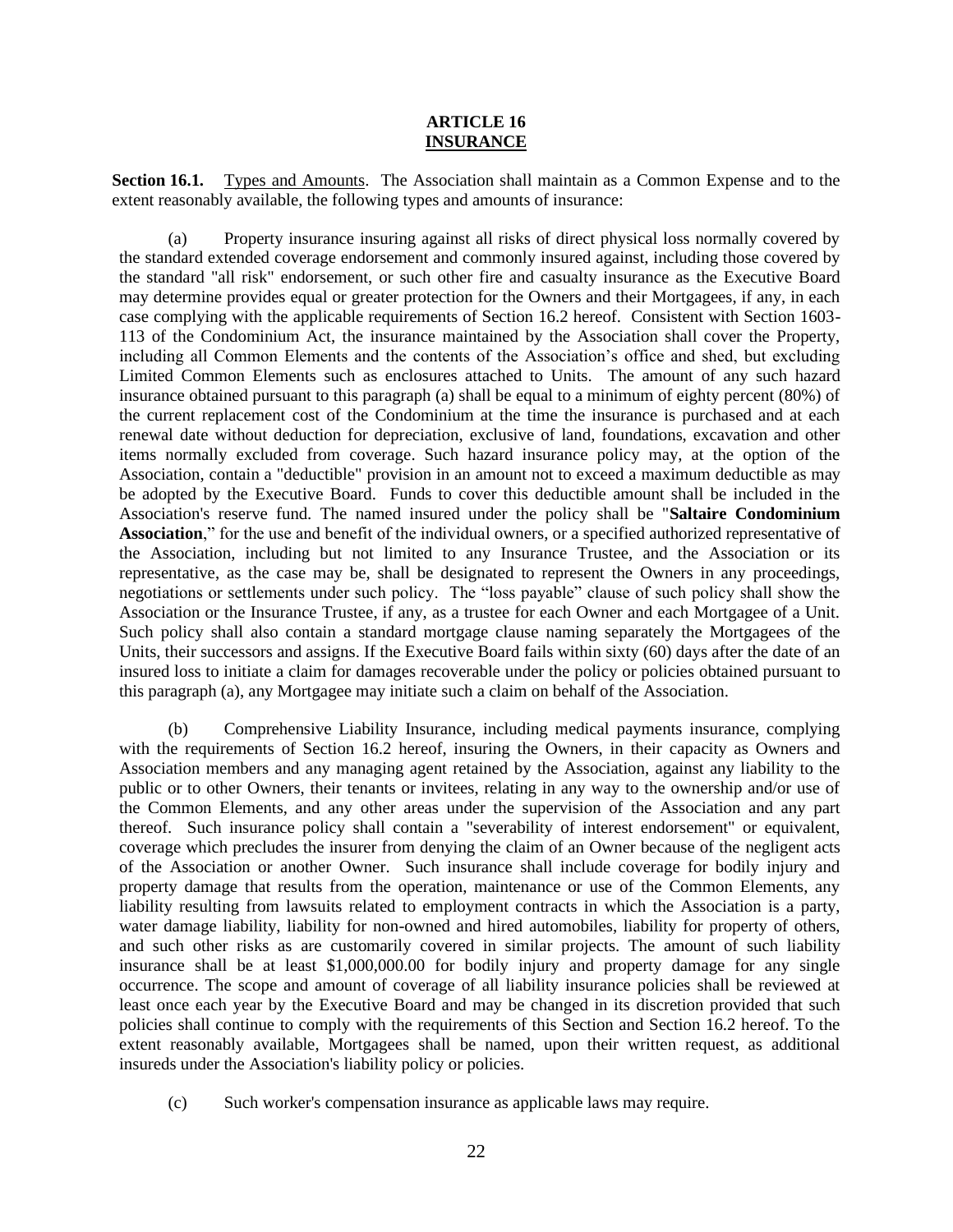(d) Insurance to satisfy the indemnification obligation of the Association and all Owners set out in Section 13.2 hereof if and to the extent available, including but not limited to insurance coverage commonly referred to as "Directors and Officers Insurance."

(e) If at any time it is determined that all or any part of the Association's improvements are within a special flood hazard area, a master or blanket policy of flood insurance covering the Property, including but not limited to, all Common Elements and the contents of the Association's office and shed, but excluding Limited Common Elements such as enclosures attached to Units. The amount of any such flood insurance obtained pursuant to this paragraph (e) shall be equal to the lesser of eighty percent (80%) of the insurable value of the property insured or the maximum coverage available under the appropriate National Flood Insurance Administration program. Such flood insurance policy may, at the option of the Association, contain a "deductible" provision in an amount as determined by the Executive Board. Funds to cover this amount shall be included in the Association reserve fund.

**Section 16.2.** Required Provisions. Insurance obtained by the Association shall be in accordance with the following provisions:

(a) All policies shall be written with a company authorized to do business in the State of Maine and, for the hazard insurance policy described in Section l6.l(a) hereof, such company must hold a general policy holder's rating of at least "A" by Best's Insurance Reports, or by an equivalent rating bureau should Best's Insurance Reports cease to be issued.

(b) Exclusive authority to adjust losses under policies hereafter in force on the Property shall be vested in the Executive Board or its authorized representative.

(c) Each Unit Owner is encouraged to obtain additional property insurance at the Owner's expense covering the Unit, its contents or personal property, and any appurtenant Limited Common Elements, such as enclosures; provided, however, that: (1) such policies shall not be invalidated by the waivers of subrogation required to be contained in policies required by this Declaration; and (2) no Owner shall be entitled to exercise his right to maintain insurance coverage in such a way as to decrease the amount which the Association may realize under any insurance policy which the Association may have in force on the Property at any particular time.

(d) Any Owner who obtains individual insurance policies covering any portion of the Property other than personal property belonging to such owner shall be required, upon request of the Executive Board, to file a copy of such individual policy or policies with the Association within thirty (30) days after purchase of such insurance.

(e) With respect to the insurance policies described in subsection (a) and (b) of Section 16.1 issued to the Association, and covering all or any part of the Property, the Association shall cause such policies to provide that: (1) Each Owner is an insured person under such policies with respect to liability arising out of his ownership of an undivided interest in the Common Elements or membership in the Association; (2) The insurer waives its right to subrogation under the policy against any Owner or members of his household; (3) No act or omission by any Owner, unless acting within the scope of his authority on behalf of the Association will void such policies or be a condition to recovery under such policies or prejudice the coverage under such policies in any way; (4) If at the time of a loss under such policies there is other insurance in the name of an Owner covering the same risk covered by the policy, the Association's policy provides primary insurance; (5) The liability of the insurer shall not be affected by, and the insurer shall not claim, any right of set-off, counterclaim, apportionment, proration, or contribution by reason of any other insurance obtained by or for any Owner; (6) The insurer shall be relieved from no liability for loss occurring while the hazard to the Property is increased, whether or not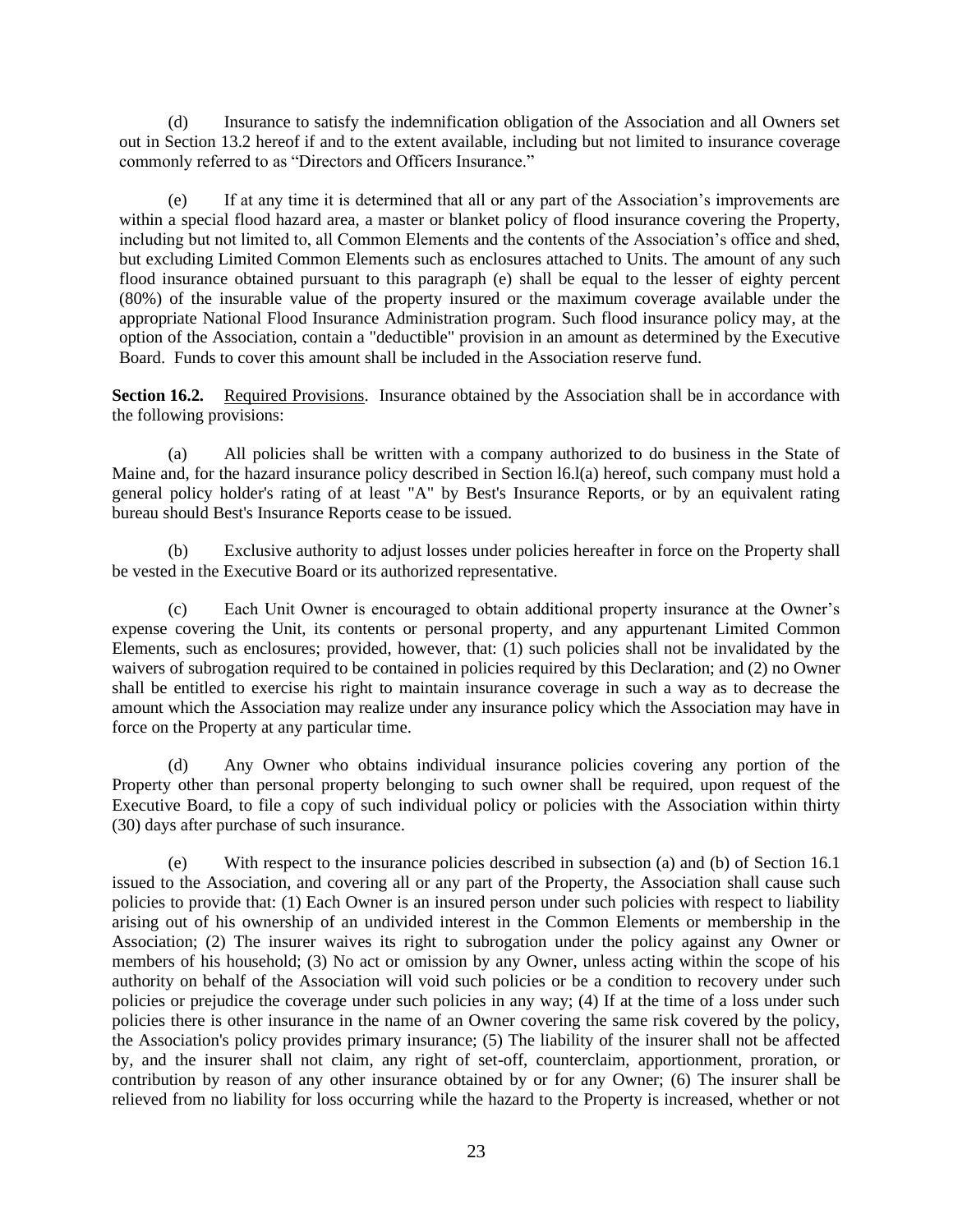within the knowledge or control of the Executive Board, or because of any breach of warranty or condition or any other act or neglect by the Executive Board or any Owner or any other person under either of them; (7) Such policies may not be cancelled nor may coverage thereunder be substantially changed (whether or not requested by the Executive Board) except by the insurer giving at least thirty (30) days prior written notice thereof to the Executive Board, the Insurance Trustee, if any, Owners, and every other party in interest who shall have requested such notice of the insurer; and (8) The insurer will recognize any Insurance Trust Agreement entered into by the Association.

**Section 16.3.** Insurance Trustee and Power of Attorney. Notwithstanding any of the provisions and requirements of this Article relating to property or liability insurance, the Executive Board may designate as an insured, on behalf of the Association, the Association's authorized representative, including any trustee with whom the Association may enter into any Insurance Trust Agreement or any successor to such trustee (hereinafter referred to as the "Insurance Trustee"), who shall have the exclusive authority to negotiate losses under any policy, providing such property or liability insurance.

**Section 16.4.** Repair of Damage or Destruction to Condominium. The repair or replacement of any damaged or destroyed portion of the Condominium shall be done in accordance with and governed by the provisions of Sections 1603-113(e) and (h) of the Condominium Act.

**Section 16.5.** Additional Insurance. Nothing in this Declaration shall be construed to limit the authority of the Executive Board to obtain additional insurance that it deems advisable.

# **ARTICLE 17 [OMITTED]**

# **ARTICLE 18 AMENDMENT OF DECLARATION**

Pursuant to Section 1602-117 of the Condominium Act and except as provided herein for amendments which may be executed by the Association or certain Owners, this Declaration may be amended only by vote or agreement of owners of Units to which at least sixty-seven percent (67%) of the votes in the Association are allocated. In addition, approval of amendments of a material nature must be obtained from Eligible Mortgage Holders representing at least 51% of the votes of Units that are subject to mortgages held by Eligible Mortgage Holders. A change to any of the following would be considered as material:

- (a) voting rights;
- (b) assessments, assessment liens, or subordination of assessment liens;
- (c) reserves for maintenance, repair and replacement of Common Elements;
- (d) responsibility for maintenance and repairs;
- (e) reallocation of interests in the Common or Limited Common Elements, or rights to their use;
- (f) boundaries of any Unit;
- (g) convertibility of Units into Common Elements or Common Elements into Units;
- (h) expansion or contraction of the Condominium, or the addition, annexation or withdrawal of property to or from the Condominium;
- (i) insurance or fidelity bonds;
- (j) leasing of Units;
- (k) imposition of any restrictions on an Owner's right to sell or transfer his or her Unit;
- (l) a decision by the Association to establish self-management when professional management had been required previously by an Eligible Mortgage Holder;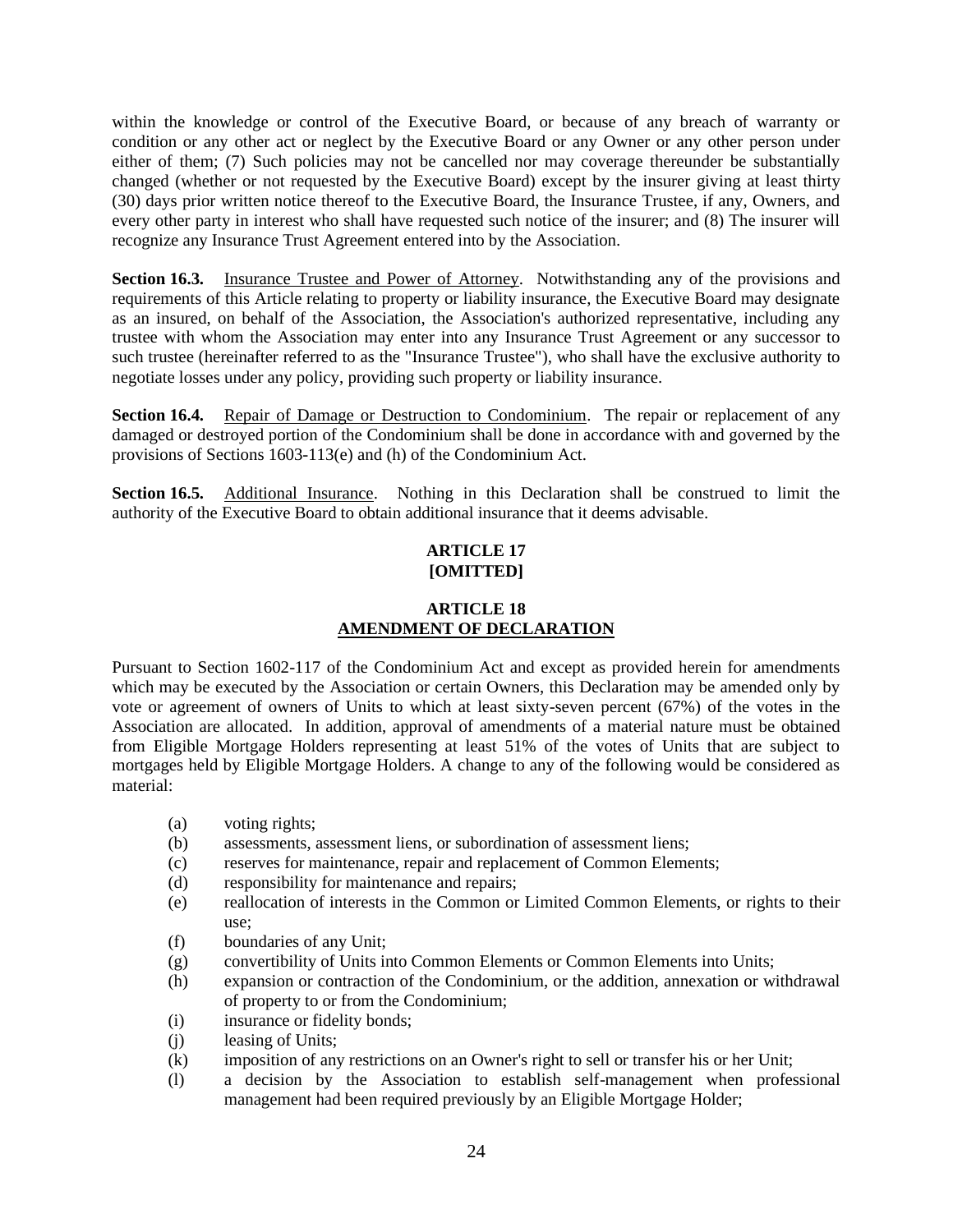- (m) restoration or repair of the Condominium (after a hazard damage or partial condemnation) in a manner other than that specified in the Condominium Documents;
- (n) any action to terminate the legal status of the Condominium after substantial destruction or condemnation occurs; or
- (o) any provisions that expressly benefit holders, insurers or guarantors of mortgages on the Units.

If the amendment is not of such a material nature, such as the correction of a technical error or the clarification of a statement, the approval of an Eligible Mortgage Holder may be assumed when that eligible Mortgage Holder has failed to submit response to any written proposal for an amendment within thirty (30) days after the proposal is made.

#### **ARTICLE 19 TERMINATION**

The Condominium may be terminated only by agreement of the Owners of Units to which eighty percent (80%) of the votes in the Association are allocated; provided, however, that if the Condominium is being terminated for reasons other than substantial destruction or condemnation of the Condominium, the termination of the Condominium must also be approved by Eligible Mortgage Holders of Units to which at least sixty-seven percent (67%) of the votes of Units subject to mortgages held by Eligible Mortgage Holders are allocated. Termination of the Condominium will be governed by the provisions of Section 1602-118 of the Condominium Act.

#### **ARTICLE 20 ATTORNEY IN FACT**

Each Owner by his acceptance of the deed or other conveyance vesting in him a Unit does hereby constitute and appoint the Managing Agent acting from time to time with full power of substitution, as his true and lawful attorney in his name, place and stead to enter into all agreements which the Managing Agent is authorized to enter into pursuant to the terms of this Declaration and which the Managing Agent in its discretion may believe are necessary and proper to carry out the agent's responsibilities and duties. Each Owner stipulates and agrees that the Power of Attorney created by this Article 20 is coupled with an interest. The action of the Managing Agent in settling any claim for damage to any personal property shall be binding upon each Owner in the absence of fraud or clear mistake.

### **ARTICLE 21 GENERAL PROVISIONS**

**Section 21.1.** Headings. The headings used in this Declaration and the table of contents are inserted solely as a matter of convenience for the readers of this Declaration and shall not be relied upon or used in construing the effect or meaning of any of the provisions of this Declaration.

**Section 21.2.** Severability. The provisions of this Declaration shall be deemed independent and severable, and the invalidity or unenforceability of any provision or portion thereof shall not affect the validity or enforceability of any other provision or portion hereof unless such deletions shall destroy the uniform plan of development and operation of the Condominium which this Declaration is intended to create.

**Section 21.3.** Applicable Law. This Declaration shall be governed and construed according to the laws of the State of Maine.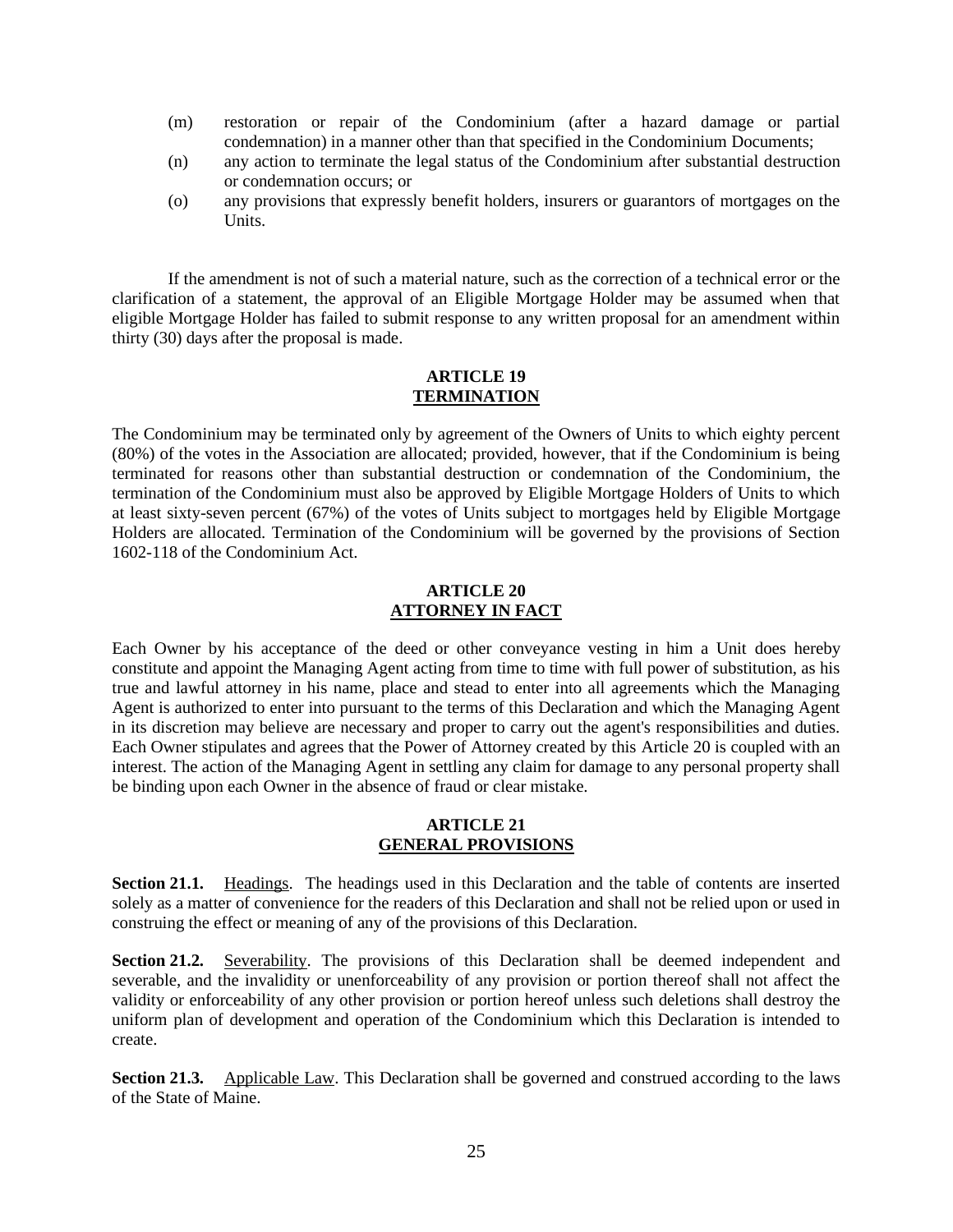**Section 21.4.** Interpretation. The provisions of this Declaration shall be liberally construed in order to effect Declarant's desire to create a uniform plan for development and operation of the Condominium.

**Section 21.5.** Effective Date. This Declaration shall become effective when it and the Plats and Plans have been recorded.

**Section 21.6.** Notices. Unless otherwise provided by the Condominium Documents, all notices and other communications required or permitted to be given under or in connection with this Declaration shall be in writing and shall be deemed given when delivered in person or on the third business day after the day on which mailed by regular U.S. mail, postage prepaid, addressed to the address maintained in the register of current addresses established by the Association.

**Section 21.7.** Exhibits. All exhibits attached to this Declaration are hereby made a part of this **Declaration** 

**Section 21.8.** Pronouns. Wherever used, the singular number shall include the plural, the plural the singular and the use of any gender shall include all genders.

**Section 21.9.** Consent of Owners. To the extent required by Section 1602-117(e) of the Act, the undersigned officer of the Association hereby certifies that at least 67% of the votes in the Association were cast in support of approving this Amended and Restated Declaration of Condominium.

IN WITNESS HEREOF, the undersigned William H. Keyworth, the duly authorized president of **Saltaire Condominium Association**, has caused this Amended and Restated Declaration of Condominium to be executed under seal this \_\_\_\_\_\_\_ day of \_\_\_\_\_\_\_\_\_\_\_\_\_\_\_\_\_\_\_\_\_, 2021.

SIGNED, SEALED AND DELIVERED In the presence of: **Saltaire Condominium Association**

\_\_\_\_\_\_\_\_\_\_\_\_\_\_\_\_\_\_\_\_\_\_\_\_\_\_\_\_\_\_\_\_\_ By:\_\_\_\_\_\_\_\_\_\_\_\_\_\_\_\_\_\_\_\_\_\_\_\_\_\_\_\_\_\_\_\_\_\_\_\_ Witness Name: William H. Keyworth Its: President

STATE OF UTAH COUNTY: \_\_\_\_\_\_\_\_\_\_\_\_\_\_\_\_\_\_\_, ss \_\_\_\_\_\_\_\_\_\_\_\_\_\_\_\_\_\_\_\_\_\_, 2021

Then personally appeared the above-named William H. Keyworth, the authorized president of **Saltaire Condominium Association**, and acknowledged the foregoing instrument to be his free act and deed in said capacity and the free act and deed of said corporation.

Before me,

\_\_\_\_\_\_\_\_\_\_\_\_\_\_\_\_\_\_\_\_\_\_\_\_\_\_\_\_\_\_\_\_\_\_\_\_\_\_\_ Notary Public Name: Commission Expires: \_\_\_\_\_\_\_\_\_\_\_\_\_\_\_\_\_\_\_\_\_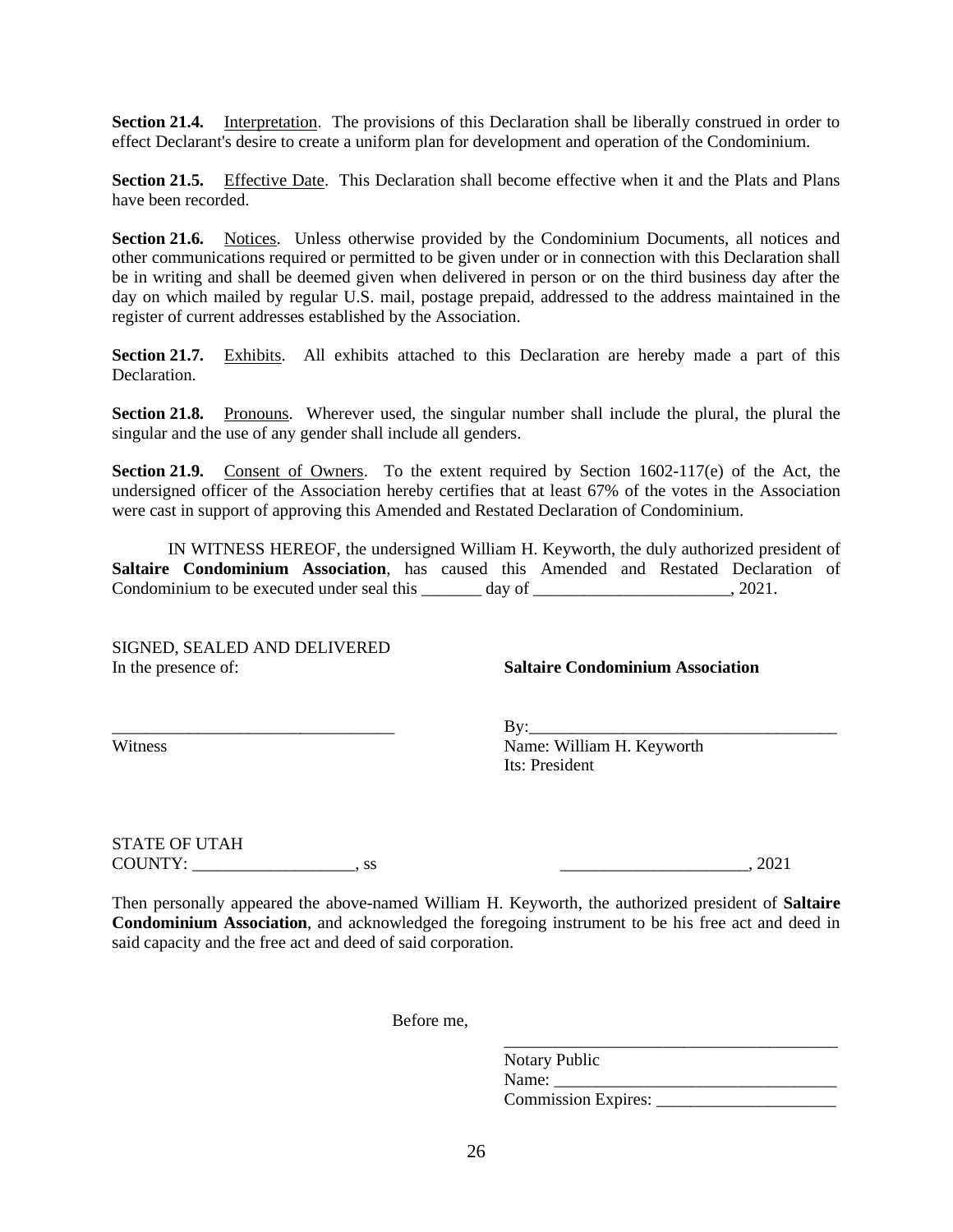#### EXHIBIT A

#### **DECLARATION OF CONDOMINIUM**

#### LEGAL DESCRIPTION

A certain tract or parcel of land located on the Southerly side of Long Sands Road, so-called, in York, County of York and State of Maine, and more particularly bounded and described as follows:

BEGINNING at a granite monument located on the Southerly sideline of said Long Sands Road at land now or formerly of R. D. Pasqua; thence turning and running North 50 deg. 12' 57" West a distance of Two Hundred Twenty-Four and Ninety-Four Hundredths (224.94) Feet to a stone wall; thence running along said stone wall the following courses and distances, North 79 deg. 03' 21" West, Twenty-Nine and Seventy-Eight, Hundredths (29.78) Feet, North 79 deg. 40' 24" West, Thirty and Fifty-One Hundredths (30.51) *Feet,* South 87 deg. 27' 12' West Forty and Ninety-Six Hundredths (40.96) Feet, South 84 deg. 12' 17" West, Twenty-Five and Fifty-Five (25.55) Feet, South 61 deg. 07' 50" West, One Hundred Six and Seventy-Seven Hundredths (106.77) Feet, South 60 deg. 33' 22" West, Sixty-Seven and Seventy-Six Hundredths (67.76) Feet, North 35 deg. 09' 51" West, Nine and Eighty-One Hundredths (9.81) Feet; thence turning and running, partially by a stone wall South 65 deg. 28' 02" West, a distance of Fifty and Seventy Hundredths (50.70) Feet to the middle of a private way known as Tabernacle Road; thence turning and running South 24 deg. 49' 08" East a distance of Seventy-Eight and Fifty-Two Hundredths (78.52) Feet to a point in the center of said Tabernacle Road; thence running about South 66 deg. 30' 37" West a distance of Thirteen (13) Feet to an iron pipe; thence continuing along the same course a distance of One Hundred Fifty-Three and Seventy-Two Hundredths (153.72) Feet to an iron pipe and land now or formerly of C. C. and M. L. Freda; thence turning and running South 32 deg. 46' 51" East by land of said Freda, land of G. Anderson, and land of G. and E. Winslow, a distance of Eighty-Seven and Three Hundredths (87.03) Feet to another iron pin; thence running North 57 deg. 58' 06" East a distance of Thirty (30) Feet to another iron pin; thence turning and running South 32 deg. 00' 28" East by land now or formerly of R. and M. Little, a distance of Seventy-Eight and Five Tenths (78.5) Feet to another iron pin and land now or formerly of D. W. Falvey; thence turning and running North 58 deg. 55' 54" East by and along land of said Falvey a distance of Forty and Forty-Four Hundredths (40.44) Feet to an iron pin; thence running North 52 deg. 38' 59' East by and along land now or formerly of T. F. Guthrie a distance of One Hundred Seventy-Two Hundredths (100.72) Feet to another iron pin; thence continuing along the same course a distance of Twelve and Thirty-Seven (12.37) Feet to a point near the middle of Tabernacle Road; thence following the middle of said Tabernacle Road the following courses and distances, South 61 deg. 43' 33" East, a distance of Seventy-One and Thirty-Eight (71.38) Feet, South 74 deg. 11' 58" East, a distance of Fifty-One and Sixty-Hundredths (51.60) Feet, South 52 deg. 18' 18' East, a distance of Ninety-One and Nine Hundredths (91.09) Feet; thence turning and running North 42 deg. 06' 04" East, through an iron pipe and along land now or formerly of D. Pasqua a distance of Two Hundred Ninety-Six and Twenty-Eight Hundredths (296.28) Feet to the point of beginning. Containing 3.05 acres, more or less.

The within-described premises is subject to rights of persons to travel Tabernacle Road.

The above described property is subject to the terms and conditions of a certain Consent Final Judgment dated December 6, 2004, recorded in the York County Registry of Deeds in Book 14321, Page 585.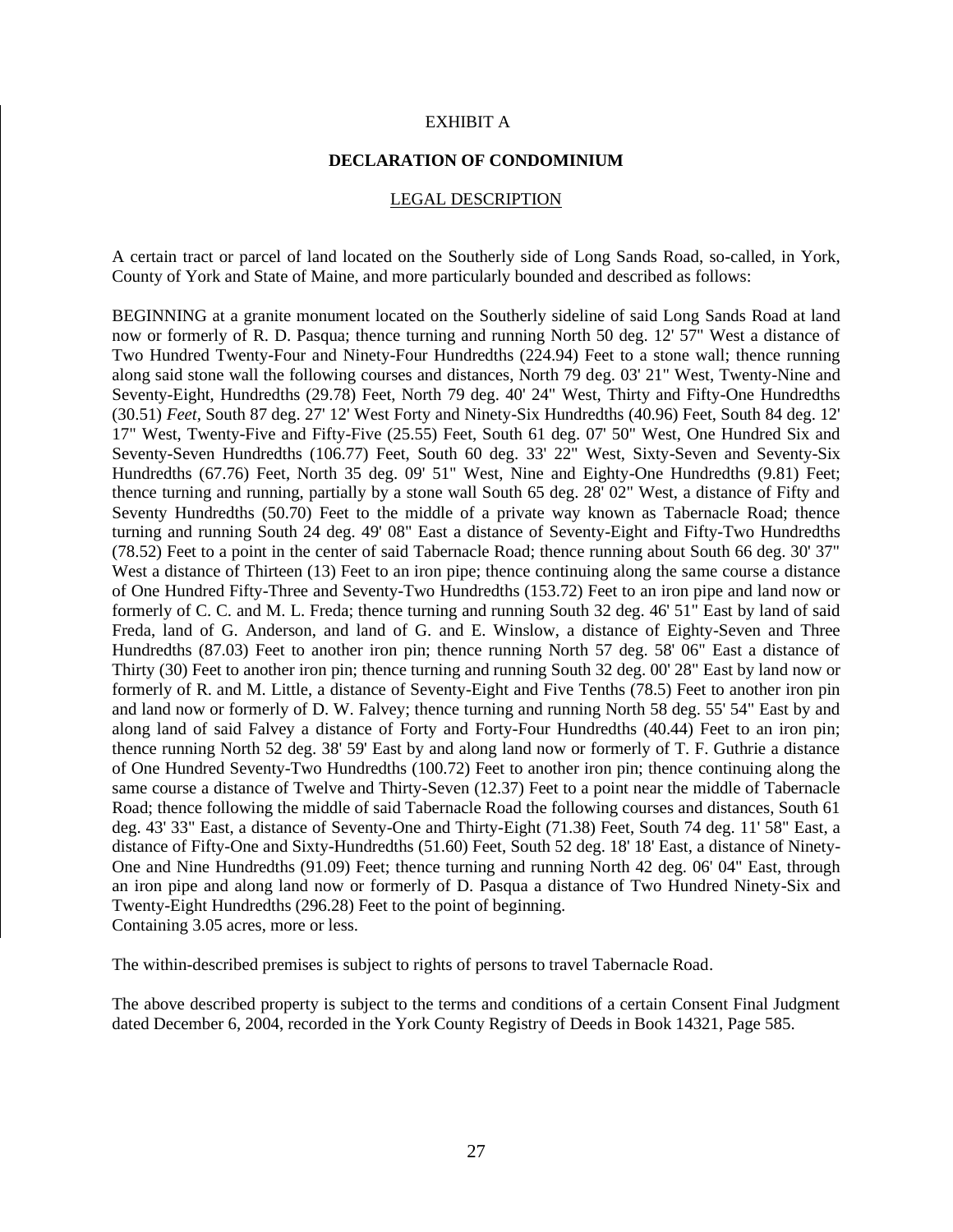# **EXHIBIT B**

## **DECLARATION OF CONDOMINIUM**

# PERCENTAGE INTERESTS IN COMMON ELEMENTS AND PERCENTAGE OF COMMON EXPENSE LIABILITY

| TYPE. OE UNIT | UNIT NUMBER                                                                                                                                                     | PERCENTAGE OF INTEREST                                                                                                                                                                                                   |
|---------------|-----------------------------------------------------------------------------------------------------------------------------------------------------------------|--------------------------------------------------------------------------------------------------------------------------------------------------------------------------------------------------------------------------|
| House Unit    |                                                                                                                                                                 | 1.4925*                                                                                                                                                                                                                  |
| Cottage Units | $1\,$<br>1A<br>234567<br>$\dot{8}$<br>9<br>10<br>11<br>12<br>14<br>15<br>16<br>17<br>18<br>19<br>20<br>21<br>22                                                 | 1.4925<br>1.4925<br>1.4925<br>1.4925<br>1.4925<br>1.4925<br>1.4925<br>1.4925<br>1.4925<br>1.4925<br>1.4925<br>1.4925<br>1.4925<br>1.4925<br>1.4925<br>1.4925<br>1.4925<br>1.4925<br>1.4925<br>1.4925<br>1.4925<br>1.4925 |
| Trailer Units | 1T<br>2T<br>4 T<br>5T<br>7T<br>$8\,\mathrm{T}$<br>$9T$<br>10T<br>11T<br>12T<br>13T<br>14T<br>15T<br>16T<br>17T<br>18T<br>19T<br>20T<br>21T<br>22T<br>23T<br>24T | 1.4925<br>1.4925<br>1.4925<br>1.4925<br>1.4925<br>1.4925<br>1.4925<br>1.4925<br>1.4925<br>1.4925<br>1.4925<br>1.4925<br>1.4925<br>1.4925<br>1.4925<br>1.4925<br>1.4925<br>1.4925<br>1.4925<br>1.4925<br>1.4925<br>1.4925 |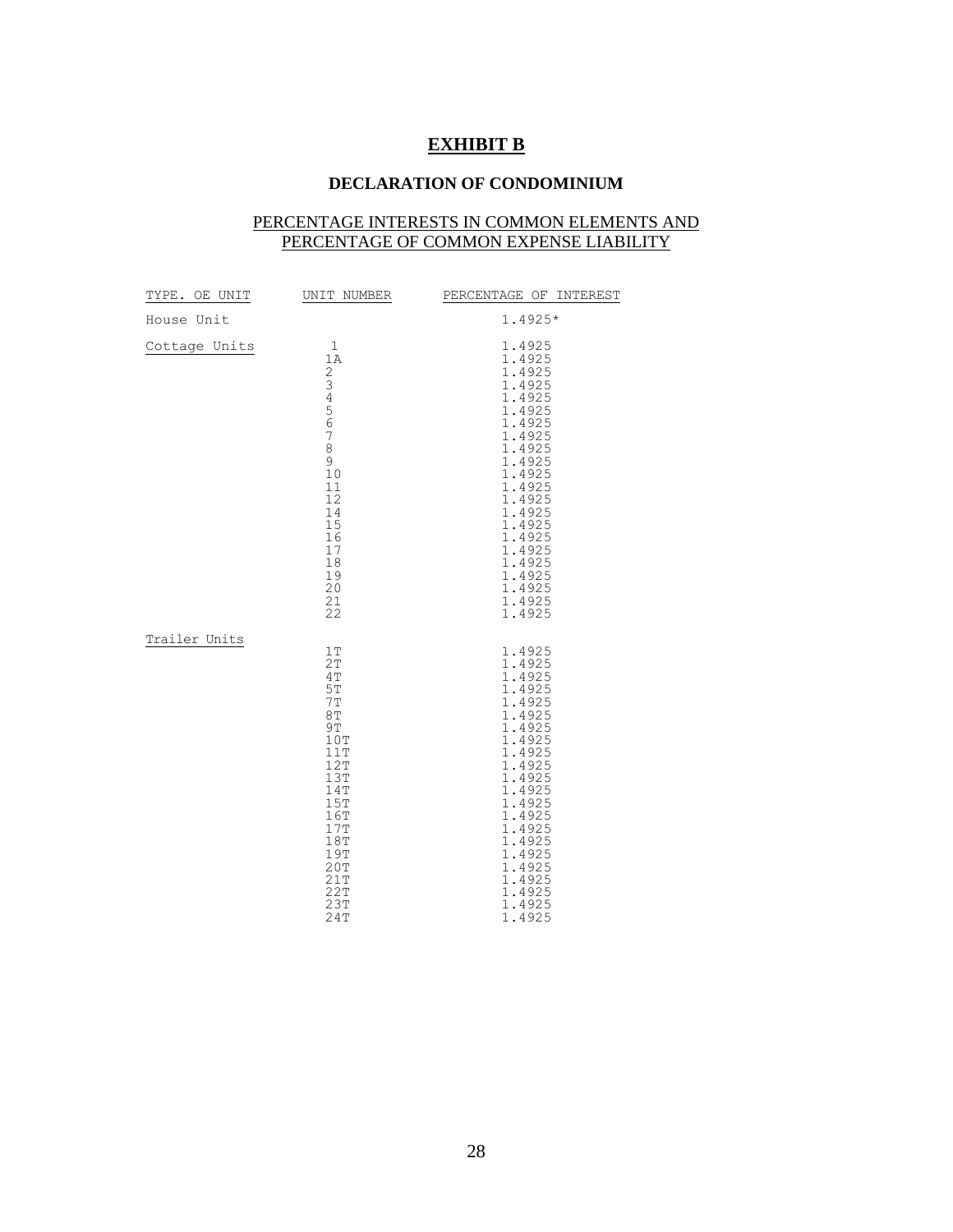# **EXHIBIT B**

#### Page Two

| TYPE OF UNIT  | UNIT NUMBER                                                                                                                              | PERCENTAGE OF INTEREST                                                                                                                                                                               |
|---------------|------------------------------------------------------------------------------------------------------------------------------------------|------------------------------------------------------------------------------------------------------------------------------------------------------------------------------------------------------|
| Trailer Units | 25T<br>26T<br>27T<br>28T<br>29T<br>30T<br>31T<br>32T<br>33T<br>34T<br>35T<br>36T<br>37T<br>38T<br>39T<br>40T<br>41T<br>42T<br>43T<br>44T | 1.4925<br>1.4925<br>1.4925<br>1.4925<br>1.4925<br>1.4925<br>1.4925<br>1.4925<br>1.4925<br>1.4925<br>1.4925<br>1.4925<br>1.4925<br>1.4925<br>1.4925<br>1.4925<br>1.4925<br>1.4925<br>1.4925<br>1.4925 |
|               | 45T<br>46T                                                                                                                               | 1.4925<br>1.4925                                                                                                                                                                                     |

A Unit's Percentage of Interest shall be determined by dividing 100 by the number of Units. However, the stated Percentage Interests do not add up to 100 percent figures are rounded.

\* The House Unit's Common Expense Liability is calculated and reduced based on the fact that it does not utilize common water or electricity.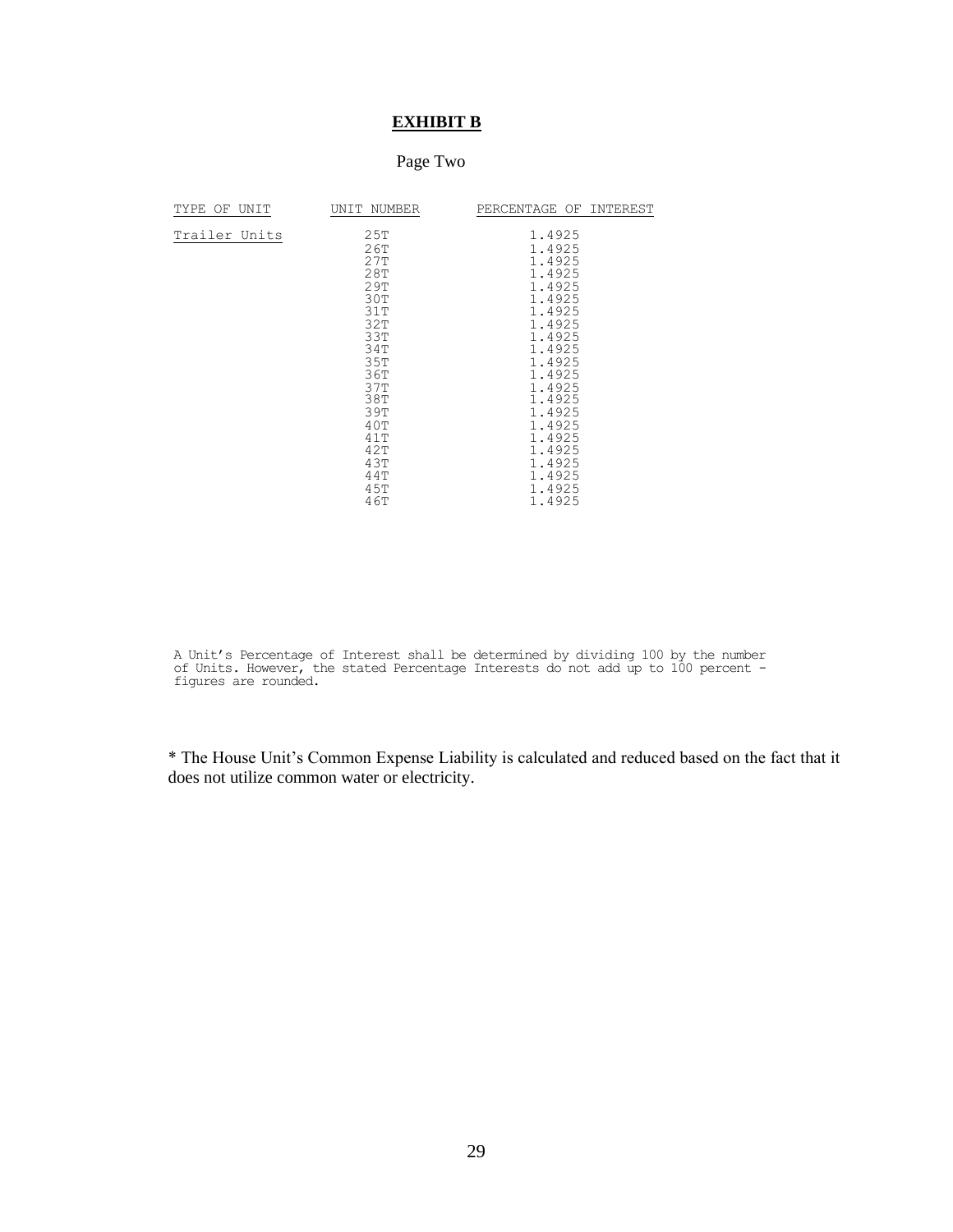# **EXHIBIT C**

# ALLOCATION OF UNIT OWNERS' VOTING RIGHTS

| $UNIT-#$                  | VOTES                        |
|---------------------------|------------------------------|
|                           |                              |
|                           |                              |
| House Unit                | 1                            |
| Cottage Unit              |                              |
| 1                         | $\mathbf 1$                  |
|                           | $\mathbf 1$<br>$\mathbf{1}$  |
|                           | $\mathbf 1$                  |
|                           | $1\,$                        |
|                           | $1\,$                        |
| 1 A<br>2 3 4 5 6 7 8<br>8 | $\mathbf{1}$<br>$\mathbf 1$  |
|                           | $\mathbf{1}$                 |
| 9                         | $\mathbf{1}$                 |
| 10                        | $\mathbf{1}$<br>$\mathbf{1}$ |
| 11<br>12                  | $\mathbf 1$                  |
| 14                        | $\mathbf{1}$                 |
| 15                        | $\mathbf{1}$                 |
| 16<br>17                  | $\mathbf 1$<br>$\mathbf{1}$  |
| 18                        | $\mathbf 1$                  |
| 19                        | $\mathbf{1}$                 |
| 20                        | $\mathbf 1$                  |
| 21<br>22                  | $\mathbf 1$<br>$\mathbf{1}$  |
|                           |                              |
| Trailer Units             |                              |
| ΙT<br>2T                  | 1<br>$\mathbf 1$             |
| 4 T                       | $\mathbf{1}$                 |
| 5T                        | $1\,$                        |
| 7 T                       | $1\,$<br>$\mathbf 1$         |
| 8Τ<br>9T                  | $\mathbf{1}$                 |
| 10T                       | $\mathbf{1}$                 |
| 11T                       | $\mathbf 1$                  |
| 12T                       | $\mathbf 1$                  |
| 13T                       | $\mathbf 1$                  |
| 14T                       | $\mathbf 1$                  |
| 15T                       | $\mathbf 1$                  |
| 16T                       | $\mathbf 1$                  |
| 17T                       | $\mathbf 1$                  |
| 18T                       | $\mathbf 1$                  |
| 19T                       | $\mathbf 1$                  |
| 20T                       | $\mathbf 1$                  |
| 21T                       | $\mathbf{1}$                 |
| 22T                       | $\mathbf 1$                  |
|                           |                              |
| 23T                       | $\mathbf{1}$                 |
| 24T                       | $\mathbf{1}$                 |
| 25T                       | $\mathbf{1}$                 |
| 26T                       | $\mathbf{1}$                 |
| 27T                       | $\mathbf{1}$                 |
| 28T                       | $\mathbf{1}$                 |
| 29T                       | $\mathbf{1}$                 |
| 30T                       | $\mathbf{1}$                 |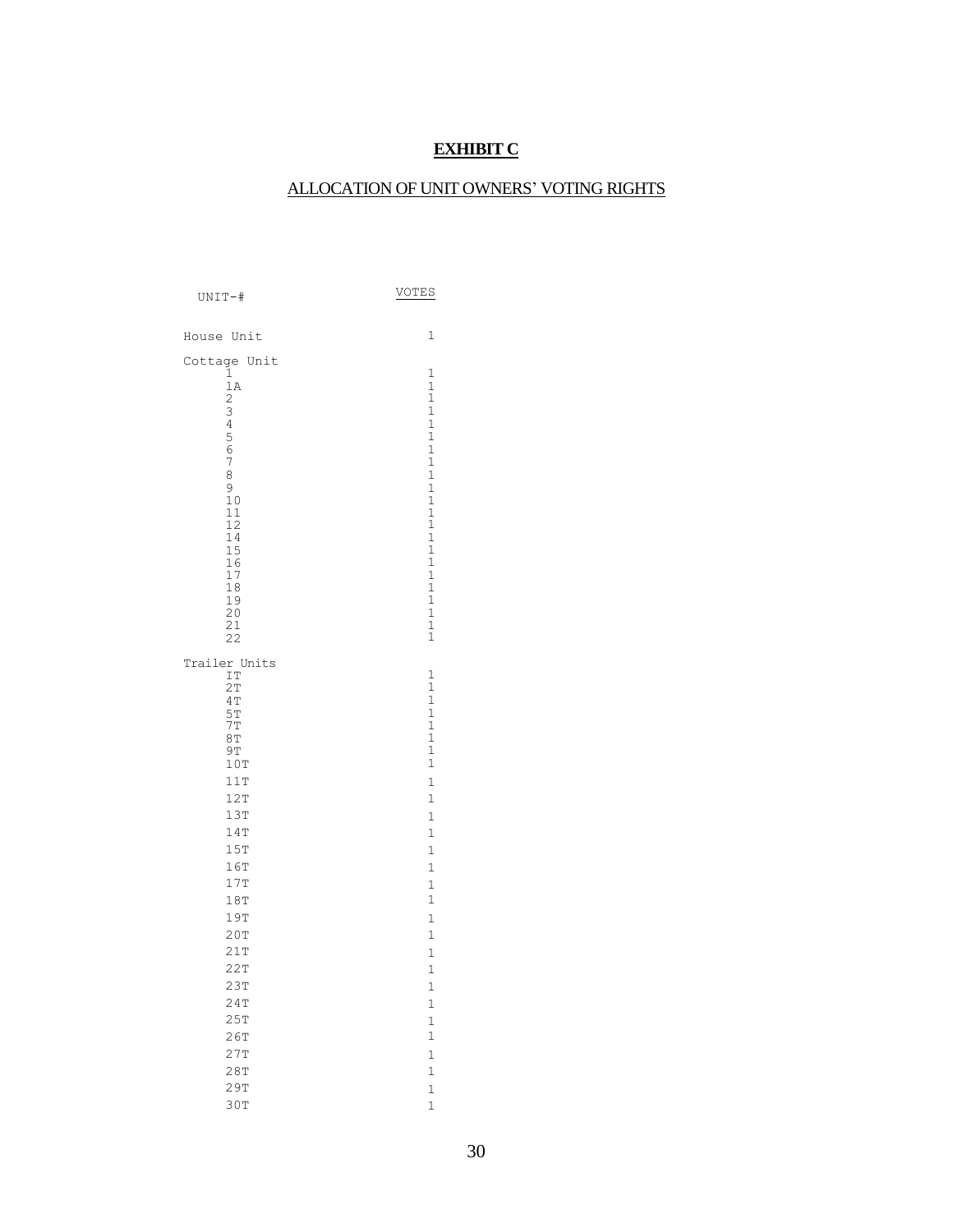# **EXHIBIT C**

```
Page 2
```

| $UNIT-#$<br>31T<br>32T<br>33T<br>34T<br>35T<br>36T<br>37T<br>38T<br>39T<br>40T<br>41T<br>42T<br>43T<br>44T<br>45T<br>46T | VOTES<br>1<br>$\mathbf{1}$<br>$\mathbf{1}$<br>$\mathbf{1}$<br>$\overline{1}$<br>$\overline{1}$<br>$\mathbf{1}$<br>$\overline{1}$<br>$\mathbf{1}$<br>$\mathbf{1}$<br>$\mathbf{1}$<br>$\mathbf{1}$<br>$\overline{1}$<br>$\mathbf{1}$<br>$\frac{1}{1}$ |
|--------------------------------------------------------------------------------------------------------------------------|-----------------------------------------------------------------------------------------------------------------------------------------------------------------------------------------------------------------------------------------------------|
| Total Number of Votes                                                                                                    | 67                                                                                                                                                                                                                                                  |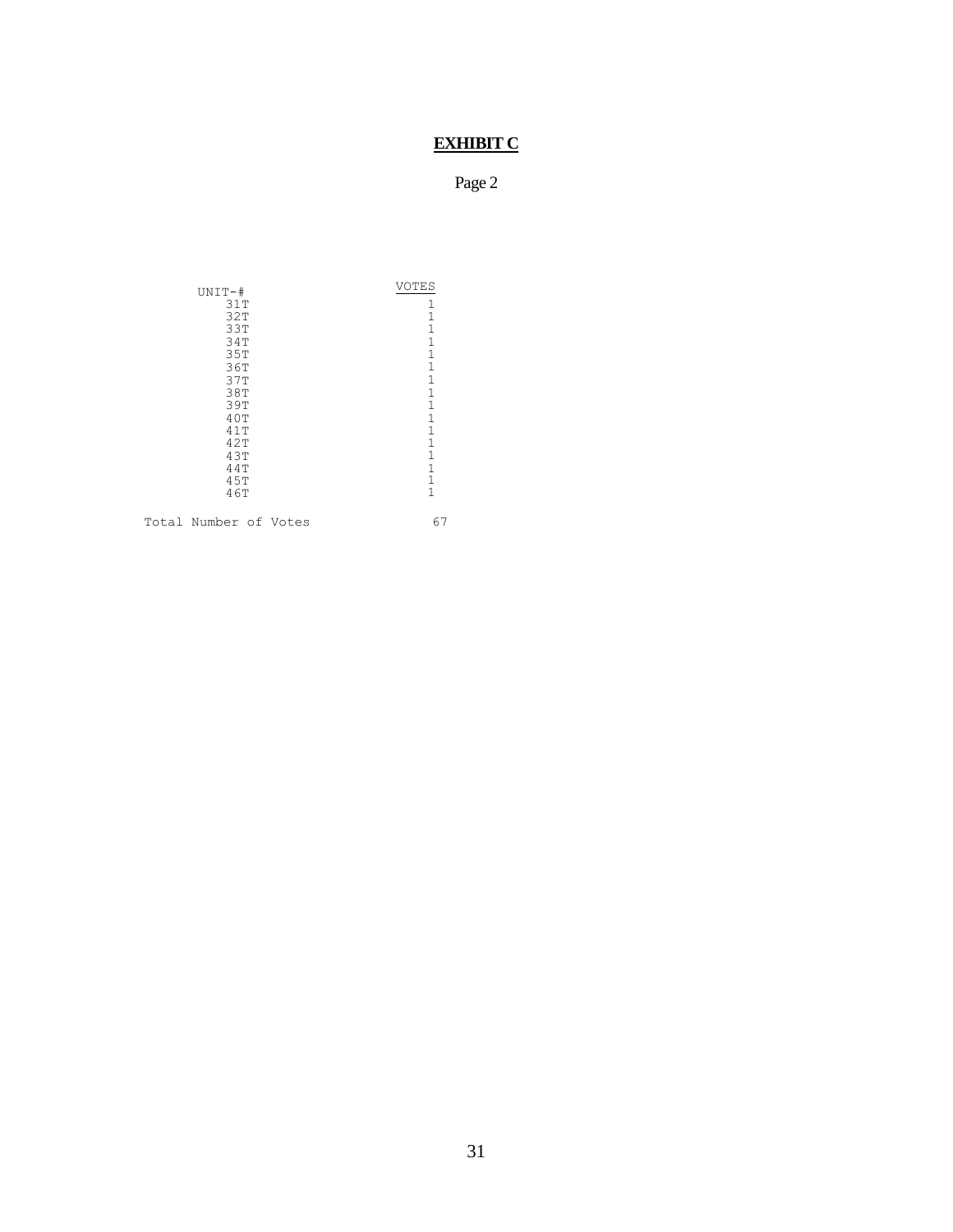# **EXHIBIT D BYLAWS (Amended and Restated) of SALTAIRE CONDOMINIUM ASSOCIATION** YORK, MAINE

**WHEREAS, Saltaire Condominium Association** (the "**Association**")**,** a Maine nonprofit corporation, with a place of business in York, Maine, being the unit owners' association for a certain condominium known as **Saltaire Condominium**, has previously adopted certain Bylaws of the Association, dated (the "**Original Bylaws**") as referenced in the Declaration of Condominium, Saltaire Condominium, dated June 4, 1985, and recorded in the York County Registry of Deeds in Book 3538, Page 20, as amended by a certain amendment entitled Amendments to Declaration of Saltaire Condominium, dated December 28, 1985 and recorded in the York County Registry of Deeds in Book 3742, Page 59 as the same may be amended (the "**Original Declaration**").

**WHEREAS,** the Association has adopted a certain Amended and Restated Declaration of Condominium, of near or even date herewith, to be recorded in the York County Registry of Deeds (the "**Declaration**"), which Declaration shall amend and restate the terms of the Original Declaration and all exhibits and plans referenced therein in their entirety.

**NOW THEREFORE**, in accordance with Article VIII the Original Bylaws, the Association hereby amends and restates the Original Bylaws in their entirety as follows:

# **ARTICLE 1 INTRODUCTORY PROVISIONS**

**Section 1.1. Applicability**. These Bylaws ("**Bylaws**") shall relate solely to the property called **Saltaire Condominium**, located at 333 Long Sands Road, York, Maine (the "**Property**"), more fully described in the Declaration.

**Section 1.2. Definitions.** The capitalized terms used herein without definition shall have the same definitions as such terms have in the Declaration and the Maine Condominium Act, 33 M.R.S.A. §§1601-101 et seq. (the "Condominium Act" or "Act"). Unless otherwise provided, in the event of inconsistencies in definitions among the Declaration and the Condominium Act, the Declaration shall control.

**Section 1.3. Compliance.** Pursuant to the provisions of the Condominium Act, every Owner and all persons entitled to occupy a Unit shall comply with these Bylaws.

**Section 1.4. Name and Office.** The name of the Condominium is the "**Saltaire Condominium**" (the "**Condominium**"). The address of the Condominium is 333 Long Sands Road, York, Maine. The name of the Condominium association is "Saltaire Condominium Association" (the "**Association**") and its address is 333 Long Sands Road, York, Maine. The office of the Condominium and the Association and the Executive Board shall be located at the Property or at such other place as may be designated from time to time by the Executive Board.

**Section 1.5. Incorporation of Statutory Law.** Except as expressly provided herein, in the Declaration, or in the Act, the Association shall be governed by the provisions of any applicable statute of the State of Maine.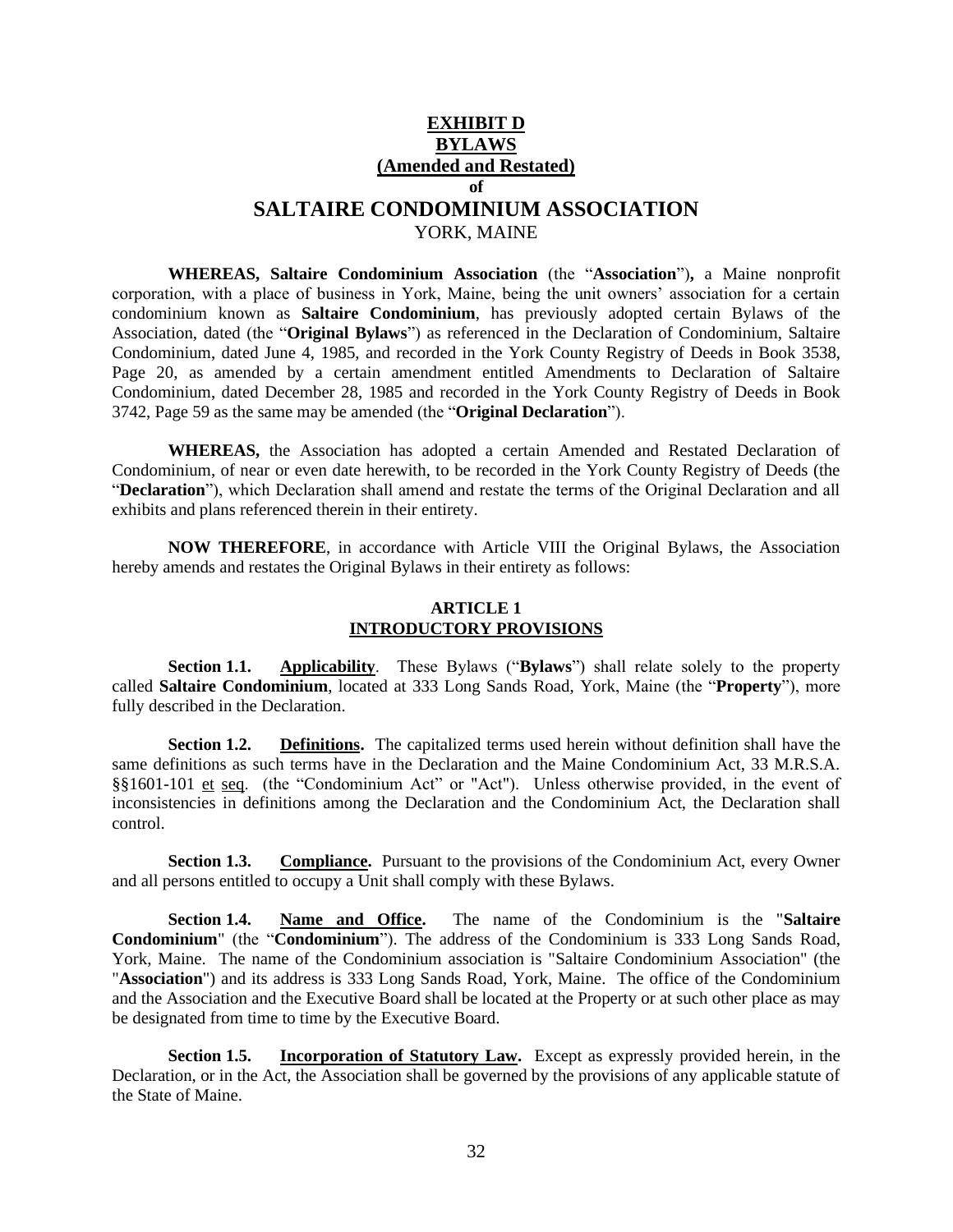#### **ARTICLE 2 THE ASSOCIATION**

**Section 2.1. Membership.** The Association is a Maine non-stock, nonprofit corporation, all the members of which are the owners of Units in the Property. A person shall automatically become a member of the Association at the time he or she records the legal title instrument to his or her Unit in the York County Registry of Deeds, and such owner shall continue to be a member so long as he or she continues to hold title to such Unit. An Owner shall not be permitted to resign from membership in the Association prior to the time when he or she transfers title to his or her Unit to another. No membership may be transferred in any way except as appurtenant to the transfer of title to the Unit to which that membership pertains. Transfer of membership shall be automatic upon recordation of transfer of title, but the Association may treat the prior Owner as the member for all purposes until satisfactory evidence of the recording of the instrument transferring title shall be presented to the Secretary of the Executive Board. The date of recordation of an instrument of conveyance in the York County Registry of Deeds shall be determinative of all disputes concerning the date of transfer of title to any Unit or Units. A mortgage conveyance of any Unit, however, shall not operate to transfer membership until the mortgage is foreclosed or the Unit is transferred or deeded in lieu of foreclosure.

**Section 2.2. Meetings.** Meetings of the Association shall be conducted in accordance with the following:

# (a) Annual Meetings.

(1) Owners shall hold Annual Meetings for the purposes stated in Section 2.2. (a) (2) hereof (the "**Annual Meeting**"). The **Annual Meeting** of the Owners shall be held on the Second Saturday in June each year, unless otherwise determined by the Association, and shall take place at the Property or at such locations as may be determined by the Executive Board.

(2) The purpose of the Annual Meeting of the Association shall be to elect the members of the Executive Board unless such action is being taken pursuant to the provisions of Section 2.2 (b) hereof or Section 3.5 hereof, and to conduct such other business as may be required or permitted by law, the Declaration or these Bylaws to be done by a vote of Owners. The Treasurer of the Executive Board shall present at each Annual Meeting a financial report.

(b) Special Meetings. The President shall call a special meeting of the Association if so directed by resolution of the Executive Board or upon petition signed and presented to the Secretary by Owners entitled to cast at least twenty-five percent (25%) of the votes in the Association. The notice of any special meeting shall state the time, the place and purpose thereof. Such meetings shall be held within forty-five (45) days after receipt by the President of said resolution or petition; provided, however, if the purpose includes the consideration of the rejection of a capital expenditure pursuant to Section 5.8 hereof, such meeting shall be held within fifteen (15) days after receipt by the President of said resolution or petition. No business shall be transacted at a special meeting except as stated in the notice.

(c) Notice. Notices to Owners of meetings of the Association and meetings of the Executive Board that require Owner notification pursuant to the express terms of these Bylaws (subject to the notice terms of Section 3.3. (e) hereof which shall otherwise control) shall be delivered either: (1) by hand; (2) by prepaid U.S. mail to the mailing address designated in writing by the Owner to the Managing Agent or, in the absence of a Managing Agent, the Executive Board; or (3) by verifiable electronic mail to an address designated in writing for such purpose by the Owner to the Managing Agent or, in the absence of a Managing Agent, the Executive Board. If a notice sent to Owners pursuant to the foregoing sentence includes an item on the proposed agenda that would require the approval of Eligible Mortgage Holders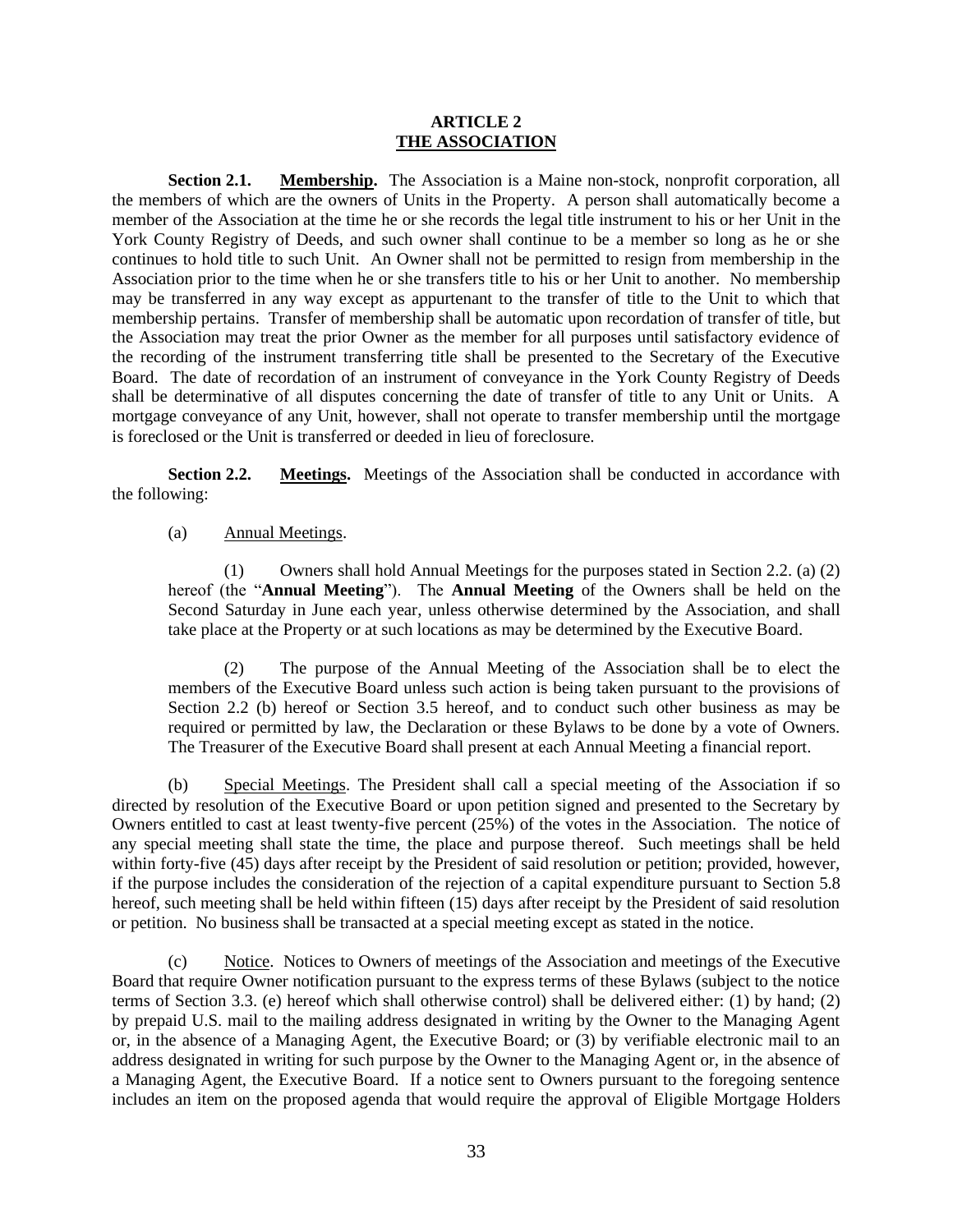pursuant to Section 15.2 of the Declaration, a copy of such notice will also be sent to the Eligible Mortgage Holders. All such notices shall be delivered to all Owners (and Eligible Mortgage Holders, if applicable) not less than ten (10) nor more than sixty (60) days in advance of the date of the meeting to which the notice relates and shall state the date, time and place of the meeting and the items on the agenda, including the general nature of any proposed amendment to the Declaration or Bylaws. The Secretary of the Executive Board shall cause all such notices to be delivered as aforesaid. Notice sent by mail shall be deemed to have been delivered on the second day after the date of mailing, in the case of notices by mail or electronic mail, or the date of deposit in the Owner's (or if applicable, in the Eligible Mortgage Holder's) mailbox in the case of hand delivery. No subject may be dealt with at any Annual Meeting or special meeting of the Association, unless the notice for such meeting stated that such subject would be discussed at such meeting.

(d) Quorum. Except as set forth below, the presence in person or by proxy of Owners to which at least **twenty percent** (20%) of the total votes in the Association are allocated at the commencement of a meeting shall constitute a quorum at that meeting of the Association. If a quorum is not present, Owners entitled to cast a majority of the votes represented at such meeting may adjourn the meeting to a time not less than forty-eight (48) hours after the time for which the original meeting was called. If a meeting is adjourned, the quorum at such second meeting shall be deemed present throughout any meeting of the Association if Owners to which at least twenty percent (20%) of the total votes in the Association are allocated are present in person or by proxy at the beginning of the meeting.

### (e) Voting.

(i) Each Unit shall have one vote in accordance with **Exhibit B** attached to the Declaration, and each Owner shall be entitled to cast such vote as set forth in the Declaration. There is no restriction on the number of Units that an owner may possess and therefore an owner of multiple Units will be entitled to cast multiple votes. When the ownership of a Unit is in more than one person, the person who shall be entitled to cast the vote of such Unit shall be the person owning such Unit who is present. If more than one person owning such Unit is present, then such vote shall be cast only in accordance with the majority in interest of the Owners pursuant to Section 1603-110 of the Condominium Act. There shall be deemed to be majority agreement if any one of the multiple Owners casts the votes allocated to that Unit without protest being made promptly to the person presiding over the meeting by any of the other Owners of the Unit. Subject to the requirement of the Condominium Act, wherever the approval or disapproval of an Owner is required by the Condominium Act, the Declaration or these Bylaws, such approval or disapproval shall be made only by the person who would be entitled to cast the vote of such Unit at any meeting of the Association.

(ii) Except with respect to the election of members of the Executive Board and except where a greater number is required by the Condominium Act, the Declaration or by these Bylaws, the approval of the Owners to which more than fifty percent (50%) of the aggregate votes in the Condominium are allocated voting in person or by proxy at one time at a duly convened meeting at which a quorum is present is required to adopt decisions at any meeting of the Association. In all elections for Executive Board members, each Owner shall be entitled to cast for each vacancy to be filled at such election the number of votes allocated to the Unit or Units owned by such Owner. Those candidates for election receiving the greatest number of votes cast in such elections shall be elected. There shall be no cumulative or class voting or splitting of votes.

(f) Proxies. A vote may be cast in person or by proxy. If a Unit is owned by more than one person, each Owner of the Unit may vote through a duly executed proxy. Such proxy may be granted by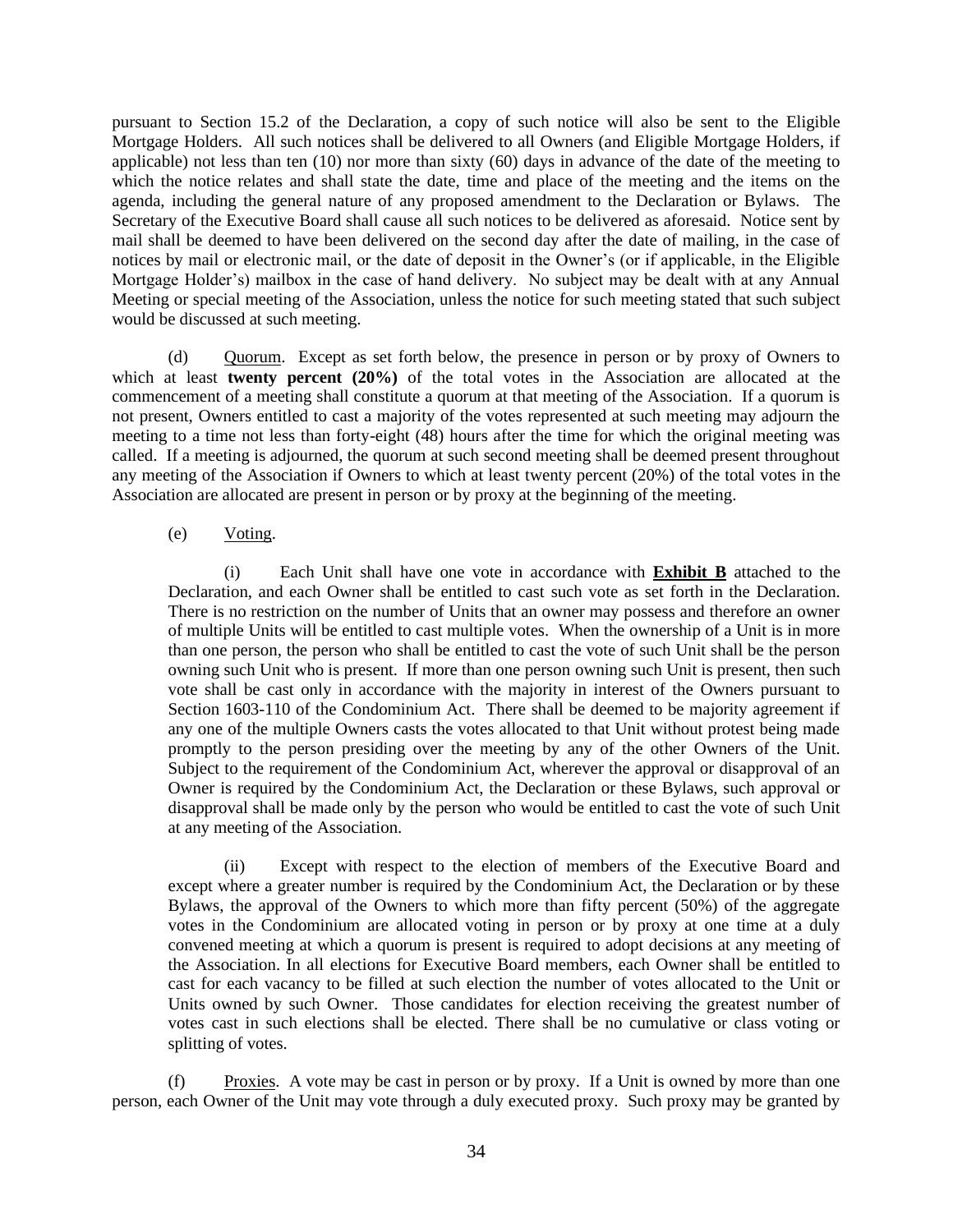any Owner only in favor of another Owner or the holder of a mortgage on a Unit. Proxies shall be duly executed in writing, shall be valid only for the particular meeting designated therein and must be filed with the Secretary before the appointed time of the meeting. Such proxy shall be deemed revoked only by actual receipt by the person presiding over the meeting of written notice of revocation from the grantor of the proxy. No proxy shall be valid for a period in excess of one year after the execution thereof. A proxy is void if it is not dated or purports to be revocable without notice.

(g) Actions of Association without a Meeting. Any action required or permitted to be taken by a vote of the Association may be taken without a meeting if all Owners shall individually or collectively consent in writing to such action. Any such written consent shall be filed with the proceedings of the Association.

(h) Conduct of Meetings. The President shall preside over all meetings of the Association, and the Secretary shall keep the minutes of the meeting and record in a Minute Book all resolutions adopted at the meeting as well as keep a record of all transactions occurring at the meeting. The President may appoint a person to serve as parliamentarian at any meeting of the Association. The then current edition of Robert's Rules of Order shall govern the conduct of all meetings of the Association when not in conflict with the Declaration or these Bylaws, provided, however, that the Association may waive the application of Robert's Rules of Order at any particular meeting upon the vote of a majority of the members present. All votes shall be tallied by tellers appointed by the President.

**Section 2.3. Copies of Association Documents.** The Association shall have current copies of the Declaration, these Bylaws, the Rules and Regulations and any other rules concerning the Property as well as its own books, records and financial statements available for inspection by Owners. These documents shall be available during normal business hours.

# **ARTICLE 3 EXECUTIVE BOARD**

**Section 3.1. Composition.** The affairs of the Association shall be governed by the Executive Board. The Executive Board shall consist of either five or seven Owners, all of whom shall be natural individuals, that shall serve as 'regular members,' meaning that they shall have all the privileges of board membership including voting, and not more than five Owners, all of whom shall be natural individuals, that shall serve as 'ex-officio members,' meaning that they shall have all of the privileges of board membership except for the right to vote. The number of regular board members shall be established by, and may be increased or decreased by, a majority vote of Owners present at the annual meeting of the Association, and in accordance with the Articles of Incorporation of the Association, as the same may be amended. The appointment of "ex-officio members," which may number five or less, shall be determined by a majority vote of the Executive Board.

### **Section 3.2. Election and Term of Office.**

(a) At the Annual Meeting of the Association, the election of regular members of the Executive Board whose terms have expired shall be held. The term of office of any Executive Board member elected or appointed (except as may be set forth in Section 3.5. hereof) shall be fixed at **one (1)** year. The members of the Executive Board shall hold office until the earlier to occur of the election of their respective successors or their death, adjudication of incompetency, removal or resignation. An Executive Board member may serve an unlimited number of terms and may succeed himself.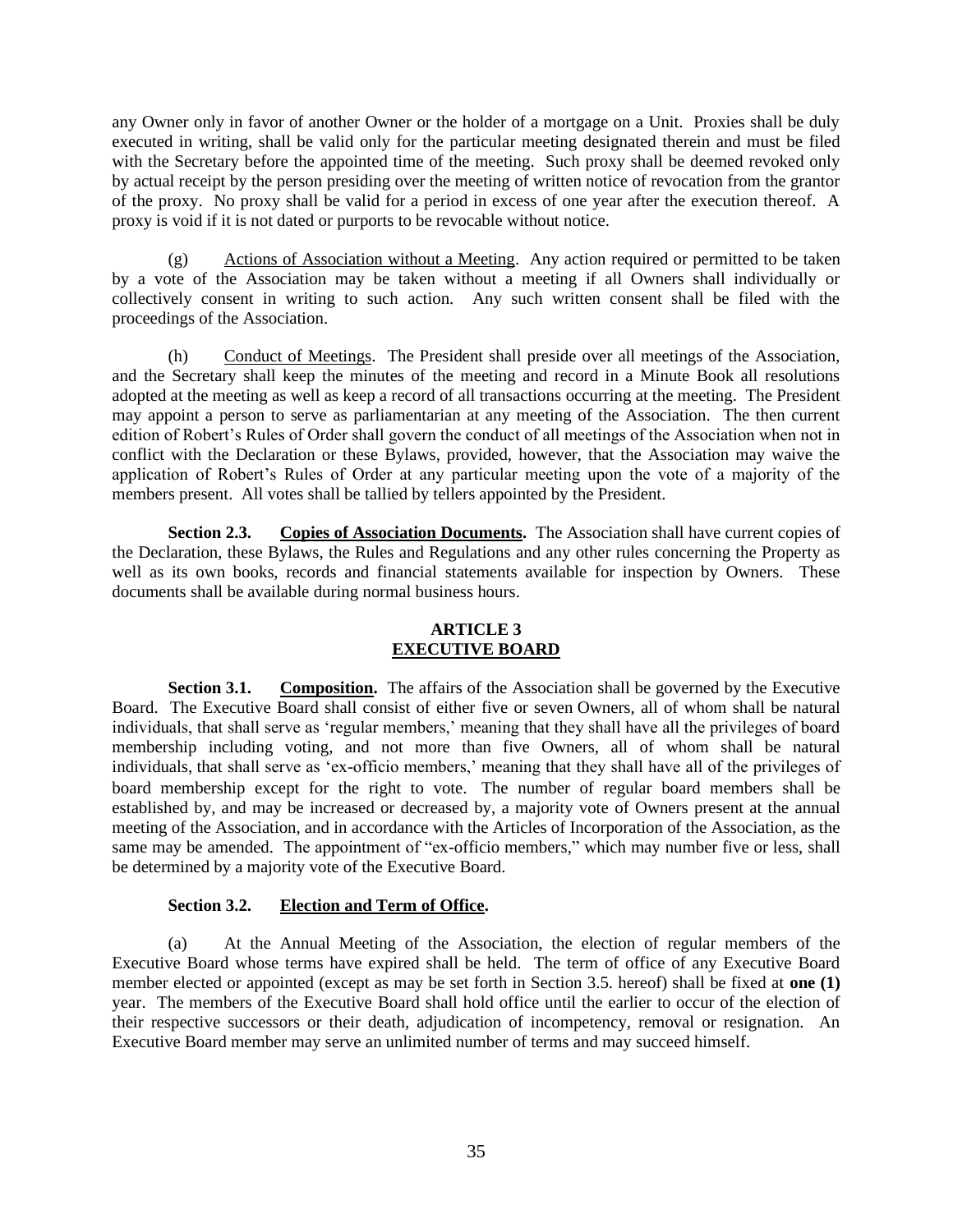(b) Persons qualified to be members of the Executive Board may be self-nominated or nominated by another Owner for election from the floor at a meeting at which the election is held for each vacancy on the Executive Board.

**Section 3.3. Meetings.** Meetings of the Executive Board shall be conducted in accordance with the following:

(a) Time and Location. The Executive Board shall hold an annual meeting within ten (10) days following the Annual Meeting of the Association for the purpose of electing officers, as more fully set forth in Article 4 hereof, and for any other purpose which may be required or permitted by law, the Declaration or these Bylaws to be done by a vote of the Executive Board. The Executive Board shall hold meetings at the call of the President or upon request to the President by at least a majority of the members of the Executive Board; provided however that:

(1) In any event, the Executive Board shall meet at least one (1) time each fiscal year (in addition to the annual meeting of the Executive Board), unless all members of the Executive Board shall waive such requirement;

(2) There shall be a meeting of the Executive Board on or before August 15th of each fiscal year for the purpose of adopting the budget of the Association for the next following fiscal year of the Association; and

(3) The President shall call any Executive Board meeting requested by a majority of the members of the Executive Board as provided in Section 3.3(b) below.

The President shall designate the time and location of Executive Board meetings. No business shall be transacted at Executive Board meetings other than as specified in the notice thereof.

(b) Notice. Not less than forty-eight (48) hours prior to the time of any Executive Board meeting, a written notice stating the date, time and place of such meeting shall be delivered, in the same manner provided in Section 2.2(c) for Association meeting notices, to each Executive Board member at the mail address given to the Executive Board by such Executive Board member for such purpose. Any Executive Board member may waive notice of a meeting or consent to any action of the Executive Board without a meeting. An Executive Board member's attendance at a meeting shall constitute his waiver of notice of such meeting.

(c) Quorum of the Executive Board. At all meetings of the Executive Board a majority of the members shall constitute a quorum for the transaction of business, and the votes of a **majority** of the members present at a meeting at which a quorum is present shall constitute a decision of the Executive Board. If at any meeting of the Executive Board there shall be less than a quorum present, a majority of those present may adjourn the meeting from time to time. At any such adjourned meeting at which a quorum is present, any business which might have been transacted at the meeting originally called may be transacted without further notice. One or more members of the Executive Board may participate in and be counted for quorum purposes at any meeting be means of conference telephone or similar communications equipment by means of which all persons participating in the meeting can hear each other.

(d) Voting. Each Executive Board member shall be entitled to cast one vote. A vote of the majority of the members of the Executive Board present at any meeting at which a quorum is present shall bind the Executive Board for all purposes unless otherwise provided in the Declaration or these Bylaws.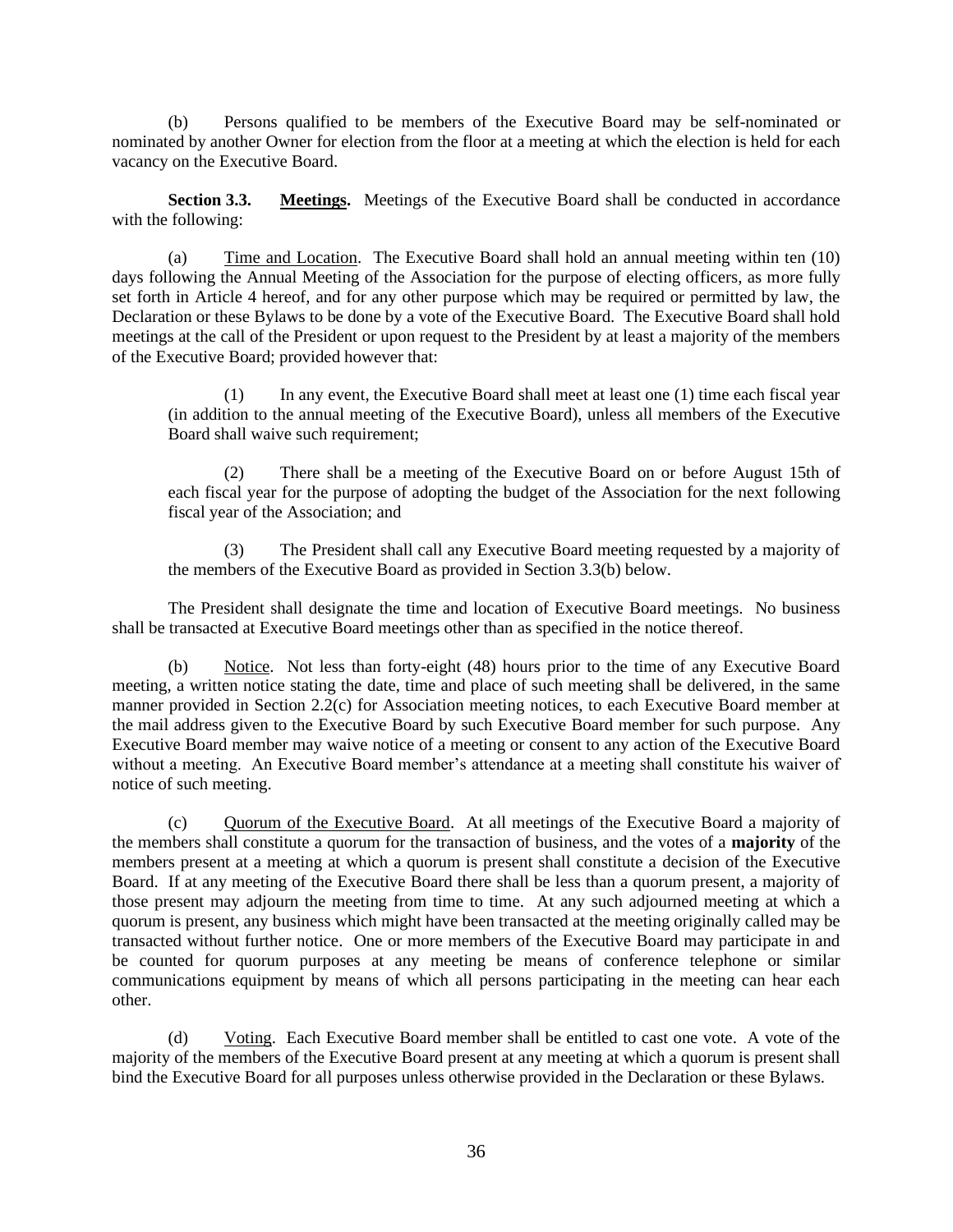(e) Organization, Notice, Attendance of Owners. Executive Board meetings may be held under such reasonable rules consistent with these Bylaws as the Executive Board may determine. The Executive Board is hereby entitled to promulgate such rules. Owners shall have the right to attend but not participate in meetings of the Executive Board in accordance with Section 1603-108 of the Condominium Act. In accordance with said Section 1603-108 of the Condominium Act, the Executive Board shall give timely notice reasonably calculated to inform Unit Owners of the date, time and place of and topics proposed to be discussed at meetings of the Executive Board. The notice may be given by a posting in a prominent place in the Common Elements or elsewhere, by e-mail or by other means, but actual notice need not be delivered to each Unit Owner. Failure of a Unit Owner to receive notice does not invalidate any action taken by the Executive Board at the meeting. Unit Owners have the right to attend meetings of the Executive Board, subject to reasonable rules established by the Executive Board. The Executive Board may restrict or prohibit attendance by Unit Owners and others during executive sessions. An executive session may be held only to: (a) Consult with the Association's attorney concerning legal matters; (b) Discuss existing or potential litigation or mediation, arbitration or administrative proceedings; (c) Discuss labor or personnel matters; (d) Discuss contracts, leases and other commercial transactions to purchase or provide goods or services currently being negotiated, including the review of bids or proposals, if premature general knowledge of those matters would place the association at a disadvantage; or (e) Prevent public knowledge of the matter to be discussed if the Executive Board determines that public knowledge would violate the privacy of any person. A final vote or action may not be taken during an executive session.

(f) Conduct of Meetings. The President shall preside over all meetings of the Executive Board and the Secretary shall keep a Minute Book of the Executive Board meetings, recording therein all resolutions adopted by the Executive Board and a record of all transactions and proceedings occurring at such meetings. The then current edition of Robert's Rules of Order shall govern the conduct of the meeting of the Executive Board if and to the extent such Rules are not in conflict with the Declaration or these Bylaws, provided, however, that the Executive Board may waive the application of Robert's Rules of Order at any particular meeting upon the vote of a majority of the members present.

(g) Action without a meeting. Any action by the Executive Board required or permitted to be taken at any meeting may be taken without a meeting if all of the members of the Executive Board shall individually or collectively consent in writing to such action. Any such written consent shall be filed with the minutes of the proceedings of the Executive Board.

**Section 3.4. Resignation and Removal.** At any regular or special meeting of the Association duly called, any one or more of the members of the Executive Board may be removed with or without cause by Owners entitled to cast a majority of all votes in the Association and a successor may then and there be elected to fill the vacancy thus created. Any Owner proposing removal of a Board member shall give notice thereof to the Secretary. Any member whose removal has been proposed by an Owner shall be given at least ten (10) days' notice by the Secretary of the time, place and purpose of the meeting and shall be given an opportunity to be heard at the meeting. A member of the Executive Board may resign at any time and shall be deemed to have resigned upon transfer of title to his Unit.

**Section 3.5. Vacancies.** Any vacancy or vacancies on the Executive Board, whether caused by resignation, removal, death, adjudication of, incompetency, or an increase in size of the Executive Board, shall be filled by the Executive Board with an interim appointee who shall serve until the next Annual Meeting of the Association at which time such vacancy may be filled by the vote of the Owners to which more than fifty percent (50%) of the votes in the Association are allocated voting in person or by proxy at any one time at a duly conveyed meeting at which a quorum is present (i.e., majority of quorum). If the vacancy results from removal by the Association, the election of a new member or members may be held at the same meeting where such removal takes place and notice of a petition for removal shall be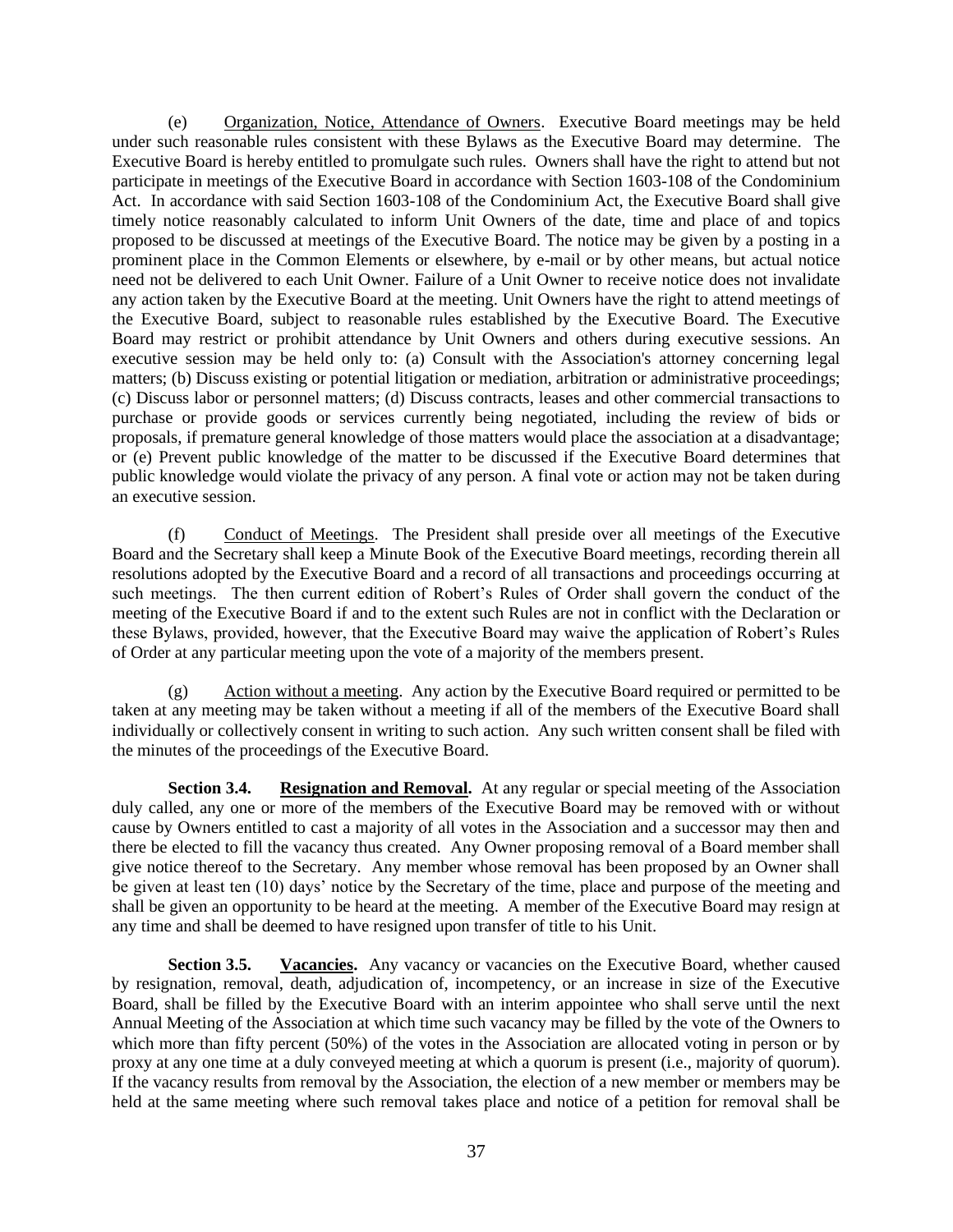considered notice of an election to fill each vacancy so caused. The vote of Owners to which more than fifty percent (50%) of the votes present at such meeting in person or by proxy (i.e., majority of quorum) shall cause the postponement of the election to a later date, but if such vacancy is not filled within sixty (60) days after it occurs, the Executive Board shall promptly thereafter elect a replacement.

**Section 3.6. Compensation.** No member of the Executive Board shall receive compensation for performing his duties as a member of the Executive Board unless such compensation is expressly authorized or approved by a vote of Owners to which more than fifty percent (50%) of the votes in the Association are allocated, at any Annual or special meeting of the Association. Executive Board Members shall be entitled to reimbursement for all reasonable expenses they incur in carrying out their duties.

**Section 3.7. Validity of Contracts with Interested Executive Board Members.** No contract or other transaction between the Association and one or more of its Executive Board members or between the Association and any corporation, firm or association in which one or more of the Executive Board members are directors or officers, or are financially interested, shall be void or voidable because such Executive Board member or members are present at any meeting of the Executive Board which authorized or approved the contract or transaction or because his or their votes are counted, if the circumstances specified in either of the following subparagraphs exists:

(a) The fact that an Executive Board member is also such a director or officer or has such financial interest is disclosed or known to the Executive Board and is noted in the minutes thereof, and the Executive Board authorizes, approves or ratifies the contract or transaction in good faith by a vote sufficient for the purpose without counting the vote or votes of such Executive Board Member or members; or

(b) The contract or transaction is made in good faith and is not unconscionable to the Association at the time it is authorized, approved or ratified.

**Section 3.8. Inclusion of Interested Executive Board Members in a Quorum.** Any Executive Board member holding such director or officer position or having such financial interest in another corporation, firm or association may be counted in determining the presence of a quorum at a meeting of the Executive Board or a committee thereof which authorizes, approves or ratifies a contract or transaction of the type described in Section 3.7 hereof.

# **Section 3.9. Powers of the Executive Board.**

(a) Enumeration. The Executive Board shall have all of the powers and duties granted by the Condominium Act and the laws governing nonprofit corporations or both.

(b) Limitation. Nothing in this Section or elsewhere in these Bylaws shall be considered to grant to the Executive Board or to the officers of the Association any powers or duties which, by law, are possessed by Owners. Unless otherwise provided herein or in the Condominium Act or in the Declaration, the Executive Board shall comply with the instructions of Owners to which more than twothirds (2/3) of the votes in the Association are allocated present in person or by proxy, as expressed in the resolution duly adopted at any Annual or special meeting of the Owners.

(c) Delegation of Powers; Managing Agent. The Executive Board may employ for the Condominium a Managing Agent at a compensation established by the Executive Board. The Managing Agent shall perform such duties and services as the Executive Board shall authorize, including, but not limited to all of the duties listed in the Declaration and these Bylaws; provided, however, where a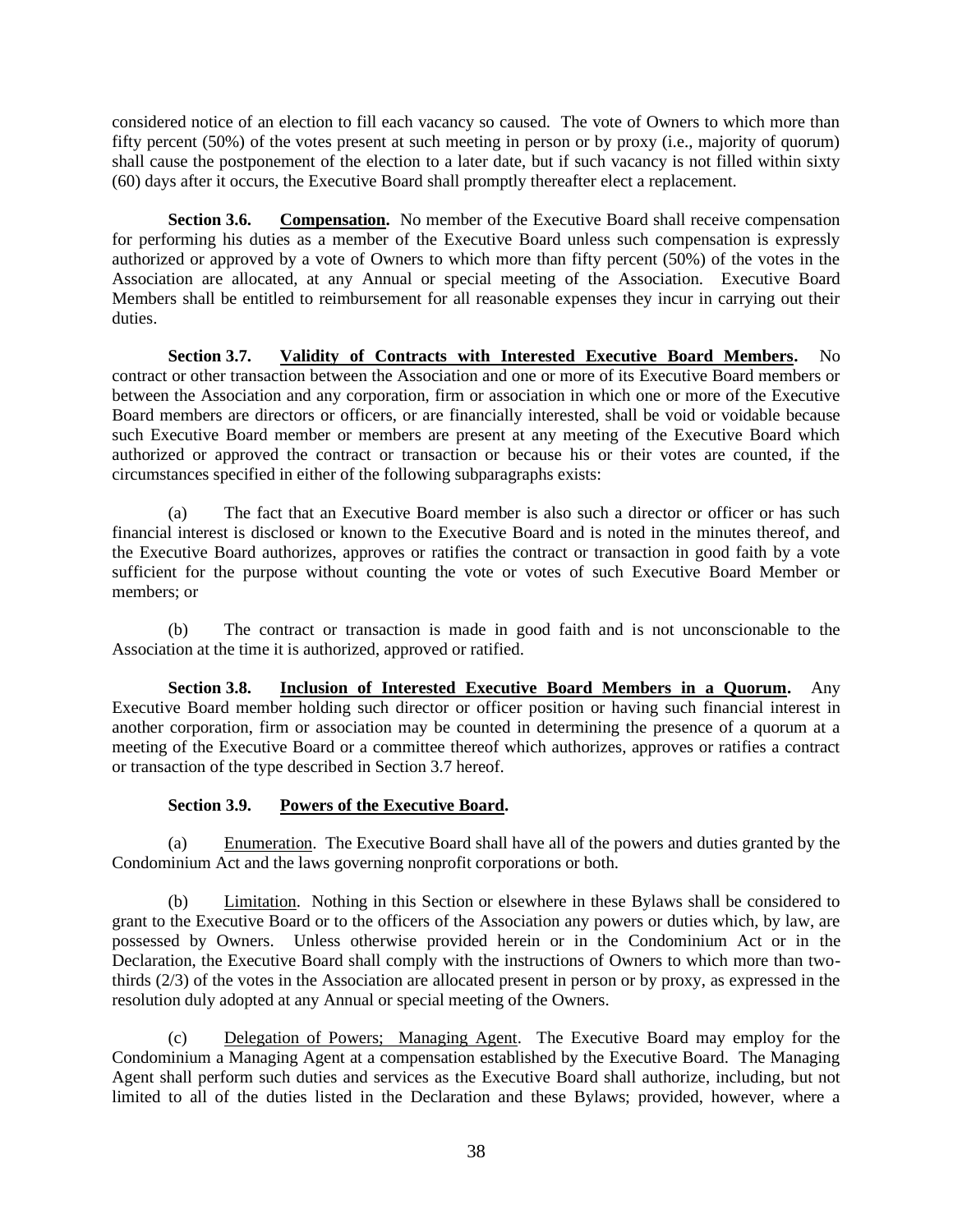Managing Agent does not have the power to act under the Declaration or these Bylaws, the Managing Agent may act as an advisor or in an advisory capacity to the Executive Board. The Executive Board may delegate to the Managing Agent all of the powers granted to the Executive Board by the Condominium Act, the Declaration and these Bylaws other than the following powers: (i) to adopt an annual budget and any amendment thereto or to assess Common Expenses; (ii) to designate repeal or amend rules and regulations; (iii) to designate signatories on Association bank accounts; (iv) to borrow money on behalf of the Association; (v) to acquire mortgages on Units; and (vi) to assign Common Elements as Limited Common Elements. Any contract with the Managing Agent must provide that it shall be cancelable by either party without cause and without a termination fee upon not less than sixty (60) days nor more than ninety (90) days written notice and shall be cancelable by the Executive Board with cause upon not less than thirty (30) days written notice.

#### **ARTICLE 4 OFFICERS**

**Section 4.1. Election.** Subject to Article 12 of the Declaration, at the first meeting of the Executive Board, and at every Annual Meeting of the Executive Board thereafter the Executive Board members, if a quorum is present, shall elect Executive Board officers of the Association for the following year, such officers to serve for a one year term and until their respective successors are elected. The officers to be elected are: President, Vice President, Secretary, Treasurer and such other officers as the Executive Board shall determine. Each officer may serve an unlimited number of terms so long as such member or officer continues to be reelected to the Executive Board. Any member may hold two offices simultaneously, except that the President shall not hold any other office.

**Section 4.2. Duties.** The duties of the officers shall be as follows:

(a) President. The President shall be the chief executive officer of the Association and the chairperson of the Executive Board. The President shall be responsible for implementing the decisions of the Executive Board and in that capacity shall direct, supervise, coordinate and have general control over the affairs of the Association and the Executive Board, subject to the limitations of the laws of the State of Maine, the Condominium Documents and the actions of the Executive Board. The President shall have the power to sign checks and other documents on behalf of the Association and the Executive Board, or both, with or without the signatures of any other officers as may be determined by the Executive Board. If the President is absent from such meetings the senior officer of the Association present at such meeting shall preside, and in the absence of any officer, the body holding the meeting shall elect a person to preside. If the Executive Board so provides, the President also shall have any or all of the powers and duties ordinarily attributable to the chief executive officer of a corporation domiciled in Maine.

(b) Vice President. The Vice President shall take the place of the President and shall have the power to perform his or her duties whenever the President shall be absent or unable to act. The Vice President shall also perform such other duties as shall from time to time be imposed upon him by the Board.

(c) Secretary. Unless otherwise determined by the Executive Board, the Secretary shall keep or cause to be kept all records (or copies thereof if the original documents are not available to the Association) of the Association and the Executive Board shall have the authority to affix the seal of the Association to any documents requiring such seal. The Secretary shall give or cause to be given all notices as required by law, the Declaration or these Bylaws, shall take and keep or cause to be taken and kept minutes of all meetings of the Association, the Executive Board and all committees, and shall take and keep or cause to be taken and kept at the Association's office a record of the names and addresses of all Owners as well as copies of the Declaration, the Plats and Plans, these Bylaws and the Rules and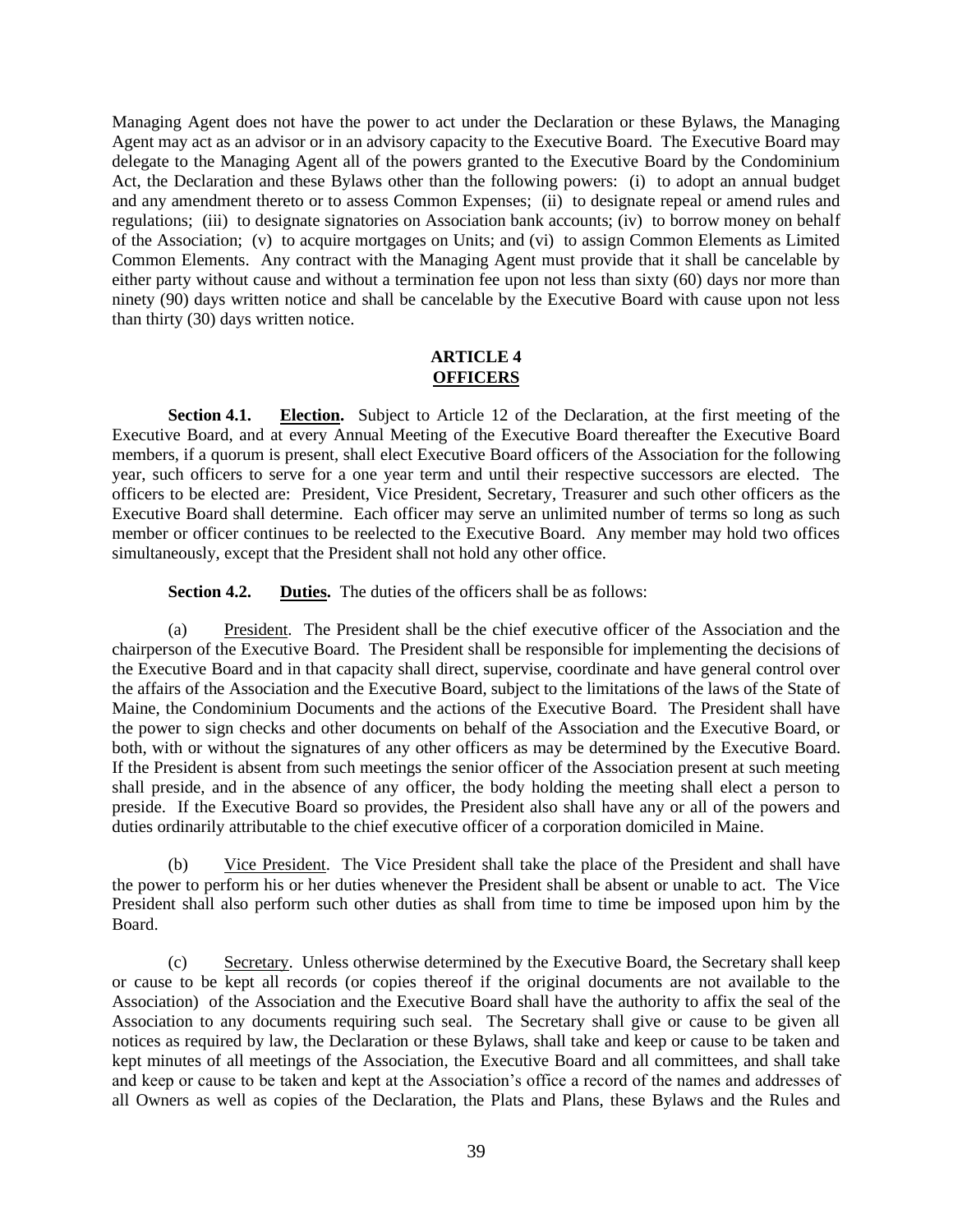Regulations, all of which shall be available at the office of the Association for inspection by Owners or prospective Owners during normal business hours and for distribution to them at such reasonable charges (if any) as may be set from time to time by the Executive Board. The Secretary shall keep or cause to be kept the register of Eligible Mortgage Holders. The Secretary shall also perform all duties and have such other powers as are ordinarily attributable to the Secretary of a corporation domiciled in Maine.

(d) Treasurer. Unless otherwise determined by the Executive Board, the Treasurer shall have the charge and custody of, and be responsible for, all funds and securities of the Association, shall deposit or cause to be deposited all such funds in depositories as the Executive Board may direct, shall keep or cause to be kept correct and complete accounts and records of all financial transactions of the Association and the Executive Board and shall submit or cause to be submitted to the Executive Board and the Association such reports thereof as the Condominium Act, the Declaration, the Executive Board, or these Bylaws may from time to time require. Financial records shall be kept at the Association's office and shall be available there for inspection by Owners or prospective Owners during normal business hours. The Treasurer shall, upon request, provide any person who shall have entered into a written agreement to purchase a Unit with a written statement of the information required to be provided by the Association pursuant to Sections 1603-116 (h) and 1604-108 (b) of the Condominium Act. The Treasurer shall also perform such duties and have such powers as are ordinarily attributable to the Treasurer of a corporation domiciled in Maine. The Executive Board may grant to the Treasurer the power to sign checks on behalf of the Association, with or without the signatures of any other officers, subject to any terms or limitations as may be determined by the Executive Board in its discretion.

**Section 4.3. Compensation.** The officers of the Executive Board shall serve without compensation for their services in such capacity unless such compensation is expressly authorized or approved by a vote of Owners to which more than fifty percent (50%) of the votes in the Association are allocated to any Annual or special meeting of the Association. Officers of the Executive Board shall be entitled to reimbursement for all reasonable expenses they incur in carrying out their duties.

**Section 4.4. Resignation and Removal.** Any officer may resign at any time by written notice to the Executive Board, such resignation to become effective at the next Executive Board meeting. Any officer who ceases to be a member of the Executive Board for any reason also shall be deemed to have resigned or been removed, ipso facto, from any Executive Board office he may have held. Any officer may be removed from his office at any time by a majority vote of the Executive Board whenever in the judgment of the Executive Board members the interests of the Association will be best served thereby, or by the vote of the Association with or without cause, in the same manner as set forth for the removal of Executive Board members in Section 3.4. hereof.

**Section 4.5. Vacancies.** Vacancies caused by resignation or removal of officers or the creation of new officers may be filled by a majority vote of the Executive Board members, if the vacancy resulted from action of the Executive Board. If, however, the vacancy resulted from action by the Association, such vacancy shall be filled in the same manner as set forth in Section 3.5. hereof for filling Executive Board vacancies.

### **ARTICLE 5 COMMON EXPENSES; BUDGETS**

**Section 5.1. Fiscal Year.** The fiscal year of the Association shall be the calendar year unless otherwise determined by the Executive Board.

# **Section 5.2. Preparation and Approval of Budget.**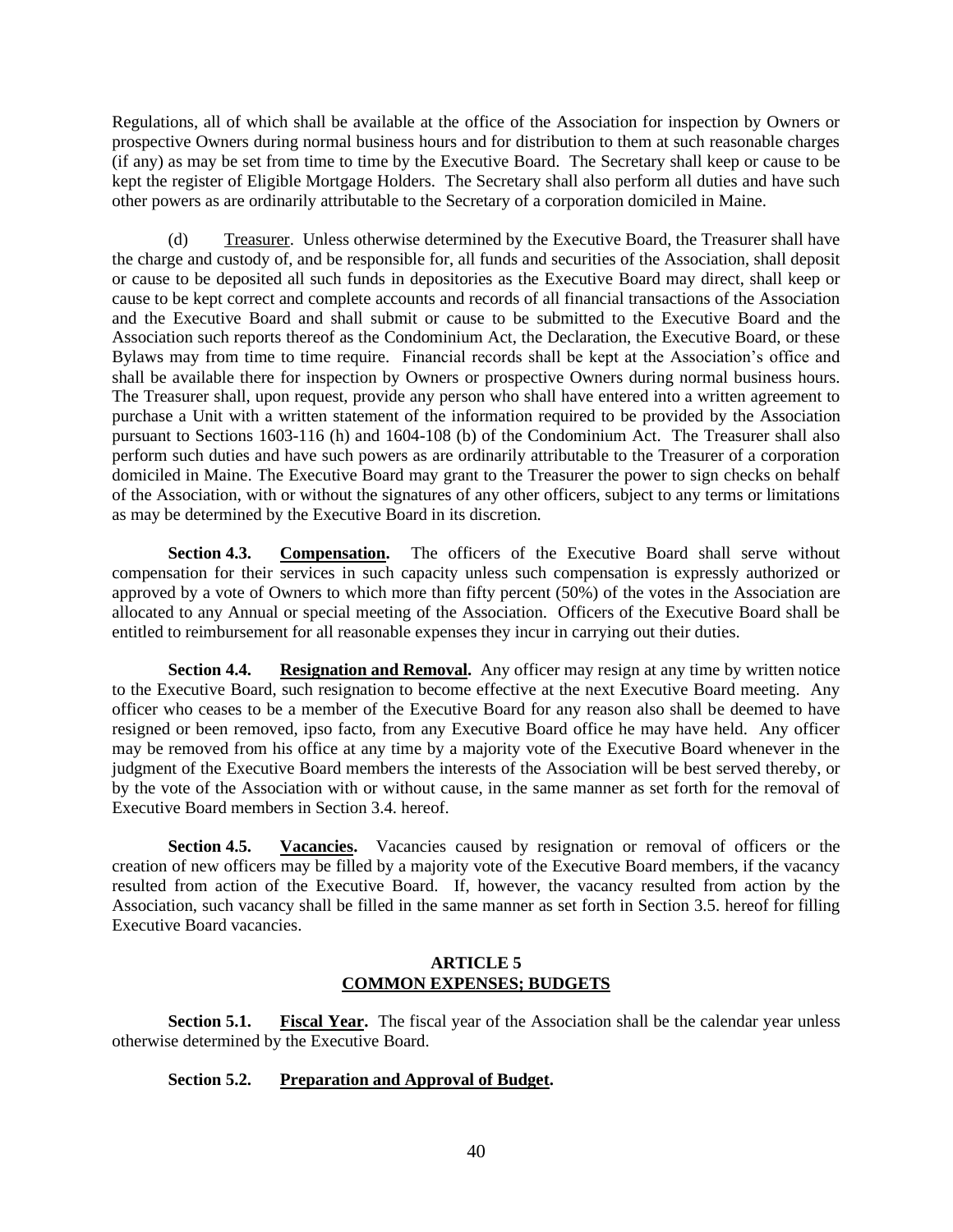(a) Adoption. On or before the  $15<sup>th</sup>$  day of August of each year, the Executive Board shall adopt an annual budget for the Association for the next successive year, and within thirty (30) days after such adoption, but not less than fourteen (14) nor more than thirty (30) days before the meeting of the association for the ratification and approval of the budget, the Executive Board shall provide a summary of the budget to all the Unit Owners containing an estimate of the total amount considered necessary to pay the cost of maintenance, management, operation, repair and replacement of the Common Elements, in accordance with Article 14 of the Declaration, and the cost of wages, materials, insurance premiums, services, supplies and other expenses that may be declared to be Common Expenses by the Condominium Act, the Declaration, these Bylaws or a resolution of the Association and which will be required during the ensuing fiscal year for management and administrative expenses; the cost of such utilities as may be furnished by the Association; the amount of such reserves as shall be reasonably established by the Executive Board including operating contingency reserves for expenses both unanticipated and extraordinary and reserves for periodic maintenance, repair and replacement of the Common Elements, and such other expenses of the Association as may be approved by the Executive Board including operating deficiencies, if any, for prior periods.

(b) Available for Inspection. Within five (5) days following the adoption of the budget by the Executive Board, the Executive Board shall make available for inspection at the Association office the budget and a summary of the budget in a reasonably itemized form that sets forth the amount of the Common Expenses. Such budget shall constitute the basis for determining each Owner's assessments for Common Expenses of the Association.

(c) Ratification of Budget. The Executive Board shall set and notice a date for a meeting of the Owners to consider ratification of such budget not less than fourteen (14) days nor more than thirty (30) days after mailing of such budget and summary. The meeting set by the Board for such ratification may coincide with the annual meeting as described in Section 2.2 (a). Unless at that meeting a majority of all the Owners of all Units reject such budget, such budget is ratified, whether or not a quorum is present. In the event such proposed budget is rejected, the budget last ratified by the Owners shall be continued until such time as the Owners ratify a subsequent budget proposed by the Executive Board.

(d) Reasonable Efforts. The Executive Board shall make reasonable efforts to meet the deadlines set forth above, but compliance with such deadlines shall not be a condition precedent to the effectiveness of any budget.

### **Section 5.3. Assessment and Payment of Common Expenses.**

(a) Common Expenses. The Executive Board shall calculate the Assessments for Common Expenses against each Unit by multiplying the total amount of the estimated funds required for the operation of the Property set forth in the budget adopted by the Executive Board for the fiscal year in question by the respective Unit percentage interest for each Unit of the Condominium, except that the House Unit, which pays water and electric charges utilized by that Unit directly to the York Water District and the power company, and receives an equitable (reduced) adjustment to its Assessment. See SaltAire Declaration, Exhibit B. Such assessments shall be due and payable in accordance with the Rules and Regulations of the Condominium and, in any event, prior to an Owner's occupancy of his or her Unit and shall be a lien against each Owner's Unit as provided in the Condominium Act or in the Declaration. Such assessments may be billed by the Association to the Unit Owners on a monthly, quarterly, or other periodic basis, as determined by the Executive Board. Assessments not paid on the date when due shall be subject to late interest at a rate of up to eighteen percent (18%) per annum as determined by the Executive Board. [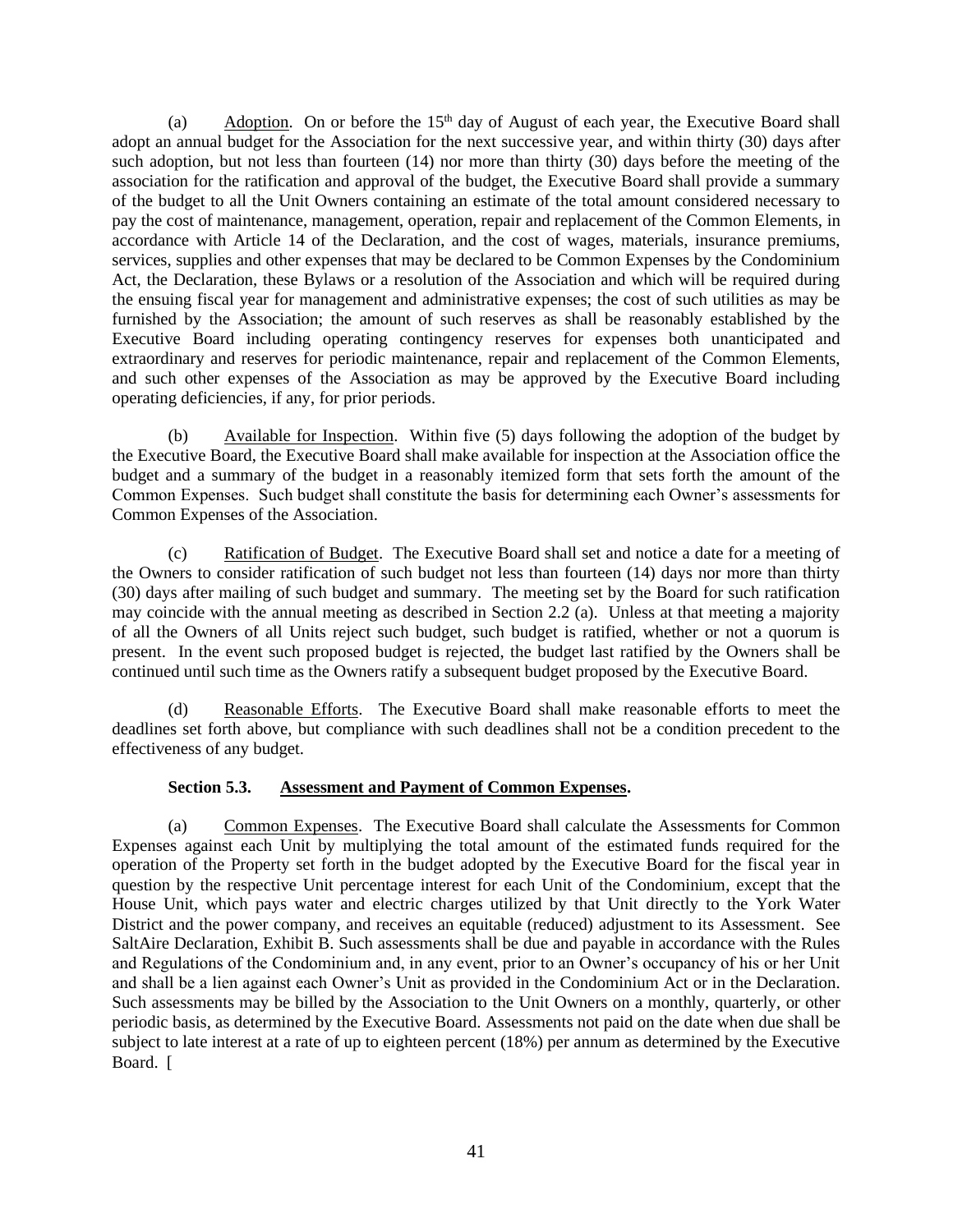(b) Reserves. Extraordinary expenditures not originally included in the annual budget which may become necessary during the year may be charged first against reserves for working capital, operations, contingencies, and replacements. If the reserves are deemed to be inadequate for any reason, including non-payment of any Owner's assessments, the Executive Board may at any time levy further assessments for Common Expenses which shall be assessed against the Owners or in accordance with their Percentage Interests and shall be payable as a special assessment, in such manner as the Executive Board may determine.

**Section 5.4.** Further Assessments. The Executive Board shall serve notice on all Owners of any further assessments pursuant to Sections 5.3(a), or 5.3(c) or otherwise as permitted or required by the Condominium Act, the Declaration and these Bylaws by a statement in writing giving the amount and reasons therefor, and such further assessments, unless otherwise specified in the notice, shall become effective ten (10) days after the delivery of such notice of further assessments. All Owners so assessed shall be obligated to pay the amount of such further assessments. Such assessments shall be a lien as of the effective date set forth in the preceding Sections 5.3(a) and 5.3(c).

# **Section 5.5. [OMITTED]**

**Section 5.6. Effect of Failure to Prepare or Adopt Budget.** The failure or delay of the Executive Board to prepare or adopt a budget for any fiscal year shall not constitute a waiver or release in any manner of an Owner's obligation to pay his allocable share of the Common Expenses as herein provided whenever the same shall be determined and, in the absence of any annual budget or adjusted budget, each Owner shall continue to pay each Assessment at the rate established for the previous fiscal year until the new annual or adjusted budget shall have been adopted.

**Section 5.7. Accounts.** All sums collected by the Executive Board with respect to assessments against the Owners or from any other source may be commingled into a single fund, except that the portion of the assessment allocated to property taxes, for both real and personal property, shall be deposited and maintained in an escrow account pursuant to 33 M.R.S.A. §593(5). All books and records of the Association shall be kept in accordance with good and accepted accounting practices.

**Section 5.8. Limitations on Expenditures and Borrowing.** Anything herein to the contrary notwithstanding, the Association, by a vote of more than two-thirds (2/3) of all votes in the Association present, may reject any capital expenditure or borrowing approved by the Executive Board, within thirty (30) days after approval by the Executive Board.

**Section 5.9. Statement of Common Expenses.** The Executive Board shall promptly provide any Owner, contract purchaser or proposed Mortgagee so requesting the same in writing with a written statement of all unpaid assessments for Common Expenses, if any, due from such Owner. The Executive Board may impose a reasonable charge for the preparation of such statement to cover the cost of its preparation, to the extent permitted by the Condominium Act.

# **ARTICLE 6 REPAIR OR RECONSTRUCTION**

**Section 6.1. Restoration of Property Out of Common Expense Fund.** Damage to or destruction of the Common Elements shall be promptly repaired and restored by the Association in accordance with the provisions of Article 7 of the Declaration, Sections 1603-113 (e) and (h) of the Condominium Act, as the same may be amended from time to time. The Executive Board shall be responsible for accomplishing the full repair or reconstruction which shall be paid out of the Common Expense fund. The disbursement of funds for such repair or reconstruction shall, at the option of the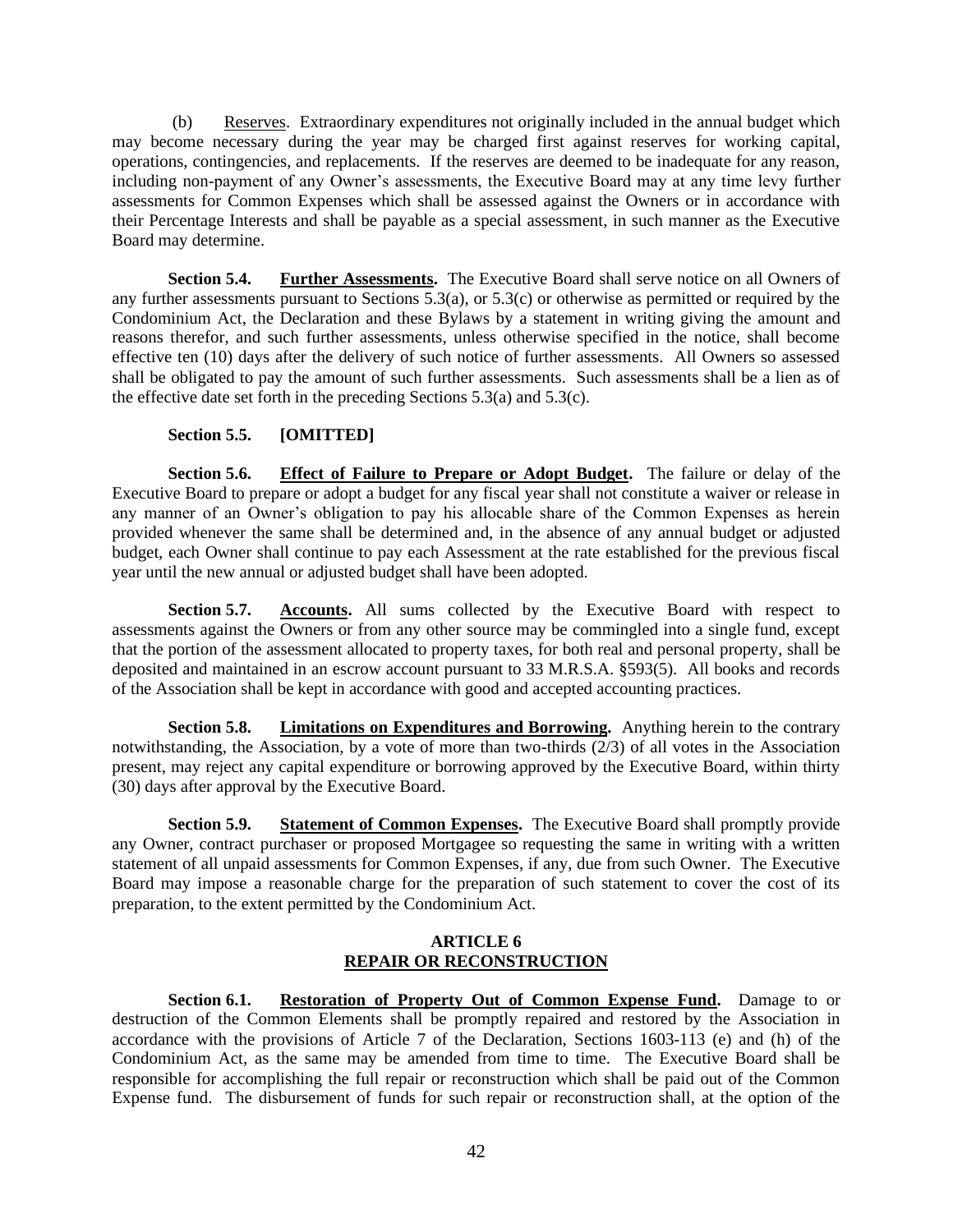Executive Board, be made only as the work progresses upon approval of a qualified architect who shall have furnished a description satisfactory to the Executive Board of the costs involved and the services and materials to be furnished by the contractors, subcontractors and materialmen. Owners may apply the proceeds from their individual property insurance policies, if any, to the share of such Common Expenses as may be assessed to them. The Executive Board shall be responsible for restoring the Property only to substantially the same condition as it was immediately prior to the damage. If any physical changes are made to any restored Unit or the Common Elements, or any combination of them, which renders inaccurate the Plats and Plans which are then of record, the Executive Board shall record amended Plats and Plans showing such changes.

## **ARTICLE 7 AMENDMENTS TO BYLAWS; NOTICE RIGHTS OF MORTGAGE HOLDERS, INSURERS, GUARANTORS**

**Section 7.1. General Requirements; Consent of Holders of Mortgages; Curative Amendments to Bylaws.** The Bylaws may be amended by the vote of the Owners entitled to cast a majority of the votes in the Association, cast in person or by proxy at a meeting duly held in accordance with the provisions of these Bylaws, PROVIDED HOWEVER, that no amendment to the Bylaws shall be valid until a certificate of the amendment is signed by the Secretary and President of the Association and recorded at York County Registry of Deeds; and PROVIDED FURTHER, that no amendment seeking (i) to abandon, encumber, sell or transfer any portion of the Common Elements, or (ii) to abandon or terminate the condominium form of ownership of the Property except as otherwise provided in the Declaration, shall be effective without the prior written approval of all Mortgagees holding mortgages and all holders of Land Installment Contracts encumbering the Units. Notwithstanding the foregoing, amendments of a material adverse nature to Eligible Mortgage Holders must be approved by Owners entitled to cast at least sixty-seven percent (67%) of the total allocated votes in the Association and by Eligible Mortgage Holders representing at least fifty-one percent (51%) of the votes of Units subject to mortgages held by Eligible Mortgage Holders. A change to any of the following would be considered material:

use;

i. reallocation of interests in the Common or Limited Common Elements, or rights to their

ii. boundaries of any Unit;

iii. restoration or repair of the Condominium (after a hazard damage or partial condemnation) in a manner other than that specified in the Condominium Documents;

iv. any action to terminate the legal status of the Condominium after substantial destruction or condemnation occurs.

The approval of an Eligible Mortgage Holder may be assumed when that Eligible Mortgage Holder has failed to submit a response to any written proposal for an amendment within sixty (60) days after the proposal is delivered by certified or registered mail with return receipt requested.

**Section 7.2.** Amendments to the Declaration. The Declaration may be amended pursuant to the provisions of the Condominium Act and of the Declaration. The President is empowered to prepare and execute any amendments to the Declaration on behalf of the Association and the Secretary or any Assistant Secretary is empowered to attest, seal with the Association's corporate seal and record any such amendments on behalf of the Association.

### **Section 7.3. Notice Rights of Mortgage Holders, Insurers, Guarantors.**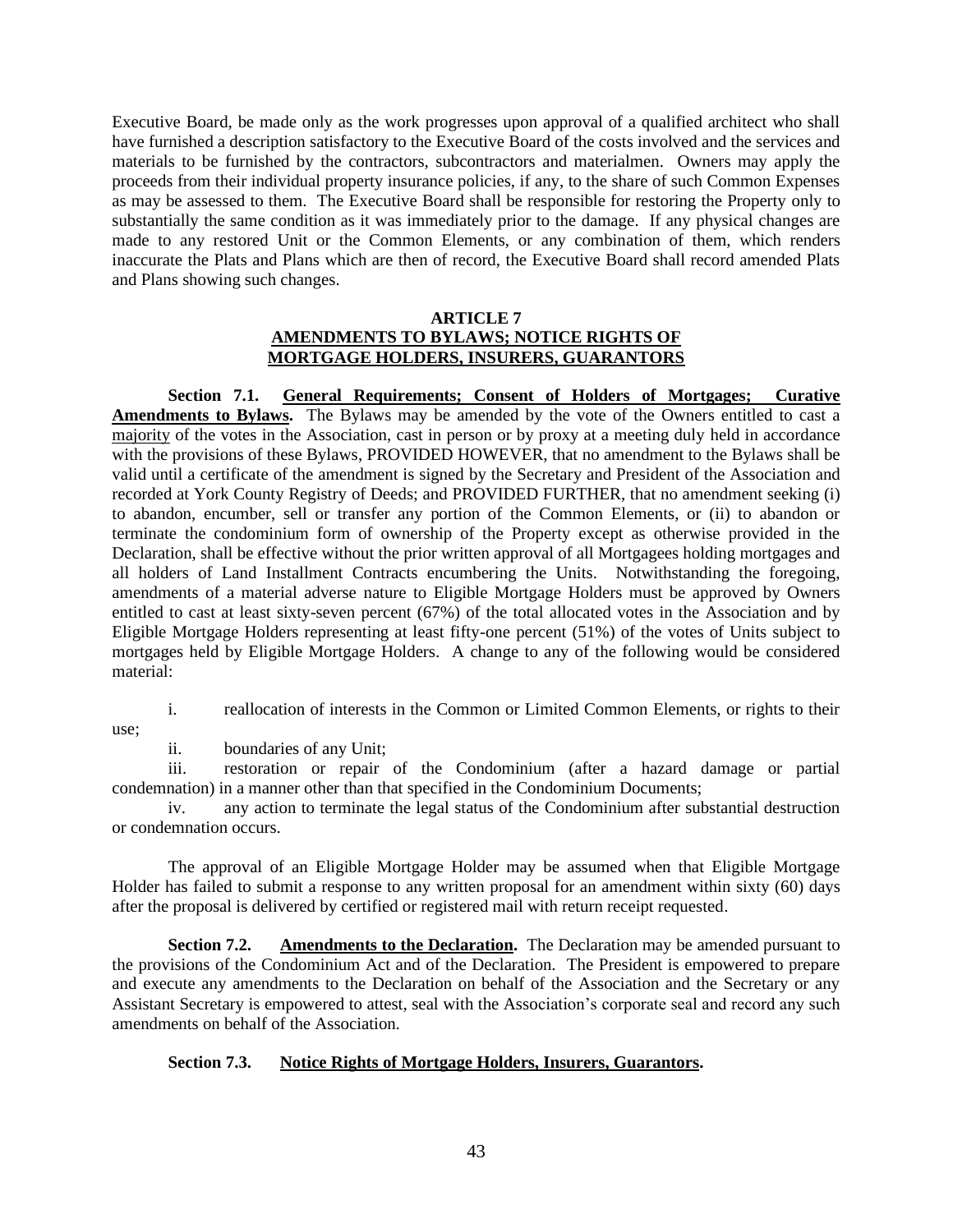(a) Notice. The Association shall send timely prior written notice by prepaid United States mail to holders, insurers, and guarantors of the mortgage on any Unit of the following matters:

(i) any condemnation or casualty loss that affects either a material portion of the Condominium or the Unit securing the mortgage;

(ii) any sixty (60) day delinquency in the payment of assessments or other charges owed by the Owner of any Unit securing the mortgage;

(iii) a lapse, cancellation, or material modification of any insurance policy maintained by the Association; and

(iv) any proposed action that requires the consent of fifty one percent (51%) of the Eligible Mortgage Holders.

(b) Request for Notice Required. To receive the written notice provided in this Section 7.3, the mortgage holder, insurer, or guarantor shall send a written request for this information to the Association, stating both its name and address and the Unit number or address of the Unit on which it holds, insures, or guarantees the mortgage.

#### **ARTICLE 8 GENERAL PROVISIONS**

**Section 8.1.** Severability. The provisions of these Bylaws shall be deemed independent and severable and the invalidity, partial invalidity or unenforceability of any provision or portion hereof shall not affect the validity or enforceability of any other provision or portion thereof unless the deletion of such invalid or unenforceable provision shall destroy the uniform plan for development and operation of the Property which the Declaration and these Bylaws are intended to create.

**Section 8.2. Conflicts.** The Acts and the Declaration shall control in the event of any conflict between the provisions thereof and the provisions of these Bylaws. The Act, the Declaration and these Bylaws shall control in the case of any conflict between the provisions thereof and the provisions of the Rules and Regulations.

**Section 8.3. Notices.** Except as otherwise expressly provided herein or as allowed by the Act for notifications by electronic mail, all notices or other communications required or permitted under these Bylaws shall be in writing and shall be deemed to have been given when personally delivered or on the second business day after the day on which mailed by regular U.S. mail, postage prepaid (or otherwise as the Condominium Act may permit), (a) if to an Owner at the single address which the Owner shall designate in writing and file with the Managing Agent, or Secretary if no Managing Agent, or, if no such address is designated, at the address of the Unit of such Owner, or (b) if to the Association, the Executive Board or to the Managing Agent, at the principal office of the Association and to the Managing Agent or at such other address as shall be designated by notice in writing to the Owners pursuant to this Section. If a Unit is owned by more than one person, each such person who so designates a single address in writing to the Managing Agent, or Secretary if no Managing Agent, shall be entitled to receive all notices hereunder.

**Section 8.4. Headings.** The headings preceding the various Sections of these Bylaws and any Table of Contents are intended solely for the convenience of readers of the Bylaws and in no way define, limit or describe the scope of these Bylaws or the intent of any provision thereof.